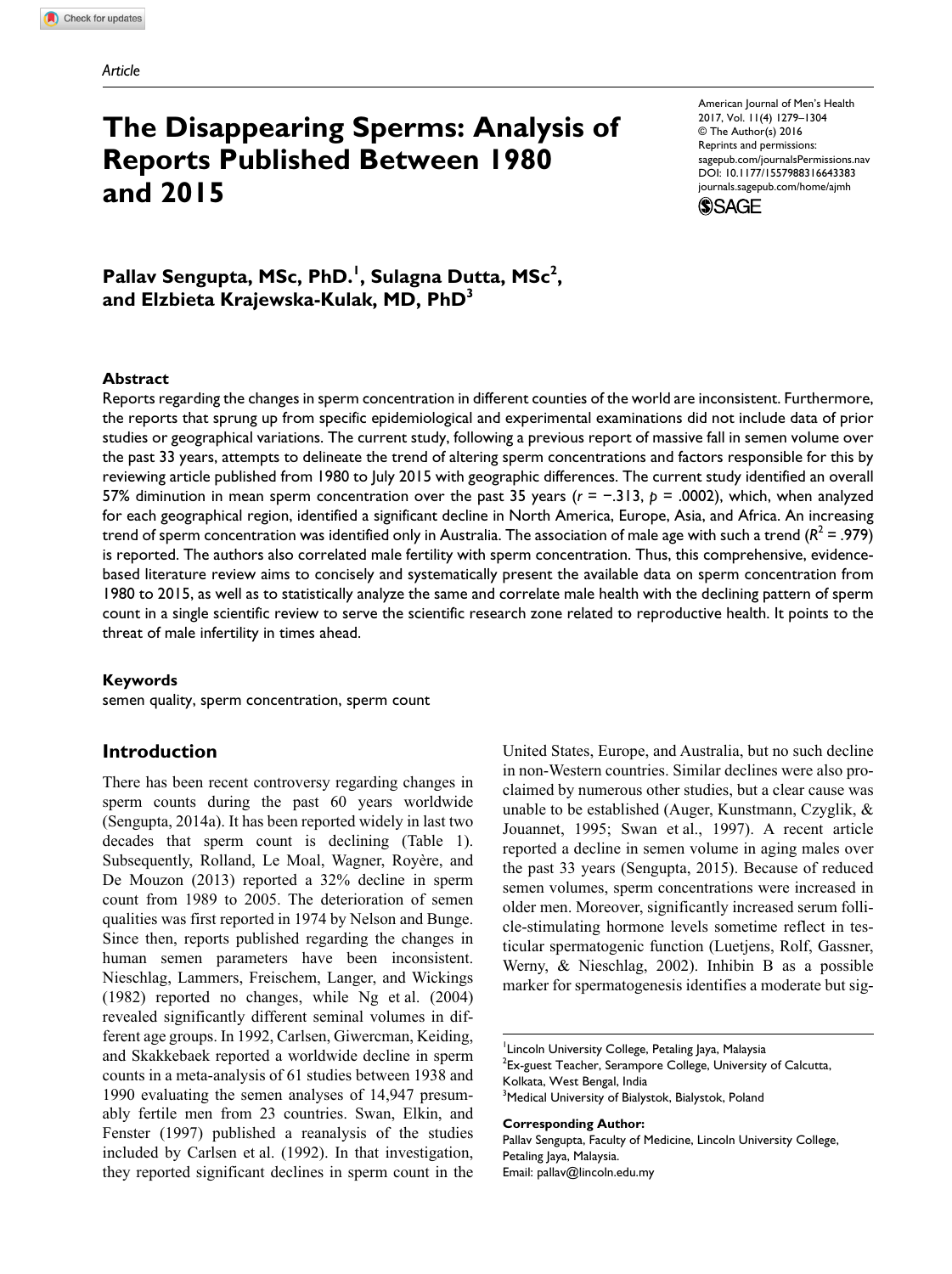| Study<br>with increasing age<br>Direction of effect<br>(range/mean/group,<br>Male age definition<br>in years) | Lapido (1980)<br>$\frac{1}{2}$<br>e<br>$20 - 45$ | Venable, McClimans, Flake, and Dimick (1980)<br>$(100 - 90)$<br>No age data | Milby and Whorton (1980)<br>$\downarrow$ ( $p < .001$ )<br>No age data | Wang and Yeung (1980)<br>$(100 - 90)$<br>$20 - 40$ | Meyer (1981)<br>$\downarrow$ ( $p < .05$ )<br>$19 - 53$ | Aabyholm (1981)<br>$(\rho < 0)$<br>20-45 | Dougherty et al. (1981)<br>$\begin{array}{c} (p < .01) \\ (p < .05) \end{array}$<br>No age data | Fariss et al. (1981)<br>>55 | Frick, Danner, Joos, Kunit, and Luukkainen (1981)<br>(p < 0)<br>A. 25-53; B. 31-47 | Wyrobek, Brodsky, et al. (1981)<br>$\downarrow$ ( $p < .005$ )<br>No age data | Wyrobek, Watchmaker, et al. (1981)<br>$(10-4)$<br>No age data | Aitken, Best, Richardson, Djahanbakhch, and Lees (1982)<br>$\downarrow$ ( $p < .01$ )<br>$\geq$ | Hamill et al. (1982)<br>$\downarrow$ (p < .05)<br>$21 - 45$ | Benzi, Pastoris, and Dossena (1982)<br>$\Leftrightarrow$ (NS)<br>A. 22-30; B. 31-40; C.<br>41-50; D. $>50$ | Tjoa, Smolensky, His, Steinberger, Smith (1982)<br>↨<br>$21 - 45$ | Homonnai, Fainman, David, and Paz (1982)<br>$\downarrow$ (b < .05)<br>A. 31 (0.2); B. 54<br>(4.2) | Nieschlag et al. (1982)<br>$(50 - 4)$<br>A. 29 (3.2); B. 67 | (7.8)         |               | Shaarawy and Mahmoud (1982)<br>$\downarrow$ (p < .01)<br>$19 - 53$ | Schwartz et al. (1983)<br>$\Leftrightarrow$ (NS)<br>A. 21-25; B. 26-30; C.<br>31-35; D. 36-40; E.<br>41-45; F. 46-50 | Borghi and Asch (1983)<br>$\updownarrow$<br>$\rightarrow 40$ | Stanwell-Smith et al. (1983)<br>$\downarrow$ (p < .01)<br>$20 - 45$ | Osser, Gennser, Liedholm, and Ranstam (1983)<br>$21 - 50$ | Sheriff (1983)<br>$\begin{array}{c} \downarrow \dot{\varphi} < .01) \\ \downarrow \dot{\varphi} < .01) \end{array}$<br>$20 - 45$ | Wickings, Freischem, Langer, and Nieschlag (1983)<br>$\downarrow$ (p < .005)<br>25-36 | de Castro and Mastrorocco (1984)<br>$(\phi \leq .05)$<br>$C. 35-39; D. 40-44;$<br>A. 24-29; B. 30-34;<br>$E \ge 45$ | Swanson, Mayer, Jones, Lanzendorf, and McDowell (1984)<br>↨<br>$21 - 45$ | Richardson, Aitken, and Loudon (1984)<br>$\downarrow$ (p < .001)<br>$23 - 50$ | Handelsman, Conway, Boylan, and Turtle (1984)<br>$20 - 40$ | Laufer, Margalioth, Navot, Shemesh, and Schenker (1985)<br>$\downarrow$ ( $p < .05$ )<br>$20 - 45$ |
|---------------------------------------------------------------------------------------------------------------|--------------------------------------------------|-----------------------------------------------------------------------------|------------------------------------------------------------------------|----------------------------------------------------|---------------------------------------------------------|------------------------------------------|-------------------------------------------------------------------------------------------------|-----------------------------|------------------------------------------------------------------------------------|-------------------------------------------------------------------------------|---------------------------------------------------------------|-------------------------------------------------------------------------------------------------|-------------------------------------------------------------|------------------------------------------------------------------------------------------------------------|-------------------------------------------------------------------|---------------------------------------------------------------------------------------------------|-------------------------------------------------------------|---------------|---------------|--------------------------------------------------------------------|----------------------------------------------------------------------------------------------------------------------|--------------------------------------------------------------|---------------------------------------------------------------------|-----------------------------------------------------------|----------------------------------------------------------------------------------------------------------------------------------|---------------------------------------------------------------------------------------|---------------------------------------------------------------------------------------------------------------------|--------------------------------------------------------------------------|-------------------------------------------------------------------------------|------------------------------------------------------------|----------------------------------------------------------------------------------------------------|
|                                                                                                               |                                                  |                                                                             |                                                                        |                                                    |                                                         |                                          |                                                                                                 |                             |                                                                                    |                                                                               |                                                               |                                                                                                 |                                                             |                                                                                                            |                                                                   |                                                                                                   |                                                             |               |               |                                                                    |                                                                                                                      |                                                              |                                                                     |                                                           |                                                                                                                                  |                                                                                       |                                                                                                                     |                                                                          |                                                                               |                                                            |                                                                                                    |
|                                                                                                               |                                                  |                                                                             |                                                                        |                                                    |                                                         |                                          |                                                                                                 |                             |                                                                                    |                                                                               |                                                               |                                                                                                 |                                                             |                                                                                                            |                                                                   |                                                                                                   |                                                             |               |               |                                                                    |                                                                                                                      |                                                              |                                                                     |                                                           |                                                                                                                                  |                                                                                       |                                                                                                                     |                                                                          |                                                                               |                                                            |                                                                                                    |
|                                                                                                               |                                                  |                                                                             |                                                                        |                                                    |                                                         |                                          |                                                                                                 |                             |                                                                                    |                                                                               |                                                               |                                                                                                 |                                                             |                                                                                                            |                                                                   |                                                                                                   |                                                             |               |               |                                                                    |                                                                                                                      |                                                              |                                                                     |                                                           |                                                                                                                                  |                                                                                       |                                                                                                                     |                                                                          |                                                                               |                                                            |                                                                                                    |
| ple size (n)<br>Sam                                                                                           |                                                  | 53                                                                          | $\infty$                                                               | $\overline{5}$                                     | န္တ                                                     | $\overline{5}$                           | 132                                                                                             | $\frac{1}{2}$               | $\tilde{c}$                                                                        | 34                                                                            | 26                                                            | 35                                                                                              | $\infty$                                                    | 570                                                                                                        | 4,435                                                             | 555                                                                                               | $\boldsymbol{\hat{z}}$                                      |               |               | 45                                                                 | 809                                                                                                                  | 22                                                           | 38                                                                  | $\mathbf{\hat{c}}$                                        | 1,500                                                                                                                            | 25                                                                                    | $\overline{5}$                                                                                                      | 36                                                                       | 47                                                                            | $\tilde{=}$                                                | $\overline{C}$                                                                                     |
| Population                                                                                                    | Cohort study                                     | Cohort study                                                                | Cohort study                                                           | Andrology laboratory                               | Andrology laboratory                                    | Andrology laboratory                     | Andrology laboratory                                                                            | Andrology laboratory        | Andrology laboratory                                                               | Andrology laboratory                                                          | Andrology laboratory                                          | Andrology laboratory                                                                            | Cohort study                                                | Infertility clinic                                                                                         | Independent sampling                                              | Infertility clinic                                                                                | Volunteers                                                  | responding to | advertisement | Andrology laboratory                                               | Semen donors                                                                                                         | Andrology laboratory                                         | Andrology laboratory                                                | Cohort study                                              | Infertility clinic                                                                                                               | Andrology laboratory                                                                  | Andrology laboratory                                                                                                | Andrology laboratory                                                     | Andrology laboratory                                                          | Sperm donors                                               | Andrology laboratory                                                                               |
| Country                                                                                                       | Nigeria                                          | <b>United States</b>                                                        | <b>United States</b>                                                   | Hong Kong                                          | <b>United States</b>                                    | Norway                                   | <b>United States</b>                                                                            | <b>United States</b>        | Finland                                                                            | United States                                                                 | <b>United States</b>                                          | United Kingdom                                                                                  | United States                                               | United States                                                                                              | <b>United States</b>                                              | Israel                                                                                            | Germany                                                     |               |               | Egypt                                                              | France                                                                                                               | <b>United States</b>                                         | United Kingdom                                                      | Sweden                                                    | Libya                                                                                                                            | Germany                                                                               | Brazil                                                                                                              | <b>United States</b>                                                     | United Kingdom                                                                | Australia                                                  | Israel                                                                                             |

Table 1. Studies on Changes of Sperm Concentrations in Different Age Groups (1980 to July 2015). 1280 **Table 1.** Studies on Changes of Sperm Concentrations in Different Age Groups (1980 to July 2015).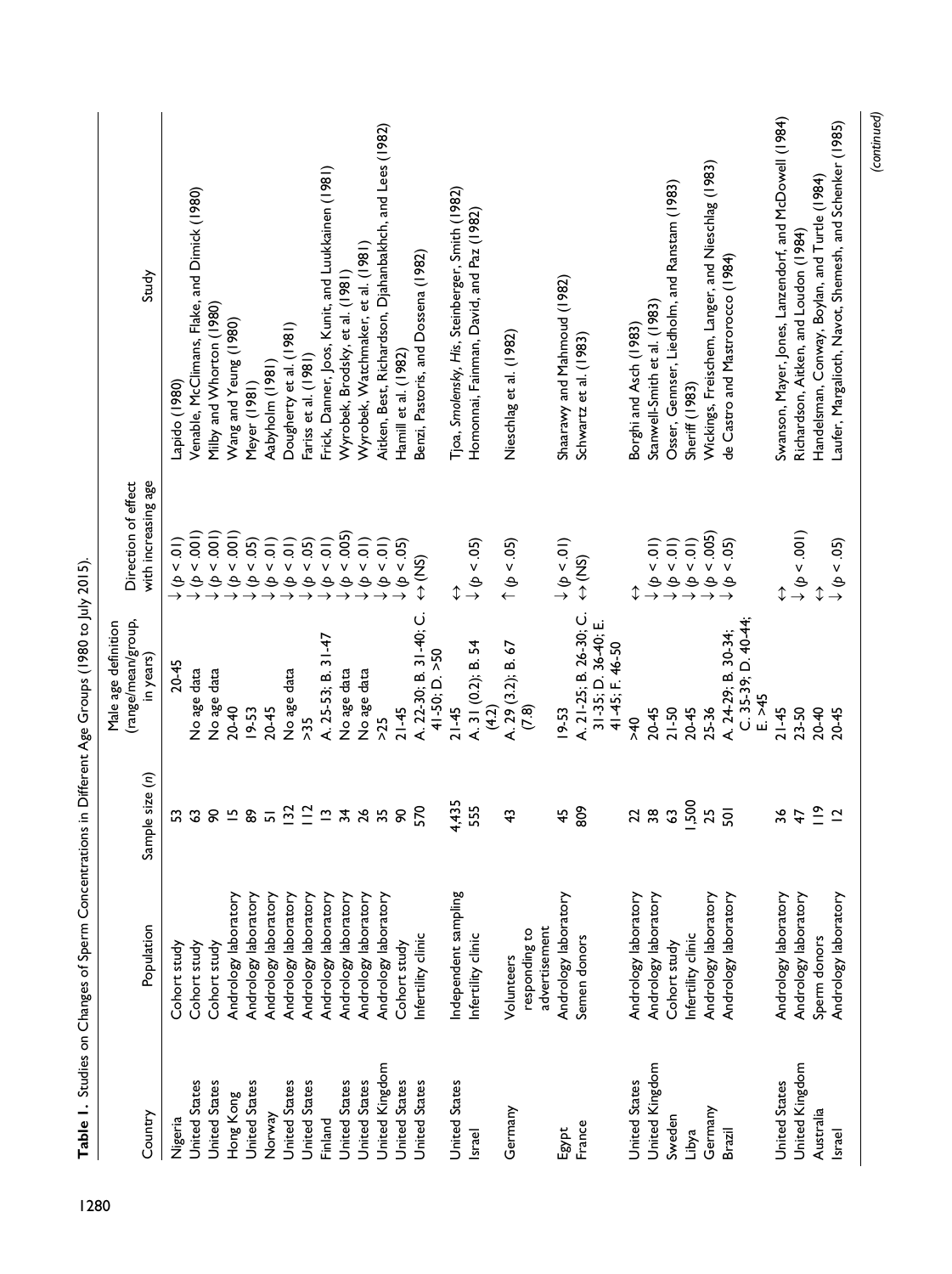| Table 1. (continued) |                        |                               |                                           |                                                                                       |                                                                            |
|----------------------|------------------------|-------------------------------|-------------------------------------------|---------------------------------------------------------------------------------------|----------------------------------------------------------------------------|
|                      |                        |                               | (range/mean/group,<br>Male age definition | Direction of effect                                                                   |                                                                            |
| Country              | Population             | ple size (n)<br>Sam           | in years)                                 | with increasing age                                                                   | Study                                                                      |
| <b>United States</b> | Andrology lab          |                               | No age data                               |                                                                                       | Lewis, Brazil, and Overstreet (1984)                                       |
| Greece               | Cohort study           | $\circ \frac{1}{4}$           | 31.9                                      | $\begin{array}{c} \downarrow \phi < .05) \\ \downarrow \phi < .01) \end{array}$       | Panidis, Asseo, and Papaloucas (1984)                                      |
| France               | Andrology laboratory   | 52                            | No age data                               | $\downarrow$ ( $p < .05$ )                                                            | Spira (1984)                                                               |
| <b>United States</b> | Cohort study           | $=$ $\overline{R}$            | No age data                               | $\downarrow$ (b < .05)                                                                | Ward et al. (1984)                                                         |
| <b>United States</b> | Cohort study           |                               | A. 31.6; B. 34.9                          | $\downarrow$ ( $p < .001$ )                                                           | Rosenberg et al. (1985)                                                    |
| <b>United States</b> | Andrology laboratory   | SQ                            | No age data                               |                                                                                       | Heussner, Ward, and Legator (1985)                                         |
| Hong Kong            | Family planning clinic | ,239                          | 19-53                                     | $\Leftrightarrow$ (NS)                                                                | Wang et al. (1985)                                                         |
| Thailand             | Andrology laboratory   | 307                           | $19 - 50$                                 | $\downarrow$ ( $p < .05$ )                                                            | Aribarg, Kenkeerati, Vorapaiboonsak, Leepipatpaiboon,<br>and Farley (1986) |
| <b>United States</b> | Andrology laboratory   | $\overline{C}$                | $20 - 45$                                 | $\downarrow$ ( $p < .01$ )                                                            | Levin, Latimore, Wein, and Van Arsdalen (1986)                             |
| United States        | Andrology laboratory   | $\overline{4}$                | A. 20-25; B. 50-55                        |                                                                                       | Rui, Thomassen, Oldereid, and Purvis (1986)                                |
| Nigeria              | Cohort study           | $\overline{8}$                | 20-45                                     | $\downarrow$ (p < .01)                                                                | Osegbe, Amaku, and Nnatu (1986)                                            |
| Germany              | Cohort study           | 239                           | 19-40                                     | $\Leftrightarrow$ (NS)                                                                | Vogt, Heller, and Borelli (1986)                                           |
| taly                 | Andrology laboratory   | $\mathbf{\underline{\omega}}$ | $20 - 45$                                 | $\downarrow$ ( $p < .025$ )                                                           | Assennato et al. (1987)                                                    |
| Hong Kong            | Andrology laboratory   | 36                            | No age data                               | $\downarrow$ (p < .05)                                                                | Chan and Wang (1987)                                                       |
| <b>United States</b> | Andrology laboratory   | $\overline{5}$                | No age data                               | ⇕                                                                                     | Saaranen, Suonio, Kauhanen, and Saarikoski (1987)                          |
| United States        | Andrology laboratory   | $\ddot{ }$                    | No age data                               | $\downarrow$ (p < .05)                                                                | Ratcliffe et al. (1987)                                                    |
| Libya                | Cohort study           | $\subseteq$                   | No age data                               | $\downarrow$ (p < .01)                                                                | Sheriff (1987)                                                             |
| Tanzania             | Andrology laboratory   | $\overline{20}$               | 19-55                                     | $\downarrow$ ( $p < .01$ )                                                            | Kirei (1987)                                                               |
| United Kingdom       | Andrology laboratory   | $\frac{6}{4}$                 | No age data                               | $\downarrow$ $(p$ < .05)                                                              | Barratt, Dunphy, Thomas, and Cooke (1988)                                  |
| <b>United States</b> | Andrology laboratory   | 28                            | $19 - 53$                                 | ↨                                                                                     | Giblin, Poland, Moghissi, Ager, and Olson (1988)                           |
| Kuwait               | Andrology laboratory   | 20                            | $20 - 45$                                 | $\downarrow \phi$ < .0001)                                                            | Ibrahim, Moussa, and Pedersen (1988)                                       |
| Denmark              | Andrology laboratory   | $\overline{4}$                | A. 20-62; B. 29-42                        | (SN)                                                                                  | Rasmussen et al. (1988)                                                    |
| Denmark              | Cohort study           | \$                            | No age data                               | $\downarrow$ (b < .05)                                                                | Jelnes (1988)                                                              |
| <b>United States</b> | Andrology laboratory   | $\overline{4}$                | 19-53                                     | $\downarrow$ (p < .01)                                                                | Welch, Schrader, Turner, and Cullen (1988)                                 |
| Brazil               | Cohort study           | $\overline{\mathbf{c}}$       | $20 - 50$                                 | $(10 - 4)$                                                                            | Coutinho and Melo (1988)                                                   |
| <b>United States</b> | Cohort study           | $\frac{45}{5}$                | $20 - 45$                                 | $\downarrow$ (p < .01)                                                                | Schrader, Turner, Breitenstein, and Simon (1988)                           |
| United Kingdom       | Cohort study           | $\overline{5}$                | $21 - 45$                                 | $\downarrow$ (p < .01)                                                                | Badenoch, Evans, and McCloskey (1989)                                      |
| Nigeria              | Cohort study           | $\overline{c}$                | $19 - 53$                                 | $\downarrow$ (p < .001)                                                               | Sobowale and Akiwumi (1989)                                                |
| France               | Andrology laboratory   | 222                           | No age data                               | $\downarrow$ (p < .05)                                                                | Pol, Beuscart, Leroy-Martin, Hermand, and Jablonski<br>(1989)              |
| United Kingdom       | Andrology laboratory   | 으                             | $21 - 39$                                 | $\begin{array}{c} \downarrow \ (\rho < .01) \\ \downarrow \ (\rho < .05) \end{array}$ | Shrivastav et al. (1989)                                                   |
| Denmark              | Cross-sectional study  | 54                            | A. 33.7; B. 30.6; B.<br>34.5              |                                                                                       | Bonde (1990)                                                               |
| Brazil               | Andrology laboratory   | 1890                          | No age data                               | $\downarrow$ ( $p < .05$ )                                                            | de Castro, Jeyendran, and Zaneveld (1990)                                  |
| Israel               | Sperm donors           | <b>1,283</b>                  | 34.3 (0.2)                                | (5N)                                                                                  | Singer, Sagiv, Levinsky, and Allalouf (1990)                               |

*(continued)*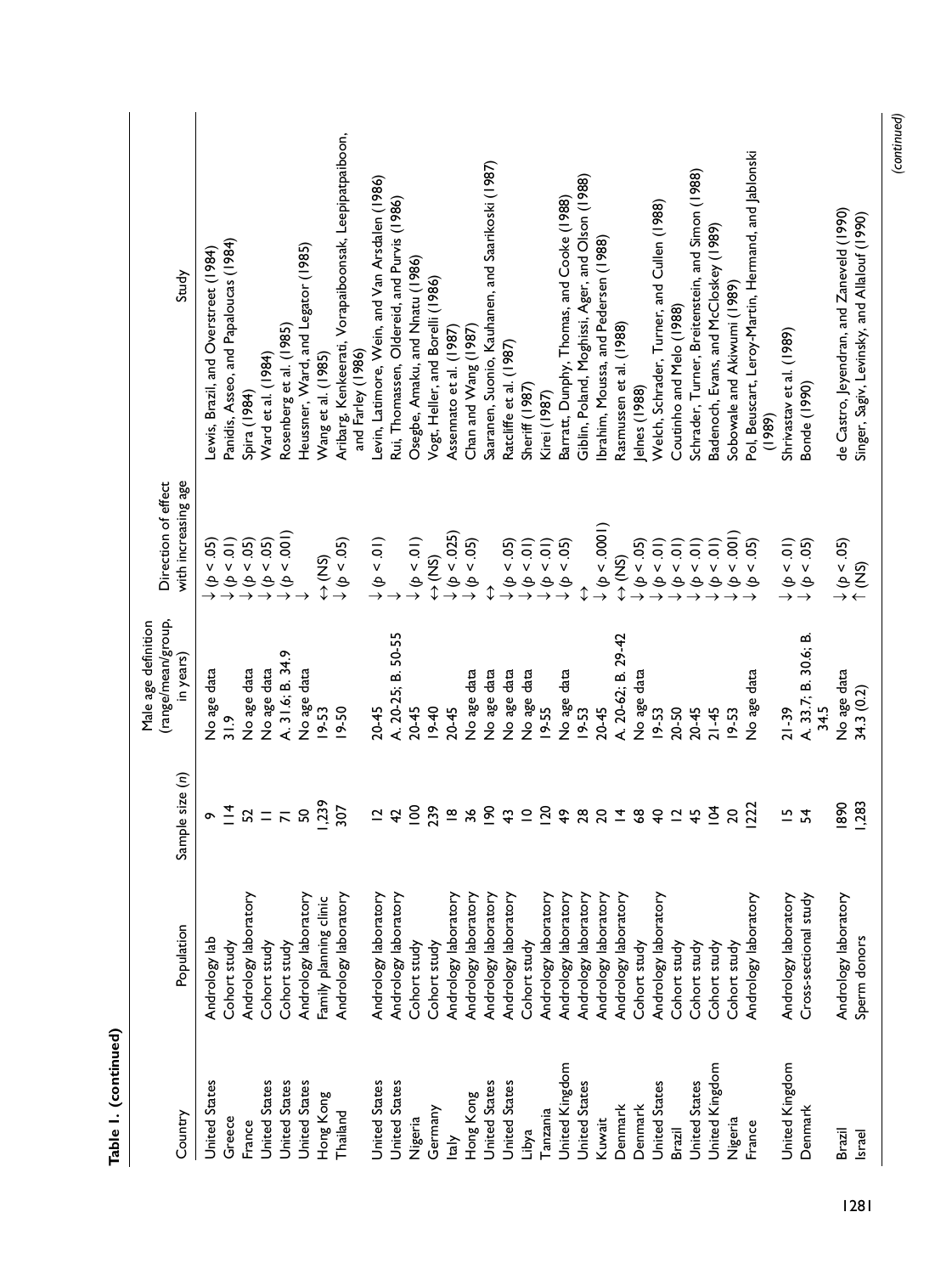| Study                                                  | Zhong et al. $(1990)$               | Cooper, Jockenhövel, and Nieschlag (1991) | Eskenazi et al. (1991  | Nnatu, Giwa-Osagie, and Essien (1991) | Sugkraroek, Kates, Leader, and Tanphaichitr (1991) | Vignon et al. (1991)   | Weidner, Jantos, Schiefer, Haidl, and Friedrich (1991) | Kolon, Philips, and Buch (1992)                | Levine et al. (1992) | Sheriff and Legnain (1992) | Noack-Fuller, De Beer, and Seibert (1993) | Wallace, Gow, and Hu (1993) | Fedder, Askjaer, and Hjort (1993) | Cottell and Harrison (1995) | el Shoura et al. (1995) | Haidl, Jung, and Schill (1996)                                        | Gallardo et al. (1996)                        | Rolf, Behre, and Nieschlag (1996)                                                        | Vierula et al. (1996)  | Figa-Talamanca et al. (1996) | ensen, Giwercman, Carlsen, Scheike, and Skakkebaek<br>(1996) | Weyandt, Schrader, Turner, and Simon (1996) | Benshushan, Shoshani, Paltiel, Schenker, and Lewin (1997) | Handelsman (1997)                                                                        |                                | Rasmussen, Erb, Westergaard, and Laursen (1997) | Robins et al. (1997)        | Spandorfer, Avrech, Colombero, Palermo, and Rosenwaks<br>(1998) | Andolz, Bielsa, and Vila (1999) |
|--------------------------------------------------------|-------------------------------------|-------------------------------------------|------------------------|---------------------------------------|----------------------------------------------------|------------------------|--------------------------------------------------------|------------------------------------------------|----------------------|----------------------------|-------------------------------------------|-----------------------------|-----------------------------------|-----------------------------|-------------------------|-----------------------------------------------------------------------|-----------------------------------------------|------------------------------------------------------------------------------------------|------------------------|------------------------------|--------------------------------------------------------------|---------------------------------------------|-----------------------------------------------------------|------------------------------------------------------------------------------------------|--------------------------------|-------------------------------------------------|-----------------------------|-----------------------------------------------------------------|---------------------------------|
| with increasing age<br>Direction of effect             | $\frac{1}{2}$<br>$\rightarrow \phi$ | ↨                                         | $\downarrow$ (p < .01) | $\downarrow$ (p < .05)                | $\downarrow$ (p < .05)                             | $\downarrow$ (p < .05) |                                                        | $(6 - 0.01)$<br>$(10 - 0.01)$<br>$(10 - 0.05)$ |                      | $\downarrow$ ( $p < .01$ ) | 0.001<br>$\rightarrow$                    | $\downarrow$ (p < .001)     | 0.05<br>$\Rightarrow$             | 0.05                        | (5)                     | $\widehat{5}$<br>$\overline{\mathsf{v}}$<br>$\rightarrow \rightarrow$ | (5N)                                          | (5N)                                                                                     | $\downarrow$ (p < .05) | $\downarrow$ ( $p < .001$ )  | $\downarrow$ $(p < 001)$                                     |                                             |                                                           | $\downarrow$ ( $p < .05$ )<br>$\downarrow$ ( $p < .0001$ )<br>$\downarrow$ ( $p < .05$ ) |                                | $\Leftrightarrow$ (NS)                          | $\downarrow$ ( $p < .001$ ) | GN⊅                                                             | $\uparrow$ (p < .004)           |
| (range/mean/group,<br>Male age definition<br>in years) | $20 - 45$                           | Mean age 31.0                             | $20 - 45$              | $19 - 24$                             | No age data                                        | $24 - 40$              | $20 - 40$                                              | No age data                                    | No age data          | 19-53                      | $20 - 45$                                 | $23 - 40$                   | No age data                       | No age data                 | No age data             | A. 32.2; B. 50.3                                                      | A. $\leq$ 30; B. 31-40; C.<br>41-50; D. 51-64 | wives' ages); C. >50<br>year of attendance);<br>B. <30 (matched by<br>A. <30 (matched by | $28 - 40$              | $20 - 45$                    | No age data                                                  | No age data                                 | 18-53                                                     | 21-54                                                                                    |                                | 20-30                                           | 55                          | A. $\leq$ 39; B. 40-49; C.<br>50                                | $31.9(5.4); 15-74$              |
| Sample size (n)                                        |                                     | 25                                        | 48                     | $\overline{z}$                        | $\overline{c}$                                     | $\overline{20}$        | $\overline{4}$                                         | $\subseteq$                                    | 142                  | 1,250                      | 22                                        | 28                          | 42                                | $\subseteq$                 | S                       | $\mathcal{L}$                                                         | 345                                           | 78                                                                                       | 5,719                  | S                            | $\overline{4}$                                               | $\overline{5}$                              | 188                                                       | 689                                                                                      |                                | 1,055                                           | 400                         | 821                                                             | 20,411                          |
| Population                                             | Andrology laboratory                | Andrology laboratory                      | Andrology laboratory   | Andrology laboratory                  | Andrology laboratory                               | Andrology laboratory   | Andrology laboratory                                   | Andrology laboratory                           | Andrology laboratory | Cohort study               | Andrology laboratory                      | Andrology laboratory        | Andrology laboratory              | Andrology laboratory        | Andrology laboratory    | Older men planning<br>further children                                | Assisted conception                           | Infertility clinic                                                                       | Sperm donors           | Cohort study                 | Andrology laboratory                                         | Cohort study                                | Sperm donors                                              | Volunteers                                                                               | advertisement<br>responding to | Cohort study                                    | Cohort study                | Assisted conception                                             | Infertility clinic              |
| Country                                                | China                               | Germany                                   | United States          | Nigeria                               | Canada                                             | France                 | Germany                                                | United States                                  | <b>United States</b> | Libya                      | Germany                                   | United Kingdom              | Denmark                           | Ireland                     | Saudi Arabia            | Germany                                                               | Spain                                         | Germany                                                                                  | Finland                | ltaly                        | Denmark                                                      | <b>United States</b>                        | Israel                                                    | Australia                                                                                |                                | Denmark                                         | East cape province          | United States                                                   | Spain                           |

1282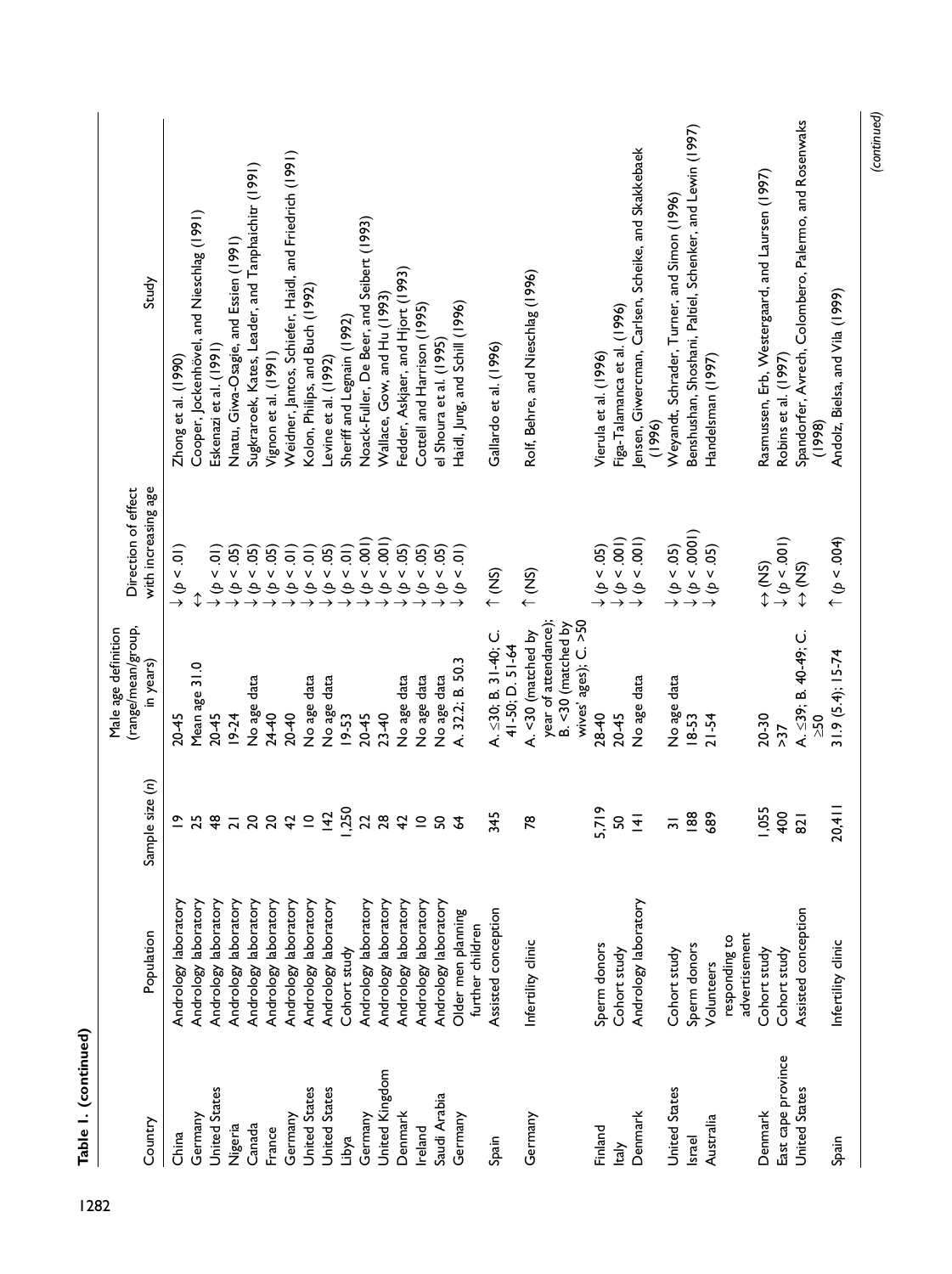|      | Table I. (continued) |                                                 |                       |                                                        |                                                                                                                 |                                                                  |
|------|----------------------|-------------------------------------------------|-----------------------|--------------------------------------------------------|-----------------------------------------------------------------------------------------------------------------|------------------------------------------------------------------|
|      | Country              | Population                                      | le size (n)<br>Sample | (range/mean/group,<br>Male age definition<br>in years) | with increasing age<br>Direction of effect                                                                      | Study                                                            |
|      |                      |                                                 |                       |                                                        |                                                                                                                 |                                                                  |
|      | <b>United States</b> | Andrology laboratory                            | 1,065<br>$\sim$       | 33.6 (5.8); 19-67                                      | $\downarrow$ (p < .02)                                                                                          | Centola and Eberly (1999)                                        |
|      | Slovenia             | Infertility clinic                              | 2,343                 | $21 - 45$                                              | ↨                                                                                                               | Zorn, Virant-Klun, Verdenik, and Meden-Vrtovec (1999)            |
|      | Denmark              | Sperm donors                                    | ,273                  | $A. \leq 35; B. > 35$                                  |                                                                                                                 | Gyllenborg, Skakkebæk, Nielsen, Keiding, and Giwercman<br>(1999) |
|      | Denmark and Finland  | Comparative clinical                            | 632                   | A. 20-35 (Danish); B.                                  | $\downarrow$ (p < .0001)                                                                                        | Jensen et al. (2000)                                             |
|      |                      | study                                           |                       | 22-47 (Finnish)                                        |                                                                                                                 |                                                                  |
|      | Slovenia             | Cohort study                                    | 44                    | $A. \leq 35; B. > 35$                                  | $\Leftrightarrow$ (NS)                                                                                          | Acacio, Gottfried, Israel, and Sokol (2000)                      |
|      | Australia            | Sperm donors                                    | 448                   | 1840                                                   | $\frac{1}{2}$                                                                                                   | Costello, Sjoblom, Haddad, Steigrad, and Bosch (2002)            |
|      | Germany              | Infertility laboratory                          | 200                   | A. 21-25; B. >50                                       |                                                                                                                 | Jung, Schuppe, and Schill (2002)                                 |
|      | Brazil               | Cohort study                                    | 127                   | $14 - 20$                                              | $\begin{array}{c}\n\downarrow \ (\triangleright\,<\,05)\n\\ \downarrow \ (\triangleright\,<\,001)\n\end{array}$ | Mori, Cedenho, Koifman, and Srougi (2002)                        |
|      | <b>United States</b> | Fertility clinic                                | 1,176                 | 31.2                                                   | $\downarrow$ (p < .05)                                                                                          | Eskenazi et al. (2003)                                           |
|      | India                | Cohort study                                    | 56                    | 22-80                                                  | $\downarrow$ (b < .005)                                                                                         | Marimuthu, Kapilashrami, Misro, and Singh (2003)                 |
|      | <b>United States</b> | Cohort study                                    | 551                   | 25-59                                                  |                                                                                                                 | Chen et al. (2003)                                               |
|      | <b>United States</b> | Cohort study                                    | 201                   | 20-45                                                  | $\begin{array}{c} \downarrow \ (\flat < .0001) \\ \downarrow \end{array}$                                       | Toft, Pedersen, and Bonde (2003)                                 |
|      | Brazil               | Infertility patients                            | 889                   | A. ≤45; B. >45                                         |                                                                                                                 | Pasqualotto, Sobreiro, Hallak, Pasqualotto, and Lucon<br>(2005)  |
|      | Denmark              | Cohort study                                    | 551                   | $\frac{5}{2}$                                          |                                                                                                                 | Carlsen, Swan, Petersen, and Skakkebæk (2005)                    |
|      | <b>United States</b> | Andrology laboratory                            | 1,174                 | $5+2$                                                  |                                                                                                                 | Hellstrom et al. (2006)                                          |
|      | India                | Andrology laboratory                            | 368                   | 25-59                                                  |                                                                                                                 | Pal et al. (2006)                                                |
|      | Japan                | Cohort study                                    | 324                   | $25 - 40$                                              | $\downarrow$ ( $p < .0001$ )                                                                                    | Iwamoto et al. (2006)                                            |
|      | India                | Infertility clinic                              | 7,770                 | $20 - 45$                                              | $\downarrow$ ( $\rho$ < .001)                                                                                   | Adiga, Jayaraman, Kalthur, Upadhya, and Kumar (2008)             |
|      | Nigeria              | Infertility clinic                              | $\overline{170}$      | $25 - 40$                                              | $\downarrow \hat{\phi}$ < .001)                                                                                 | Ugwuja, Ugwu, and Ejikeme (2008)                                 |
|      | Australia            | Infertility clinic                              | 225                   | >30                                                    |                                                                                                                 | Stewart et al. (2009)                                            |
|      | Germany              | Fertility center                                | 320                   | A. <30; B. 30-35; C.<br>36-39; D. >40                  | $\Leftrightarrow$ (NS)                                                                                          | Winkle, Rosenbusch, Gagsteiger, Paiss, and Zoller (2009)         |
|      | Tunisia              | Infertility clinic                              |                       | $20 - 45$                                              |                                                                                                                 | Feki et al. (2009)                                               |
|      | India                | Andrology laboratory                            | 2,940<br>3,729        | A. 33; B. 35 (of two<br>decades)                       | $\begin{array}{c} \downarrow \ (\mathcal{p} < .001) \\ \downarrow \ (\mathcal{p} < .005) \end{array}$           | Mukhopadhyay et al. (2010)                                       |
|      |                      |                                                 |                       |                                                        |                                                                                                                 |                                                                  |
|      | Korea                | Andrology laboratory                            | 1,139                 | A. 19-27; B. >54                                       |                                                                                                                 | Bahk, Jung, Jin, and Min (2010)                                  |
|      | Argentina            | Cohort study                                    | 9,168                 | 20-77                                                  | $\downarrow$ (p < .05)                                                                                          | Molina et al. (2010)                                             |
|      | Netherlands          | prospective cohort<br>Periconceptional<br>study | 227                   | 26-59                                                  | $\downarrow$ ( $p < .01$ )                                                                                      | Hammiche et al. (2011)                                           |
|      | Sweden               | Andrology laboratory                            | $\overline{5}$        | $25 - 40$                                              | $\Leftrightarrow$ (NS)                                                                                          | Axelsson, Rylander, Rignell-Hydbom, and Giwercman<br>(2011)      |
|      | Australia            | Infertility clinic                              | $\frac{4}{1}$         | $23-64$                                                | $\downarrow$ (p < .01)                                                                                          | Giles et al. (2011)                                              |
| 1283 | Nigeria              | Cohort study                                    | 106                   | $20 - 45$                                              | $\downarrow$ ( $p < 0$ 1)                                                                                       | Akande, Isah, Sekoni, and Pam (2011)                             |
|      |                      |                                                 |                       |                                                        |                                                                                                                 |                                                                  |

*(continued)*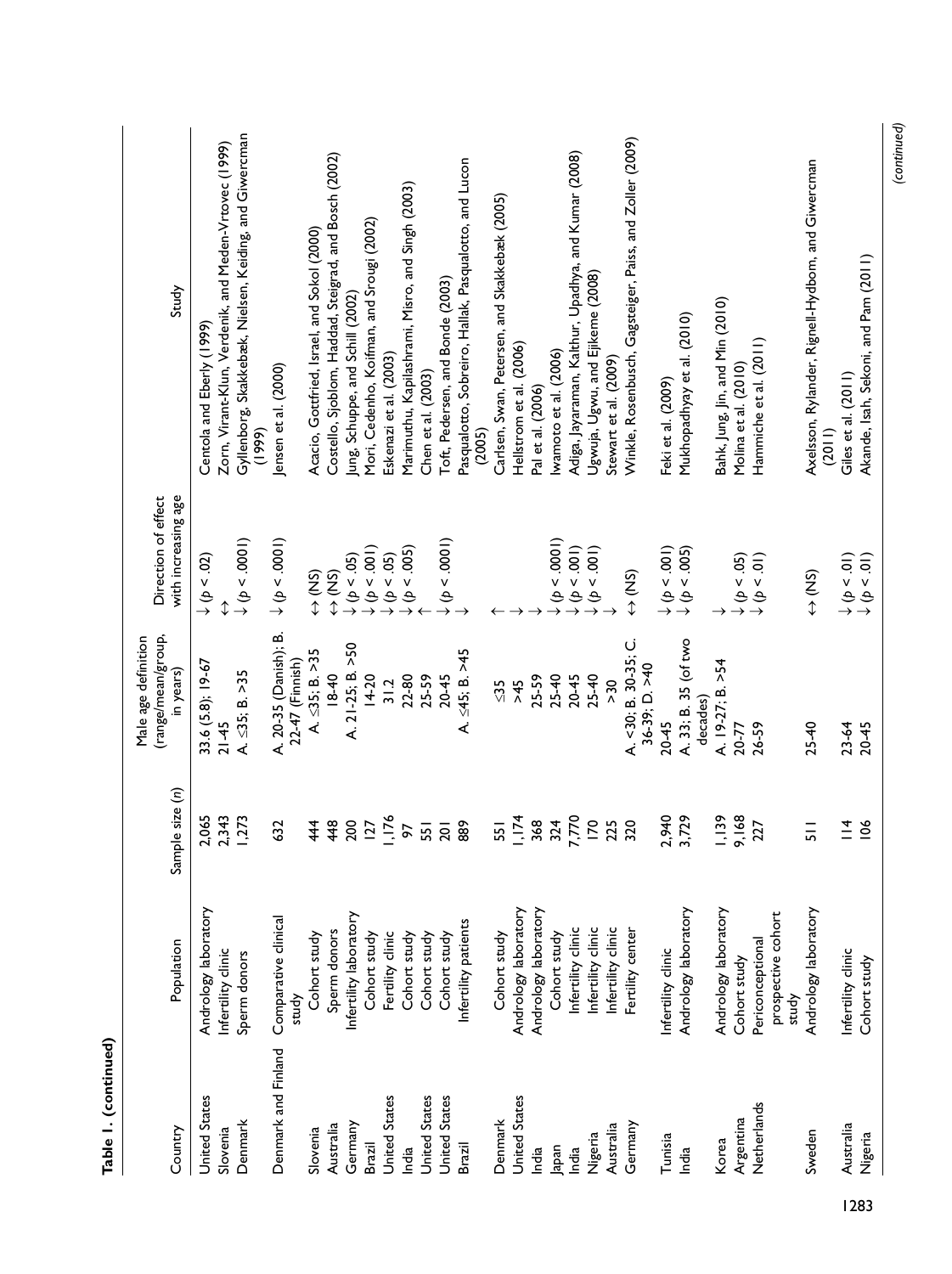| Study                                                  | Jorgensen et al. (2011)<br>Nie et al. (2012)       | Jorgensen et al. (2012)    | Geoffroy-Siraudin et al. (2012)                                                         | Jimoh, Olawui, and Olaiya Omotoso (2012)<br>Diao et al. (2013) |         | Jajoo and Kalyani (2013) | Borges et al. (2013) | lwamoto et al. (2013)  | Rolland et al. (2013)      | Tang et al. (2013) | Stone, Alex, Werlin, and Marrs (2013) | Nirupa et al. (2014)   | Belloc et al. (2014)       | Eisenberg et al. (2014) | Romero-Otero et al. (2015) | Eisenberg, Chen, Ye, and Buck Louis (2015) |                    | Tang et al. (2015) | Hadjkacem Loukil, Hadjkacem, Bahloul, and Ayadi (2015) |               |
|--------------------------------------------------------|----------------------------------------------------|----------------------------|-----------------------------------------------------------------------------------------|----------------------------------------------------------------|---------|--------------------------|----------------------|------------------------|----------------------------|--------------------|---------------------------------------|------------------------|----------------------------|-------------------------|----------------------------|--------------------------------------------|--------------------|--------------------|--------------------------------------------------------|---------------|
| with increasing age<br>Direction of effect             | $\downarrow$ (p < .01)<br>$\Leftrightarrow$ (NS)   | (20 > 4)                   | $\begin{array}{c}\n\downarrow \phi \leq .05) \\ \downarrow \phi \leq .05)\n\end{array}$ |                                                                |         |                          | (100 > 4)            | $\downarrow$ (p < .01) | $\downarrow$ ( $p < .05$ ) | $(10-4)$           |                                       | $\downarrow$ (b < .05) | $\downarrow$ ( $p < .05$ ) |                         | $\downarrow$ (b < .05)     | $\downarrow$ (b < .05)                     |                    |                    | S<br>↓                                                 |               |
| (range/mean/group,<br>Male age definition<br>in years) | A. <35; B. 35-39; C.<br>$\frac{5}{2}$<br>$18 - 19$ | A. 18-19; B. >54           | $A. \leq 35; B. > 35$                                                                   | A. 20-40; B. 40-60;<br>$20-40$                                 | C. > 60 | $A. \leq 30; B. > 30$    | 33-39                | $20 - 45$              | $18-70$                    | $18 - 50$          | $16.5 - 72.3$                         | $31 - 44$              | No age data                | Mean age 36.6           | $25 - 40$                  | Mean age 31.8                              |                    | No age data        | Males of mean age<br>32.74                             |               |
| Sample size (n)                                        | 858<br>$\overline{5}$                              | 4,867                      | 10,932                                                                                  | 316<br>$\overline{20}$                                         |         | $\frac{8}{1}$            | 2,300                | 792                    | 26,609                     | 1,152              | 5,081                                 | 435                    | 10,665                     | 11,935                  | 992                        | $\overline{5}$                             |                    | 1,213              | $\frac{8}{1}$                                          |               |
| Population                                             | Andrology laboratory<br>Andrology laboratory       | Danish one-center<br>study | Andrology laboratory                                                                    | Infertility clinic<br>Infertility clinic                       |         | Infertility clinic       | Infertility clinic   | Cohort study           | Cohort study               | Fertility clinic   | Infertility clinic                    | Fertility clinic       | Cohort study               | Cohort study            | Cohort study               | Observational                              | prospective cohort | Cohort study       | Andrology laboratory                                   | $\frac{1}{2}$ |
| Country                                                | Finland<br>China                                   | Denmark                    | France                                                                                  | Nigeria<br>China                                               |         | India                    | Brazil               | Japan                  | France                     | China              | United States                         | India                  | <b>United States</b>       | <b>United States</b>    | Spain                      | United States                              |                    | China              | Tunisia                                                |               |

Note. Data are represented as mean (SD);  $\downarrow$  = decrease;  $\uparrow$  = increase;  $\leftrightarrow$  = no change; NS = not significant at  $p < 0$ 5; no p value indicates that no statistical testing was done. *Note*. Data are represented as mean (*SD*); ↓ = decrease; ↑ = increase; ↔ = no change; NS = not significant at *p* < .05; no *p* value indicates that no statistical testing was done.

Table 1. (continued) **Table 1. (continued)**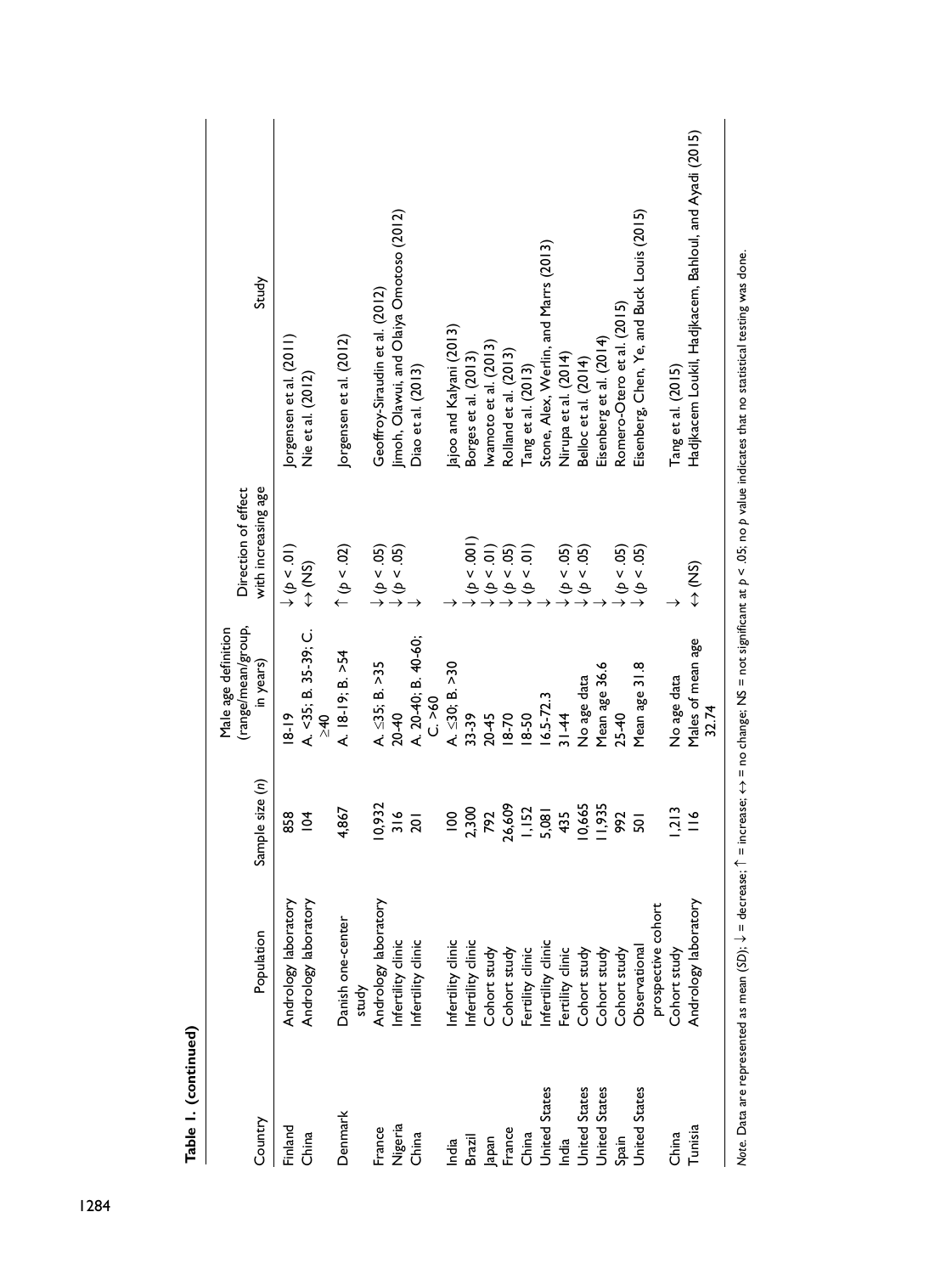nificant decrease reflecting the aging process that possibly affects spermatogenesis (Mahmoud et al., 2003).

Changes in sperm count can occur after occupational and environmental exposure to toxic agents (Dutta, Joshi, Sengupta, & Bhattacharya, 2013; Sengupta & Banerjee, 2014) or from predisposing factors of the host, such as age (Kidd, Eskenazi, & Wyrobek, 2001). The innumerable evidences, mostly from clinical studies, suggest that age is associated with all the concomitant factors, resulting in diminished sperm concentration (Spandorfer et al., 1998). Men at older ages (e.g.,  $\geq 50$  years) were underrepresented in many clinical studies, which restricts statistical strength and prevents unveiling of the exact form of relationship between age and sperm concentration. In addition, potential confounders that might explain changes with age, such as smoking history or duration of abstinence, were hardly ever taken into consideration (Wyrobek et al., 1983).

A detailed scrutiny of diverse studies from specific cites reveals evidence of decline in sperm concentration, but a worldwide decline has not been demonstrated. It is arduous to execute a systematic, scientific study regarding the decline in human semen quality. Thus, the objective of the current review is to build up a substantial idea regarding alterations in sperm concentration in humans by picking the huge scattered reports of the past 35 years, molding them in sequential pattern, and statistically analyzing and correlating the worldwide declining sperm count trend with male fertility.

# **Data Extraction and Data Analysis**

Research articles on humans published in English from 1980 through July 2015 were included in the current report. The authors also included 32 of 61 reports of the study by Carlsen et al. (1992), that is, reports from 1980 to 1992. The authors selected publications about sperm concentration with predefined criteria for inclusion and exclusion, as follows. (1) The non-Carlsen studies published during 1980 to July 2015 were identified by using Medical Subject Headings (MeSH) of electronic databases, which included Medline, National Library of Medicine, Bethesda, MD, with the following key words: sperm count, sperm density, sperm concentration, semen quality, male infertility, and semen analysis. (2) Relevant literature on changes of sperm concentration and its influence on future natural and assisted conception cycles were retrieved. (3) Data on subjects with clinical problems were been excluded. (4) Studies with insufficient numbers of subjects (*n* < 5) were excluded. In each case, sperm concentration and its outcome were evaluated. Analytic epidemiological studies were emphasized. Therefore, the current analysis was based on 138 studies published in from 1980 to 2015 (July). In the Results section, the relative changes in the outcome with age are represented. Whenever possible, the differences between younger men (i.e., ages  $\leq 30$  years) and older men (i.e., ages ≥50 years) were summarized. The authors also analyzed the

correlation of age with mean sperm concentration obtained from the published studies with proper age data. For simple statistical analyses (calculation of mean sperm concentration, median values, and Box-and-Whisker plots), Microsoft Excel 2013 was used. Correlation and regression analyses of data were done using StatSoft (2011). Correlation coefficient was considered to be significant if  $p$  was  $\leq 0.05$  or <.001 (Fisher & Yates, 1974). Mean sperm concentrations of all 138 reports were also analyzed with linear regression weighted by number of subjects included in the individual publications.

# **Description of Data**

During the retrieval of relevant documents, the authors found a total of 138 studies that reported temporal decline in sperm concentration in the past 35 years. The outcomes of these studies are represented in Table 1. Most of the reports are based on andrology laboratories or assisted conception populations (44.20%) and epidemiological studies (28.26%), while others used volunteers recruited from sperm banks or advertisements (6.52%) and infertility clinics (16.67%). Among the 138 published research works discussed in this article from 1980 through 2015, most were carried out in Europe, North America, and Asia, while others were carried out in South America, Australia, and Africa. Most of the studies used sample sizes less than 500 subjects (68.12%) and  $\geq 1,000$ (21.01%), while a few studies used sample sizes between 500 and 1,000 subjects (10.87%). Five reports used an extraordinarily large sample size (>10,000; Andolz et al., 1999; Belloc et al., 2014; Eisenberg et al., 2014; Geoffroy-Siraudin et al., 2012; Rolland et al., 2013). Out of 138 reports, 80.43% provided data about the age of subjects. No significant alterations in sperm concentration was identified in 15.94% of the reports, only 3.62% reports identified a significant increase, and 80.43% reports identified a significant decrease in sperm concentration from 1980 to 2015. While only the reports identifying significant decrease were taken into consideration, it was observed that out of 111 studies, 23.42% of reports identified strong significance. The current report also enlisted interval studies published during the reporting period of the current article, which proclaims alterations in sperm concentrations during 1980 to 2015 (Table 2).

## **State of Affairs: Past 35 Years**

#### *Worldwide Variations*

Mean sperm concentrations were obtained either directly from the published articles or in some cases arithmetic mean was calculated from median or geometric mean. Linear regression analysis identified a significant decrease between 1980 and 2015 from 91.65  $\times$  10<sup>6</sup>/mL to 39.34  $\times$  10<sup>6</sup>/mL ( $r = -.313$ ,  $p = .0002$ ). This reflected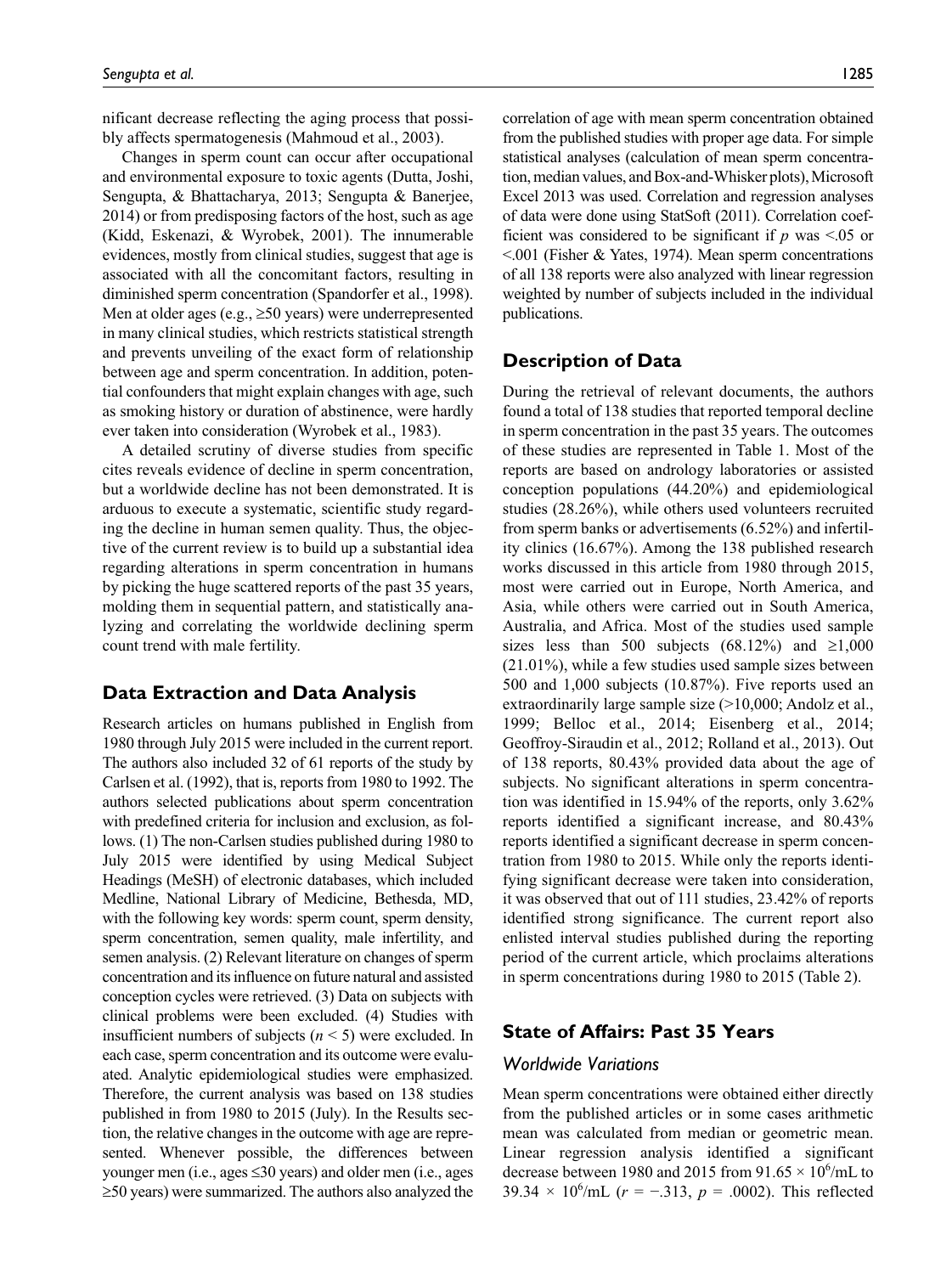| Publication date | Author                                             | Location             | Study period | Sample size |
|------------------|----------------------------------------------------|----------------------|--------------|-------------|
| 1996             | Irvine, Carwood, Richardson, MacDonald, and Aitken | Scotland             | 1984-1995    | 577         |
| 1996             | De Mouzon et al.                                   | France               | 1989-1994    | 7,714       |
| 1997             | Berling and Wolner-Hanssen                         | Sweden               | 1985-1995    | 718         |
| 1997             | Benshushan et al.                                  | Israel               | 1980-1995    | 188         |
| 1998             | Younglai et al.                                    | Canada               | 1984-1995    | 48,968      |
| 1998             | Bonde et al.                                       | Denmark              | 1986-1995    | 1,196       |
| 1999             | Zorn et al.                                        | Slovenia             | 1983-1996    | 2,343       |
| 1999             | Bilotta et al.                                     | <b>Italy</b>         | 1981-1995    | 1,068       |
| 1999             | Zhang et al.                                       | China                | 1983-1996    | 9,292       |
| 2002             | Costello et al.                                    | Australia            | 1983-2001    | 448         |
| 2003             | Almagor et al.                                     | Israel               | 1990-2000    | 2,638       |
| 2003             | Chen et al.                                        | <b>United States</b> | 1989-2000    | 551         |
| 2003             | Marimuthu et al.                                   | India                | 1990-2000    | 97          |
| 2003             | Vicari et al.                                      | <b>Italy</b>         | 1982-1999    | 716         |
| 2005             | Lackner et al.                                     | Austria              | 1986-2003    | 7,780       |
| 2007             | Sripada et al.                                     | Scotland             | 1994-2005    | 4,832       |
| 2008             | Liang et al.                                       | China                | 1980-2005    | 5,834       |
| 2009             | Feki et al.                                        | Tunisia              | 1996-2007    | 2,940       |
| 2010             | Molina et al.                                      | Argentina            | 1994-2004    | 9,168       |
| 2012             | Geoffroy-Siraudin et al.                           | France               | 1988-2007    | 10,932      |
| 2012             | Haimov-Kochman et al.                              | Israel               | 1995-2009    | 2,182       |
| 2013             | Menidola et al.                                    | Spain                | 2001-2011    | 273         |

**Table 2.** Summary of Interval Studies Reporting Decline in Sperm Concentration Published Within the Study Period of the Current Report.

almost a 57% decline in sperm count worldwide from 1980 (Figure 1A). The current study also identifies that recruitment of a larger population for this type of study increased predominantly after 1995.

Median values of sperm concentrations were calculated in seven different intervals (from 1980-1985 to 2010-2015). The median value was reported to be 71.6  $\times$ 106 /mL during the study period. These values are plotted in the Box-and-Whisker plot in Figure 1B, which also identifies a significant decline from 1980-1985 to 2010- 2015 ( $y = -3.92x + 87.72$ ,  $R^2 = .460$ ).

#### *Regional Variations*

Recent studies on the male reproductive system bring conflicting evidence to the forefront regarding sperm counts, with some reporting significant decline while some have reported no change. North America, Europe, Asia, and Africa are more prone to a declining trend of sperm counts over the years, whereas studies based in South America and Australia do not depict such a trend (Figures 2 and 3). An overview of the sperm counts obtained from data produced by various regions of the world is reported in Figure 1, which identifies that there was a significant decline in sperm concentrations from 1980 to 2015. However, a striking feature of much of the data is the surfacing of regional differences in semen quality. It has been suggested that these regional differences in sperm counts possibly are biologically meaningful. Most of the controversies that have aroused from past clinical studies about semen quality may be partly due to involvement of only few selected groups of men. In many studies, historical data collected for other purposes have been used without close attention to important and specific factors relevant to an analysis of secular or geographical trends.

*North America.* Numerous studies conducted in the United States have demonstrated a declining trend of mean sperm concentration in different regions over the years 1980 to 2015 (*r* = −.435, *p* = .007; Figure 2A). Data on sperm counts procured from several studies from 1938 to 1980 (following the report of Saidi et al., 1999) also depicts a significant decrease in sperm count  $(r = -.635, p = .004)$ in North American men until 1980. Thus, from these two findings it can be resolved that North American states are going on with the trend of declining sperm counts from 1938 until 2015. The authors also evaluated the mean sperm concentrations in 1980-1985 and 2010-2015, which identified a 36.49% decline in sperm concentration over the last 35 years (Figure 2C). The current study also compares the mean sperm concentrations of 2015 with the report of Carlsen et al. published in 1992. It reveals an additional 28.25% decline in mean sperm concentration after 1992 in North American men (Figure 2E).

Various scattered reports were brought under one analytical review by Saidi et al. (1999) using 29 studies based in the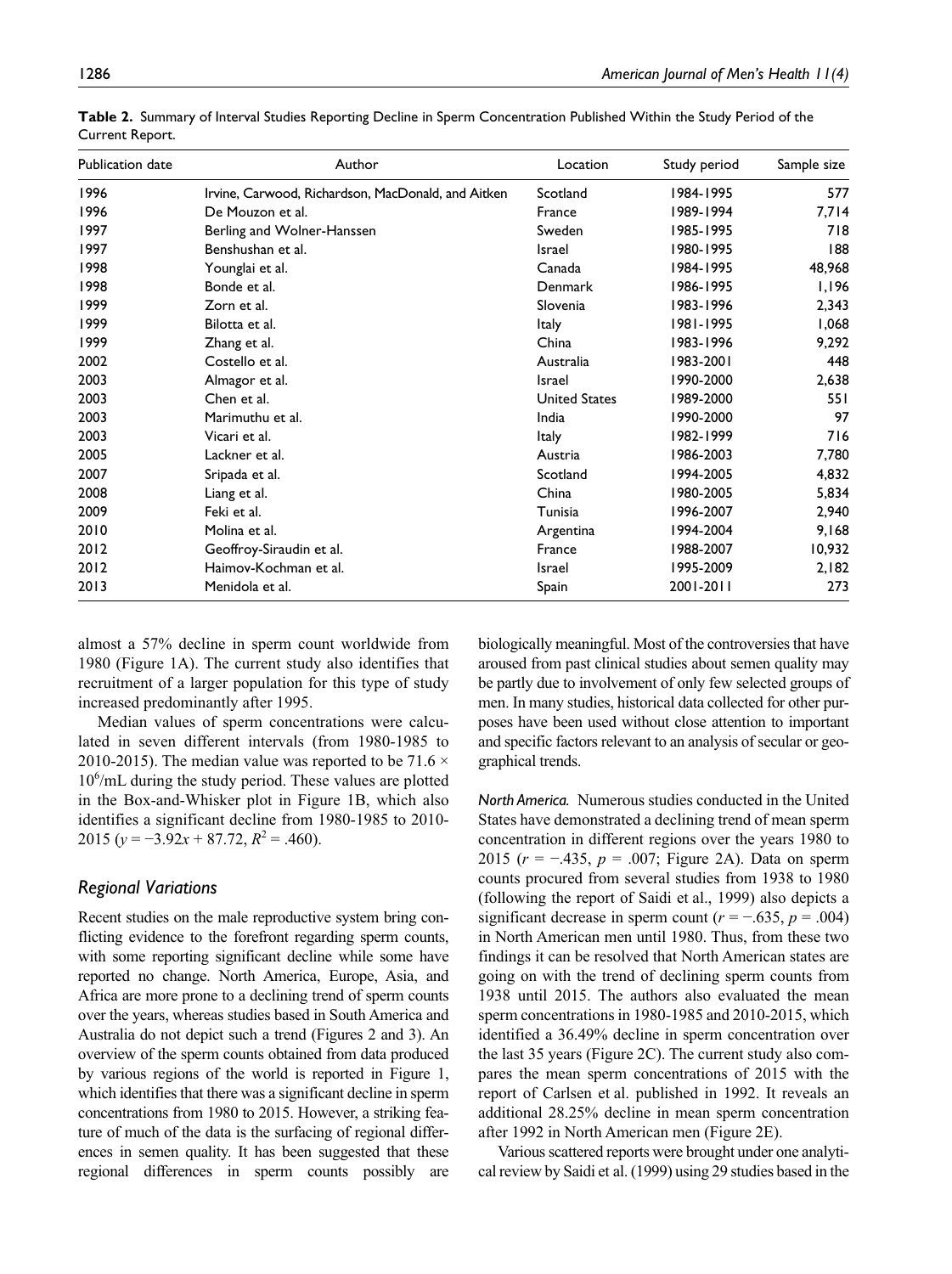

Figure 1. (A) Temporal decline in sperm concentration (×10<sup>6</sup>/mL) (*r* = −.313, *p* = .0002,  $R^2$  = .098); bubble size corresponds to the number of men in study. (B) Changes in sperm concentrations from 1980 to 2015 shown as Box-and-Whisker plots. White bands indicate the median values for each duration. The Y-intercept shows median (71.6 × 10<sup>6</sup>/ mL), and the regression band ( $y = -3.92x + 87.72$ ,  $R^2 = .460$ ) indicates significant decline from 1980 to 2015.

United States from 1938 to 1996, which analyzed semen of 9,612 fertile men. The mean sperm concentrations of selected geographic locations were determined with analysis of variance (ANOVA), and any alterations were gauged with time using linear regression analysis. From that study, it was perceptible that New York had the highest value for mean sperm concentration as compared to the other sates of the United States (as also reported by Fisch & Goluboff, 1996). It can be explained through Figure 2F, which attempts to describe the variations in sperm count among states in North America and also indicates that New York and Connecticut have the highest sperm count in the United States. Thus, sperm concentrations were reported to vary with geographical areas in the United States, the maximum being that of New York whose exact reason is yet to be identified, but factors like climate, socioeconomic status, ethnicity, and other environmental and social factors should be considered.

*South America.* Only a handful of studies have been conducted involving regions of South America to assess the trend of declining, increasing, or static sperm counts as well as changes of the same from place to place across the continent (Borges et al., 2013; Oliva, Spira, & Multigner, 2001; Pasqualotto et al., 2005; Tortolero et al., 1999). A study in Venezuela, carried out on the male partners of infertile couples, suggested that the proportion of men presenting azoospermia or oligospermia showed no change from 1981 and 1995 (Tortolero et al., 1999). Studies also focused on the impact of chemical exposures on various characteristics of sperm among the populations of male partners of infertile couples during the period 1995 to 1998 in the southern coastal region of Argentina (Oliva et al., 2001).

Studies retrieved during the current analysis identified that most of the reports were from Brazil and Argentina. These reports indicated no such significant alteration in sperm count in South American men (*r* = −.155, *p* = .688; Figure 2B). The mean sperm concentrations have declined from  $66 \times 10^6$ /mL to  $63.4 \times 10^6$ /mL, which is only 4.22% relative to that of 1980 (Figure 2D). A presumption about the role of environmental and occupational factors on male reproductive health can be drawn through the above-mentioned studies (Oliva et al., 2001; Tortolero et al., 1999) and the declining trend of the sperm count (though not significant at *p* of .05). For example, agricultural zones of South America are cursed by exposure to organochlorine pesticides and other endocrine disruptors, which might be more detrimental to fertility in the coming years.

*Europe.* Europe is a continent of geographic diversities. The current report included 50 studies carried out from 1980 to 2015. Most of these were conducted in the United Kingdom, France, Denmark, and Finland. The analysis revealed a significant decline in sperm concentrations over time  $(r = -.307, p = .02;$  Figure 3A), and the mean sperm concentration have declined more than 39% compared to 1980 (Figure 3A). Among the European countries, the United Kingdom and Denmark had the maximum sperm concentrations, while Spanish men were reported to have the least sperm counts. Similar cross-sectional studies were performed by Møller and Skakkebæk (1999) and Skakkebæk et al. (1998) to investigate the possible geographical differences in sperm count, involving subjects who were male partners of pregnant women from Denmark, France, Scotland, and Finland and young men from the general populations in Denmark, Norway, Finland, Estonia, and Lithuania. These studies identified a significantly better semen quality in Finland, Estonia, and Lithuania from which an East-West gradient is revealed in the European area. A major factor that has an immense impact on sperm count is seasonal changes, which is evident from the fact that sperm count differed by about 30% in summer from that in winter in all the four countries. This fact is also supported by all other previous studies, some including men of known fertility and some of known subfertility, which observed seasonal variations in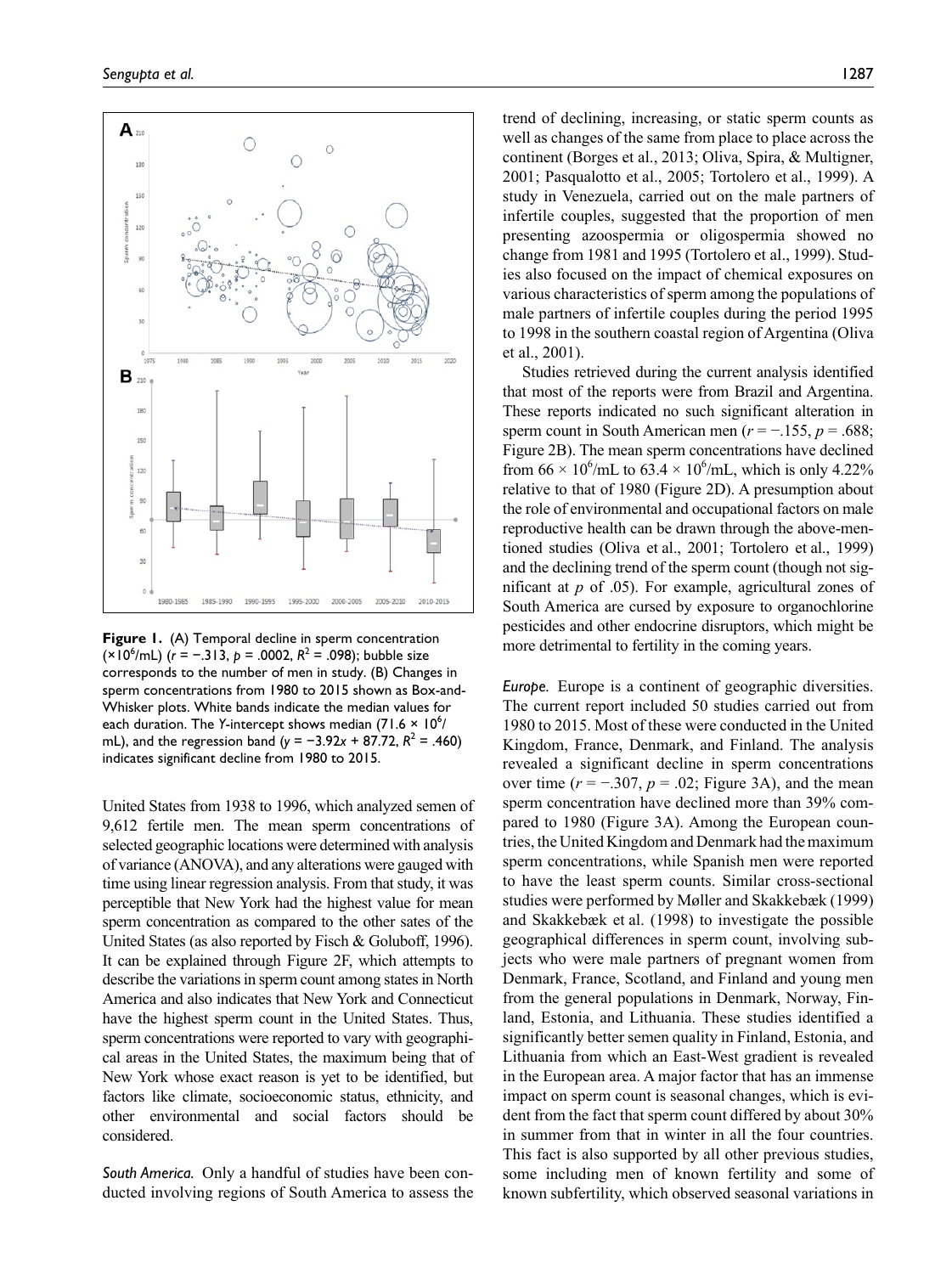

**Figure 2.** (A) Correlation plot shows significant decline in sperm concentration in North America (*r* = −.435, *p* = .007), but no such alteration in South America (B). It has decreased 36.49% in North America (C) and only 4.22% in South America (D) from 1980 to 2015. A comparative overview of Carlsen et al., 1992 and this study reveals a further 28.25% decline after that report in North America (E). Wafer plot reveals that New York and Connecticut have the highest sperm count (F).

sperm count being lowest during the summer and highest during autumn or winter (Gyllenborg et al., 1999; Maier, Newbold, & McLachlan, 1985; Spira, 1984; Tjoa et al., 1982). There are a few studies that could not detect any seasonal variations (e.g., Mallidis, Howard, & Baker, 1991).

Time trends in semen quality are interestingly related with almost identical patterns in the occurrence of testicular cancer, which is rising worldwide. It was reported that the incidence of this disease is five times higher among Danish men than it is among Finnish men (Adami *et al.*, 1994; Forman & Møller, 1994), while in the previously discussed study the former had a much better sperm count. Such inverse relationship between sperm count and the risk of testicular cancer is not only apparent from the cohort studies but is also observed in individuals (Møller & Skakkebæk, 1999). This could also be supported by the study that predicts that men born in Scandinavia during the Second World War had a comparatively lower risk of developing testicular cancer in adult life than men who were born before or after the war (Adami et al., 1994; Møller & Skakkebæk, 1999). Sperm counts are thought to decline with a more recent year of birth as is suggested by a couple of studies (Irvine et al., 1996; Skakkebæk et al., 1998), for which a possible causative agent could be exogenous factors that interfere with the functions and multiplication of the fetal Sertoli cells resulting in a syndrome of reduced sperm count, hypospadias, undescended testis, and testicular cancer (Bergman, Brandt, & Brouwer, 1996; Sharpe & Skakkebæk, 1993). In this respect, it is noteworthy that the gradient in the incidence of hypospadias between Denmark and Finland is apparently parallel to the gradient of the testicular cancer in these regions (Toppari et al., 1996). Thus, it can be concluded that European cities suffer from robust variations in sperm count, which is even related to sperm production and testicular cancer. These variations might be due to differences in life styles, environmental factors, endocrine disruptions, or other factors.

*Asia.* Most of the Asian studies were carried out in China (Diao et al., 2013; Nie et al., 2012; ; Tang et al., 2013; Tang et al., 2015; Wang et al., 1985) and India (Jajoo & Kalyani, 2013; Marimuthu et al., 2003; Mehta, Makwana, Ranga, Srinivasan, & Virk, 2006; Mukhopadhyay et al., 2010; Pal et al., 2006), and a few in Japan (Iwamoto et al., 2013), Israel (Benshushan et al., 1997; Homonnai et al., 1982; Laufer et al., 1985; Singer et al., 1990), and Saudi Arabia (el Shoura et al., 1995).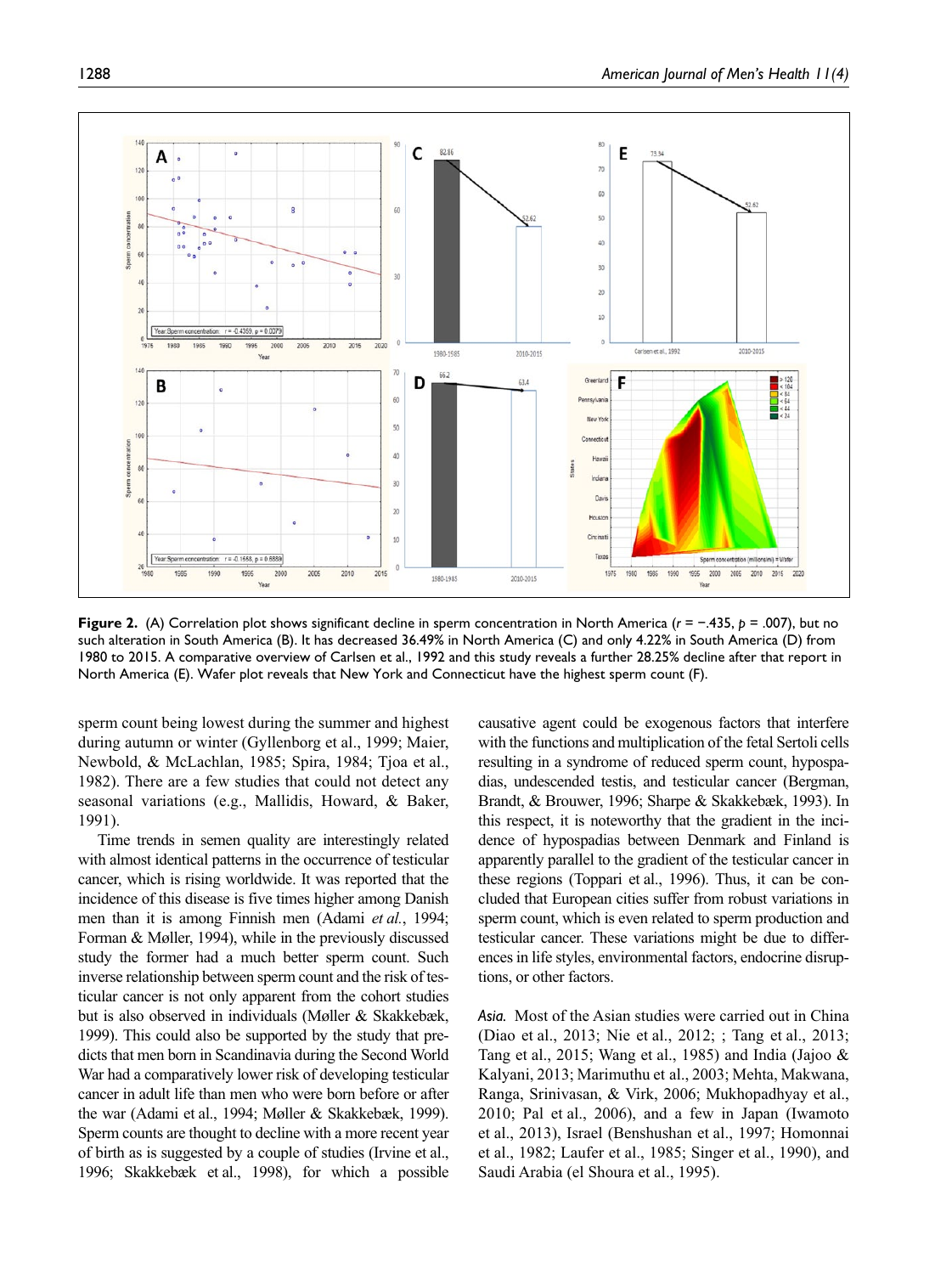

**Figure 3.** (A) Correlation plots of non-American continents showed significant reduction in sperm concentrations in Europe (*r* = −.307, *p* = .02) (A), Asia (*r* = −.560, *p* = .004) (B), and Africa (*r* = −.597, *p* = .02) (D), while Australia showed an increasing trend in sperm concentration over time ( $r = .167$ ,  $p = .788$ ) (C). Mean sperm concentrations reflected similar trends (a-d).

In 1980, Wang and Yeung first reported a decline in sperm count in Chinese men. Later, numerous studies reported similar observations (Diao et al., 2013; Nie et al., 2012). In Japan, studies on altering sperm concentrations in males are scarce. Thus, very limited information could be gathered regarding male reproductive status. A severe declining trend or variations in sperm quality has been reported by few cross-sectional studies in Japan (Iwamoto et al., 2013). India has a medley of cultures, religions, life styles, and most importantly geographic and climatic diversities according to which the physical attributes of the people belonging to each region have been molded. Therefore, variations in physicality and thereby reproductive health status of men are most likely to occur among different regions of this country. Not many studies have been done to analyze such predictions (Jajoo & Kalyani, 2013; Marimuthu et al., 2003; Mukhopadhyay et al., 2010; Pal et al., 2006). However, a relevant study was conducted in laboratories at five different cities, namely, Bangalore, Kurnool, Mumbai, Jalandhar, and Jodhpur, using sperm samples from male partners of infertile couples. Samples were analyzed for sperm concentrations using standardized methods recommended by the World Health Organization (WHO). The outcome of the study suggested that prevalence of both azoospermia and

oligozoospermia was highest in Kurnool, being 38.2% and 51%, respectively. The observation from the mean sperm counts in normospermic men depicts lower values for the metropolitan cities like Mumbai and Bangalore than other small cities (Mehta et al., 2006).

Current analysis reveals a similar trend of declining sperm count in males based in Asia, which is similar to the U.S. and European countries. The current report identifies a significant decline in mean sperm concentration (47.12%) from 1980 to 2015 (*r* = −.560, *p* = .004; Figure 3B-b). This may be attributable to lifestyle, food habits, and the extensive use of fertilizers in cultivation. Gui-Yuan, Meng-Chun, Jin-Lai, and Wen-Qing (1989) demonstrated that a probable cause of such declining sperm concentrations in India might be due to extensive use of Gossypol (a phenol compound isolated from the seeds, stems, and roots of the cotton plant) and other pesticides.

*Africa.* In 1991, the WHO had estimated that almost 20 to 35 million couples were infertile in Africa. Nigeria is suggested to have been suffering from highest infertility problems among the other African regions, with the male infertility factor accounting for 40% to 50%. The degree of infertility and its cause vary from place to place. This is evident from the study pursued in mid-western Nigeria,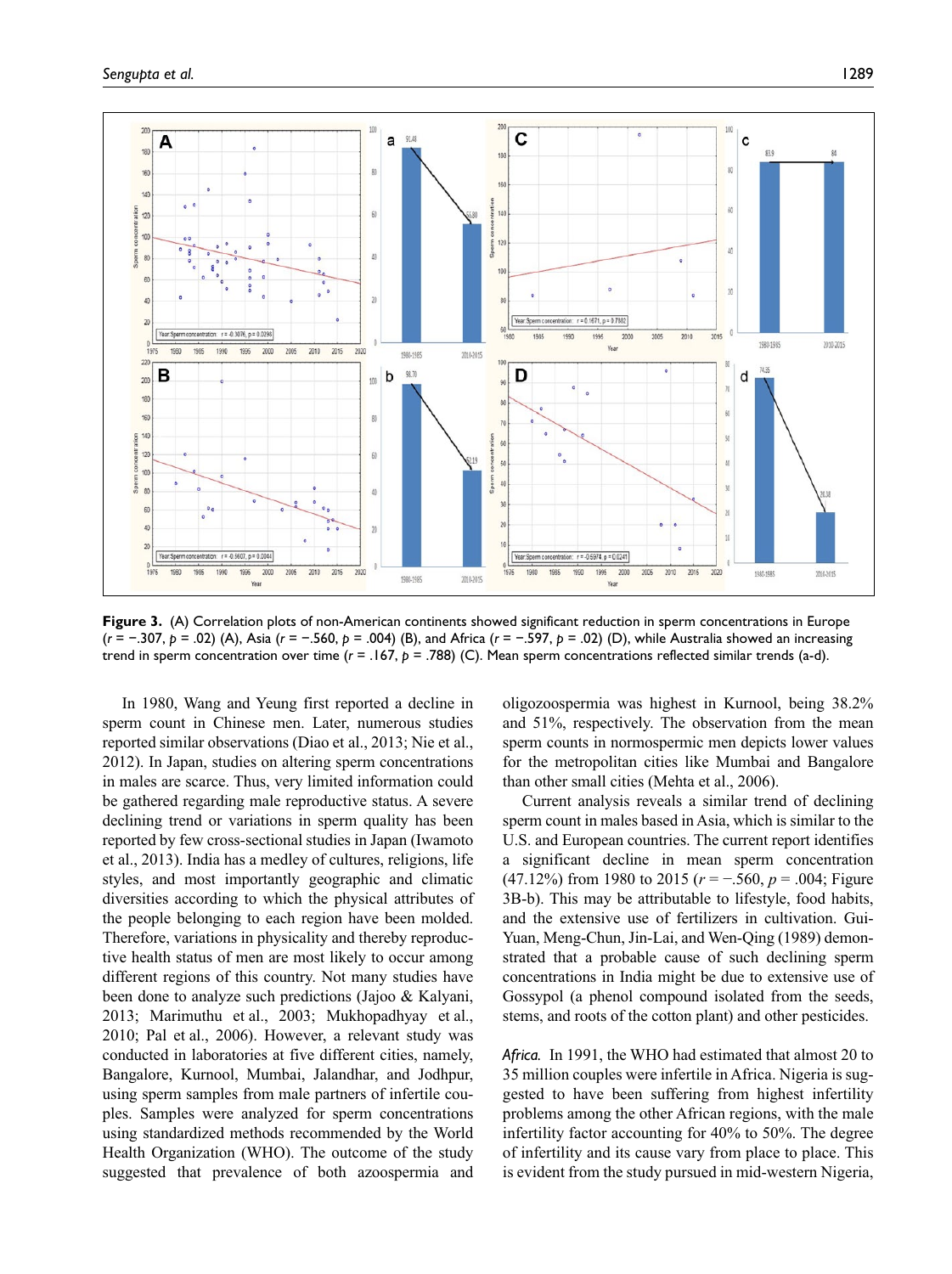which reported that about 50% of the 780 couples under evaluation differed in the causes of their infertility (Okonofua, Menakaya, Onemu, Omo-Aghaja, & Bergstrom, 2005). A study associated with south-western Nigeria had reported that 42.4% of infertility resulted from the male factor (Ikechebula, Adinma, Orie, & Ikegwuonu, 2003).

In the current analysis, the authors identified that most of the studies on sperm count in Africa was carried out in Nigeria (Akande et al., 2011; Jimoh et al., 2012; Lapido, 1980; Nnatu et al., 1991; Osegbe et al., 1986; Sobowale & Akiwumi, 1989; Ugwuja et al., 2008). A time-dependent decline in sperm concentration was observed from 1980 to 2015 (*r* = −.597, *p* = .02; Figure 3D) that reflected an overall 72.58% decrease in sperm concentration (Figure 3D-d). It is thus understandable that regional variations in reproductive status prevails in Africa and the high rates of male infertility in Nigeria is thought to be due to infections, sexually transmitted diseases, and hormonal abnormalities (Akinloye, Grommok, Nieschlag, & Simoni, 2009; Emokpae, Uadia, Omale-Itodo, & Orok, 2007).

The organochlorine pesticide DDT (1,1,1-trichloro-2,2-bis (chlorodiphenyl)ethane) is one of the most persistent organic pollutants that is known to be toxic, persistent, and bioaccumulative and has been used for malaria vector in South Africa since 1945. According to a cross-sectional study in an endemic malaria area (Limpopo Province, South Africa), DDT concentrations and sperm counts were negatively correlated among African men (Jager, Aneck-Hahn, Bornman, Farias, & Spanò, 2012). Therefore, sperm counts vary in different regions of Africa based on environmental factors, chemicals, and infections that each region offers.

*Australia.* There are very few reports on changes in sperm count of Australian men. In 1984, the report of Handelsman et al. about the semen quality of sperm donors first predicted that there is no alteration in the sperm count of Australian men. Later, several studies reported no alteration in semen quality (Costello et al., 2002; Stewart et al., 2009). In the current analysis, the authors identified a mild increase in sperm concentration from 1980 to 2015  $(r=.167, p=.788;$  Figure 3C) that reflected 0.11% increase in sperm concentration in Australian men (Figure 3C-c).

# **Links With Possible Factors**

These observed trends in sperm concentration might be linked to the effects of environmental factors, including endocrine disruptors. They might also be linked to other known semen altering factors, like an increase in body mass index (BMI), stress, nutrition, or sometimes systemic pathologies, such as diabetes, cancer, or systemic infection. In previous reports, the authors mentioned various environmental, occupational, and lifestyle factors that can alter sperm count (Dutta et al., 2013; Sengupta & Banerjee, 2014; Figure 4). In addition, aging increases the risk of oxidative stress and other systemic diseases, which can also contribute to a reduction in sperm count  $(R^2 = .979, p > .001)$ .

# *Environmental and Lifestyle Factors: Direct Action on Spermatogenesis*

Since 1961, dibromochloropropane (DBCP), a nematocide employed on various tropical crops, has been known to affect testicular functions. Torkelson (1961) reported that DBCP caused testicular atrophy in laboratory animals. Later, in 1977, Whorton, Krauss, Marshall, and Milby published an article that reported DBCP had rendered thousands of agricultural workers sterile in many countries worldwide. Since that report, many other chemical substances have been reported to have the potential to decrease sperm count in men (Bonde, 1996). These substances include pesticides such as ethylene dibromide (Ratcliffe et al., 1987) and carbaryl (Wyrobek, Watchmaker, et al., 1981), solvents such as glycol ethers (Welch et al., 1988), carbon disulfide (Lancranjan, 1972), and 2-bromopropane (Kim et al., 1996; Table 3), and heavy metals (Lancranjan, Popescu, Gavanescu, Klepsch, & Serbanescu, 1975; Sengupta, 2013; Sengupta, 2014b; Sengupta, Banerjee, Nath, Das, & Banerjee, 2015; Table 4). Along with these agents, thousands of chemicals should be included with experimental evidence that have demonstrated testicular toxicity in animals but for which data are not available for humans (Bonde, 1996; Łepecka-Klusek, Wdowiak, Pilewska-Kozak, Syty, & Jakiel, 2011; Sundaram & Witorsch, 1995). Rosenstock, Liptzin, Six, and Tomich (2013) reported a significant increase of pesticide use from 1980 to 2010 proclaiming that these chemicals play a pivotal role in declining sperm count in different age groups of males. Among thousands of chemicals that we are exposed to environmentally or occupationally, very few have been evaluated for reproductive toxicity, specifically in various age groups of men. It is known that the susceptibility to this chemical assault increases with age.

Besides chemical assault, researchers must also consider physical factors like ionizing radiation and heat. Spermatogenesis requires the temperature in the scrotum to be at least 3°C lower than body temperature. An increase in scrotal temperature disturbs spermatogenesis (Mieusset, Bujan, Mansat, Grandjean, & Pontonnier, 1991). Prolonged exposure to sources of radiant heat may lead to significant changes in sperm concentrations (Figa-Talamanca et al., 1992; Thonneau, Bujan, Multigner, & Mieusset, 1998). Other physical agents, such as highfrequency electromagnetic fields, may also affect testicular function (Weyandt et al., 1996; Table 5). As the use of cell phones, laptops, and Wi-Fi has increased tremendously in past three decades (Lenhart, Purcell, Smith, & Zickuhr, 2010), the possibility of radiation-induced decline in sperm count increases.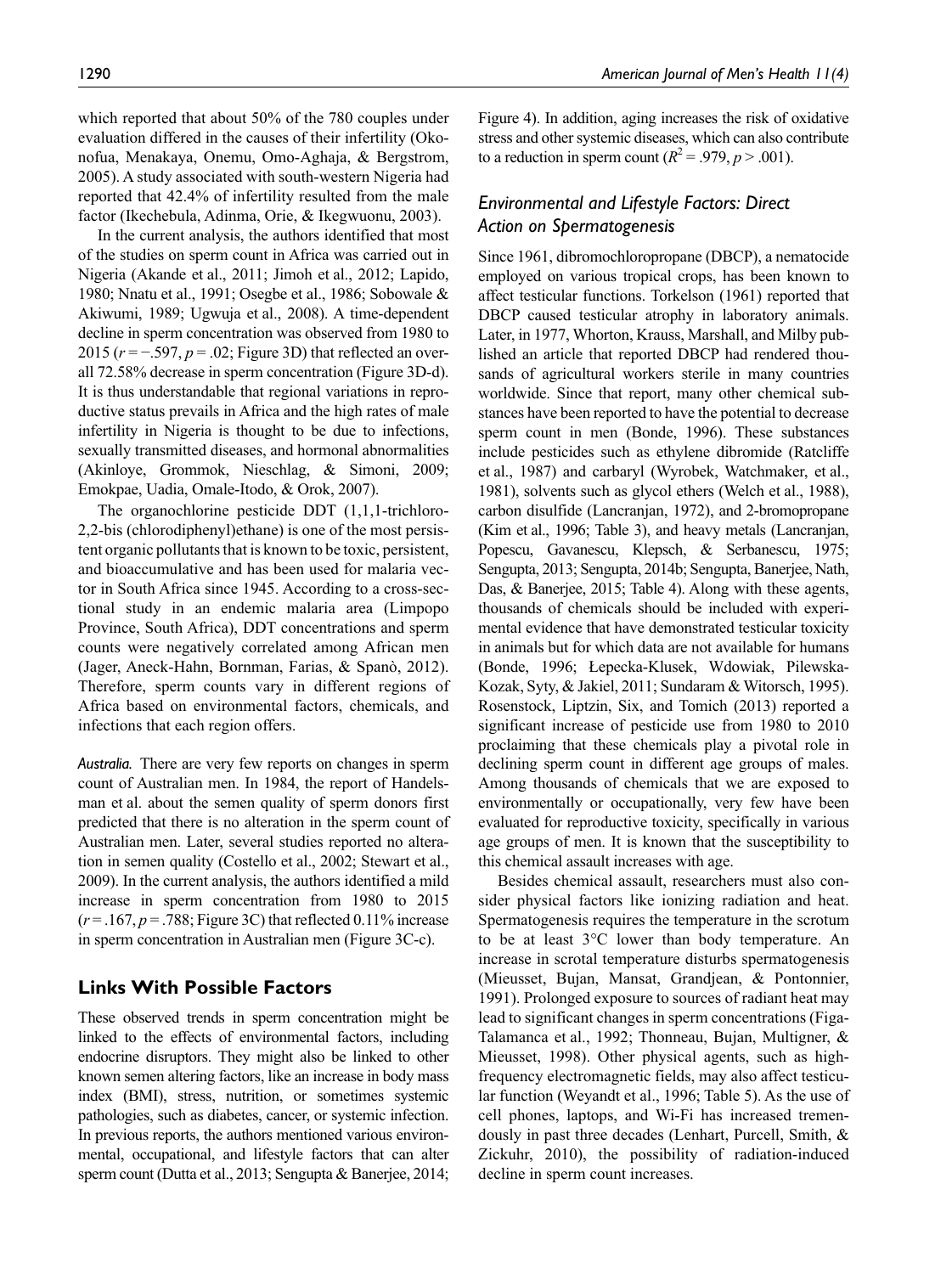

**Figure 4.** Possible mechanism of action of environmental toxicants, lifestyle factors, obesity, and systemic diseases in lowering sperm count in ageing male (red arrows show inhibition, blue arrows show stimulation, purple arrows indicate decrease, and blue arrows indicate increase in hormone levels).

Finally, the effects of regular consumption of tobacco or alcohol, both of which are on the brink of disturbing spermatogenesis, should not be ignored (Bonde, 1996; Multigner & Spira, 1997). Stress, which is very hard to assess, has also been set forth as a factor that may have a negative impact on sperm production (Fenster et al., 1997; Negro-Vilar, 1993). In a report of the Royal College of Physicians (2012), researchers documented a massive change in consumption of tobacco from 1962 to 2007. They described an increase in tobacco consumption from 1962 to 2000 and a gentle fall from 2000 to 2012. They also recorded that this decrease is prevalent in the United Kingdom and other European countries, but in the rest of the world there are no data of decreasing active or passive consumption, specifically in developing countries, which could be related to the worldwide decrease in sperm count even in 2015. Another relevant Federal Survey (2013) reported that males in the 18 to 35 years age group are mostly addicted to tobacco consumption, followed by the age group of 35 to 60. This is of great concern in relation to declining sperm counts in aging males.

Major alterations in sperm counts have been observed in populations following changes in other diverse factors, such as catastrophes. The Kobe earthquake decreased sperm count of local men significantly (Fukuda, Fukuda, Shimazu, Yomura, & Shimizu, 1996). Clearly, a large number of environmental factors are likely to affect spermatogenesis in humans. However, most of the studies cited above were carried out in a professional environment in circumstances in which the level of chemical and physical exposure is generally high. This accounts for a nonnegligible proportion of the adult male population. In addition, given the widespread use of chemical substances in particular, it is legitimate to raise questions concerning the consequences for the general population of their accidental or deliberate release into the environment.

# *Effect of Endocrine Disruptors*

There are numerous reports that identify the role of endocrine disrupting chemicals (EDCs) for secular changes in sperm count. These EDCs are liable to have adverse effects on individual organisms through primary effects on endocrine systems. These substances, via their estrogenic or anti-androgenic activities, are likely to hinder testicular development in the fetus and the postnatal functions of the testes (Sharpe, 1993). In 1938, estrogenic activity for a range of man-made chemicals was first documented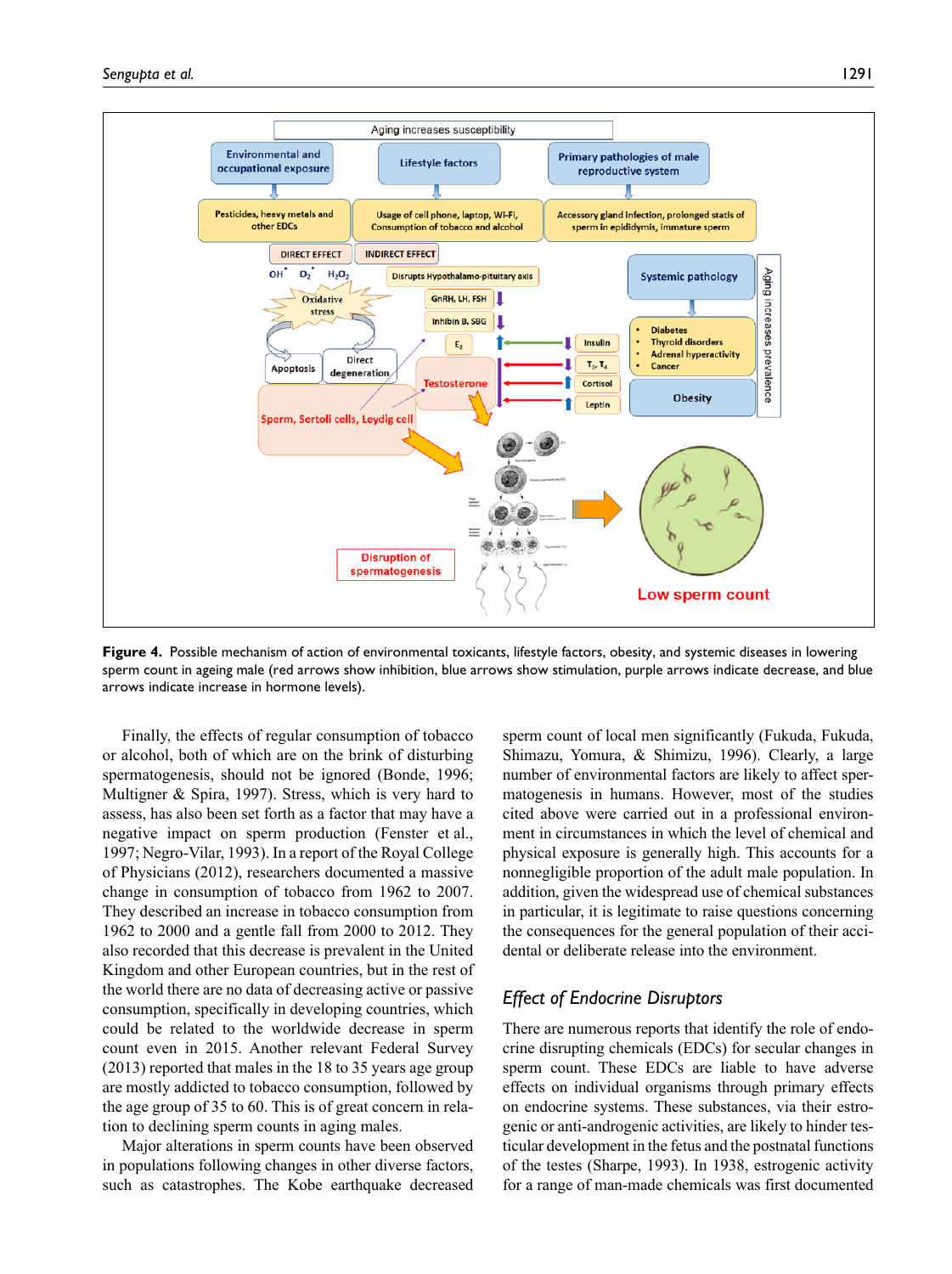| Study                                                           | Compound     | Subjects                                   | Age     | Compound<br>concentration      | Sperm concentration<br>$(x10^6 \text{ cells/mL})$ |
|-----------------------------------------------------------------|--------------|--------------------------------------------|---------|--------------------------------|---------------------------------------------------|
| Ayotte et al. (2001)                                            | $p, p'$ -DDE | 24 Healthy males                           | $16-28$ | 77.9 mg/g lipid                | Decreased $p < .05$                               |
| Duty et al. (2003)                                              | <b>MBP</b>   | 168 Male partners of<br>subfertile couples | 36      | $16.1$ ng/mL                   | Decreased $p < .05$                               |
|                                                                 | <b>MEP</b>   |                                            |         | 175.5 ng/mL                    | No change                                         |
|                                                                 | <b>MEHP</b>  |                                            |         | 7.6 ng/mL                      | No association                                    |
| Rignell-Hydbom et al.<br>(2005)                                 | $p, p'$ -DDE | 195 Healthy males                          | 24-65   | 240 ng/g lipid (80-<br>887)    | No change                                         |
| <b>Charlier and Foidart</b><br>(2005)                           | $p, p'$ -DDE | 73 Healthy males                           | 25      | $1.05$ µg/g lipid              | No change                                         |
| Hauser, Williams, Altshul, MBP<br>and Calafat (2005)            |              | 463 Male partners of<br>subfertile couples | 36      | $17.3$ ng/mL                   | Decreased $p < .05$                               |
|                                                                 | <b>MEP</b>   |                                            |         | $180$ ng/mL                    | No association                                    |
|                                                                 | <b>MEHP</b>  |                                            |         | $8.0$ ng/mL                    | No association                                    |
|                                                                 | <b>MMP</b>   |                                            |         | $3.6$ ng/mL                    | No change                                         |
|                                                                 | $p, p'$ -DDE |                                            |         | 220 ng/g lipid (72.5-<br>7776) | No relationship                                   |
| Pant et al. (2008)                                              | <b>DEP</b>   | 300 Healthy males                          | 29      | 0.64-3.11 µg/mL                | Decreased $p < .05$                               |
|                                                                 | <b>DBP</b>   |                                            |         | $0.18 - 1.65$ µg/mL            | Decreased $p < .05$                               |
| Wirth et al. (2008)                                             | <b>MEP</b>   | 45 Male partners of<br>subfertile couples  | 35      | $121.9$ ng/mL                  | Decreased $p < .05$                               |
|                                                                 | <b>MBP</b>   |                                            |         | 26.9 ng/mL                     | No association                                    |
|                                                                 | <b>MMP</b>   |                                            |         | I.I ng/mL                      | No change                                         |
|                                                                 | <b>MEHP</b>  |                                            |         | $11.5$ ng/mL                   | No association                                    |
| Mendiola et al. (2010)                                          | <b>BPA</b>   | 375 Male partners of<br>pregnant women     | $18-53$ | $1.5 \mu g/L$                  | No association                                    |
| Meeker et al. (2010)                                            | <b>BPA</b>   | 190 Males from<br>infertility clinic       | 36      | $1.3$ ng/mL                    | Decreased $p < .05$                               |
| Li et al. (2011)                                                | <b>BPA</b>   | 218 Healthy males                          | No data | $1.6 - 5.9$ mg/L               | Decreased $p < .05$                               |
| Knez, Kranvog,<br>Breznik, Voncina, and<br>Vlaisavljevic (2013) | <b>BPA</b>   | 142 Male partners of<br>subfertile couples | 34      | $1.55$ ng/mL                   | Decreased $p < .05$                               |
| Jurewicz et al. (2013)                                          | <b>MEP</b>   | 269 Males from<br>infertility clinic       | 32      | $153.6 \mu g/mL$               | No alteration                                     |

**Table 3.** Studies on Pesticides and Sperm Concentration of Past Two Decades.

*Note*. MBP = mono-*n*-butyl phthalate; MEP = mono-ethyl phthalate; MMP = mono-methyl phthalate; MEHP = mono-2-ethylhexyl phthalate; BPA = biphenol-A; DBP = di-*n*-butyl phthalate; DEP = di-ethyl phthalate; *p,p*′-DDE = *p,p*′-Dichlorodiphenyldichloroethylene.

(Dodds & Lawson, 1938). Since the 1960s, it has been known that synthetic compounds such as the chlorinated insecticides methoxychlor and DDT and polychlorinated biphenyls (PCBs) may have estrogenic activity in laboratory animals (Bitman, Cecil, Harris, & Fries, 1968; Tullner, 1961). It has been known for some time that some xenobiotics may act in a similar way to hormones (xenohormones), thereby affecting endocrine regulations. The list of chemical substances with hormonal activity in vitro or in vivo has not stopped growing in the past few decades. In addition to those already mentioned, they include insecticides (lindane), fungicides (vinchlozoline), surfactants (alkylphenols), plastics (bisphenol-A, phthalates), and industrial by-products (dioxins; reviewed in Colborn, Vomsaal, & Soto, 1993; Toppari et al., 1996). Experiments in vivo in laboratory animals have identified that the administration of methoxychlor, octylphenol, butyl

phthalate, or dioxin during gestation or lactation causes a significant decrease in sperm production in the adult (Gray, 1982; Mably, Bjerke, Moore, Gendron-Fitzpatrick, & Peterson, 1992; Sharpe, Fisher, Millar, Jobling, & Sumpter, 1995). Several observations support the idea that EDCs may be involved in changes of sperm quality in humans and that these disrupting effects increase with the progression of age. Thus, the trend of declining sperm counts in aging males from 1980 to 2015 may be attributed to the persistently increased exposure of these EDCs.

### *Obesity Can Affect Spermatogenesis*

The association between high adiposity and alterations in sperm count has not been clearly demonstrated in men. Data from large-scale epidemiological studies suggest an elevated risk for infertility among couples when the male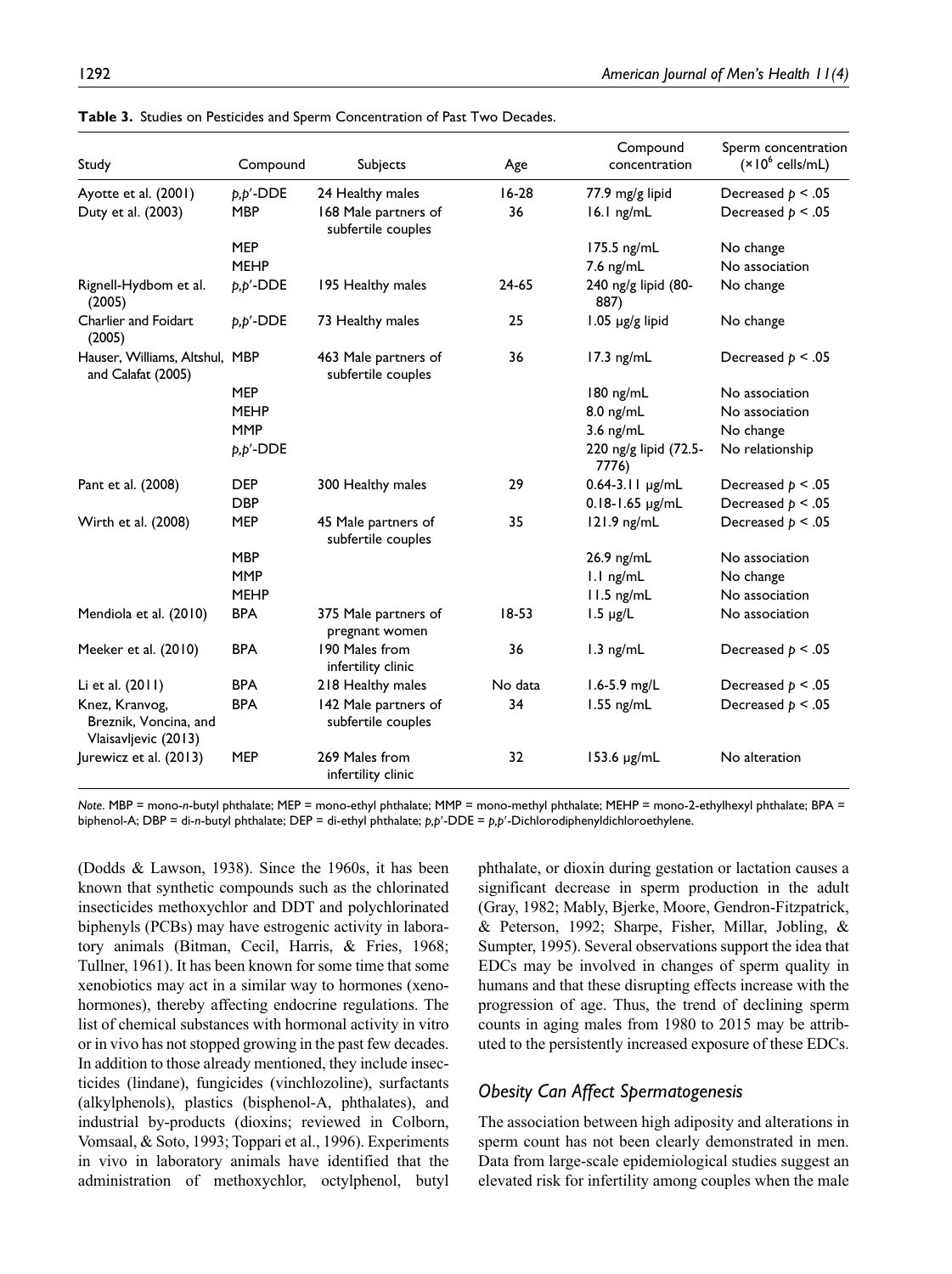| Agent   | Study                                          | Concentration of agent<br>in seminal plasma | Sperm concentration<br>$(x10^6 \text{ cells/mL})$ | Criteria      |
|---------|------------------------------------------------|---------------------------------------------|---------------------------------------------------|---------------|
| Lead    | Hovatta et al. (1998)                          | $2.5 \mu g/dL$                              | $96 \times 10^6$ cells/mL                         | 1992 criteria |
|         | Telisman et al. (2000)                         | $36.7 \mu g/dL$                             | Decreased $p < .05$                               | 1987 criteria |
|         | Hernández-Ochoa et al. (2005)                  | $0.2 \mu/dL$                                | $11 \times 10^6$ cells/mL                         | 1999 criteria |
|         | Meeker et al. (2008)                           | $1.5 \mu g/dL$                              | $42.7 \times 10^6$ cells/mL                       | 1999 criteria |
|         | Fatima et al. (2010)                           | $>40 \mu g/dL$                              | $\geq$ 20 × 10 <sup>6</sup> cells/mL              | 1999 criteria |
|         | Mendiola et al. (2011)                         | $2.93 \mu/dL$                               | $>20 \times 10^6$ cells/mL                        | 1999 criteria |
| Cadmium | Hovatta et al. (1998)                          | $0.15 \mu/dL$                               | $96 \times 10^6$ cells/mL                         | 1992 criteria |
|         | Akinloye, Arowojolu, Shittu, and Anetor (2006) | $65 \mu g/dL$                               | $42.7 \times 10^6$ cells/mL                       | 1999 criteria |
|         | Meeker et al. (2008)                           | $0.04 \mu/dL$                               | $42.7 \times 10^6$ cells/mL                       | 1999 criteria |
|         | Benoff et al. (2009)                           | $0.028 \mu/dL$                              | Decreased $p < .05$                               | 1992 criteria |
|         | Mendiola et al. (2011)                         | $0.10 \mu/dL$                               | $\geq$ 20 × 10 <sup>6</sup> cells/mL              | 1999 criteria |
| Mercury | Choy et al. (2002)                             | $40.6$ mmol/L                               | $\leq$ 20 × 10 <sup>6</sup> cells/mL              | 1999 criteria |
|         | Rignell-Hydbom (2007)                          | $0.225 \mu g/dL$                            | $48 \times 10^6$ cells/mL                         | 1999 criteria |
|         | Mendiola et al. (2011)                         | $1.99$ $\mu$ g/dL                           | $\geq$ 20 × 10 <sup>6</sup> cells/mL              | 1999 criteria |

**Table 4.** Studies on Heavy Metals and Sperm Concentration.

**Table 5.** Reports on Cell Phone Usage and Sperm Concentration.

| Study                                                          | Sample<br>size | Age (years, mean<br>$\pm$ SD)                                   | Exposure                                                                                                                                            | Sperm concentration<br>$(\times 10^6$ /mL)                                                    |
|----------------------------------------------------------------|----------------|-----------------------------------------------------------------|-----------------------------------------------------------------------------------------------------------------------------------------------------|-----------------------------------------------------------------------------------------------|
| Fejes, Závaczki, et al.<br>(2005)                              | 371            | $30.8 \pm 4.4$                                                  | [Retrospective] Two groups: low<br>transmitters (<15 min/day), high<br>transmitters (>60 min/day)                                                   | Decreased sperm count (and<br>motility)                                                       |
| Erogul et al. (2006)                                           | 27             | Males of<br>reproductive age                                    | RF-EMR 900 MHz for 5 min                                                                                                                            | Significantly decreased<br>( $p < .05$ ) sperm count (motility,<br>morphology, and viability) |
| Wdowiak, Wdowiak, and<br><b>Wiktor (2007)</b>                  | 304            | Males of<br>reproductive age<br>visiting infertility<br>clinic  | [Retrospective] three groups: No<br>cell phone use, sporadic cell phone<br>use over last 1-2 years, regular cell<br>phone use for more than 2 years | Decreased sperm count<br>(motility, morphology and<br>viability)                              |
| Agarwal, Deepinder,<br>Sharma, Ranga, and Li<br>(2008)         | 361            | $31.81 \pm 6.12$                                                | [Retrospective] Four groups: no<br>use, little use (<2 h), mid use (2-4<br>h), high use (>4 h)                                                      | Decreased sperm count<br>(motility, morphology and<br>viability)                              |
| Falzone et al. (2008)                                          | <b>NA</b>      | <b>NA</b>                                                       | RF-EMR 900 MHz at 2 W/kg and<br>5.7 W/kg SAR. Incubated for 21°C<br>for 16 h                                                                        | Significantly decreased sperm<br>count                                                        |
| De Iuliis, Newey, King,<br>and Aitken (2009)                   | 22             | $24.1 \pm 1.1$                                                  | RF-EMR 1.8 GHz at 0.4 W/kg to<br>27.5 W/kg SAR. Incubated for<br>$21^{\circ}$ C for 16 h                                                            | Decreased sperm count<br>(motility and viability)                                             |
| Agarwal et al. (2009)                                          | 32             | $28.2 \pm 4.1$                                                  | RF-EMR 850 MHz at 1.46 W/kg.<br>Exposed at distance of 2.5 cm for<br>$60$ min                                                                       | Decreased sperm count<br>(motility and viability),<br>increased ROS level                     |
| Falzone, Huyser, Franken,<br>and Leszczynski (2010)            | 12             | Males of<br>reproductive age<br>(healthy non-<br>smoking donor) | RF-EMR 900 MHz at 2 W/kg and<br>5.7 W/kg SAR. Incubated for 21°C<br>for 16 h                                                                        | Significantly decreased ( $p < .05$ )<br>sperm count, increased ROS<br>level                  |
| Falzone, Huyser, Becker,<br>Leszczynski, and<br>Franken (2011) | 12             | $31.8 \pm 12.5$                                                 | RF-EMR 900 MHz for 60 min                                                                                                                           | Significantly decreased<br>$(p < .05)$ sperm count                                            |

*Note*. RF-EMR = radiofrequency-electromagnetic radiation; SAR, specific absorption rate.

partner is overweight or obese (Nguyen, Wilcox, Skjaerven, & Baird, 2007; Ramlau-Hansen et al., 2007; Sallmen, Sandler, Hoppin, Blair, & Baird, 2006). Several

studies have reported an inverse correlation between BMI and sperm concentration or total sperm count (Jensen et al., 2004; Paasch, Grunewald, Kratzsch, & Glander,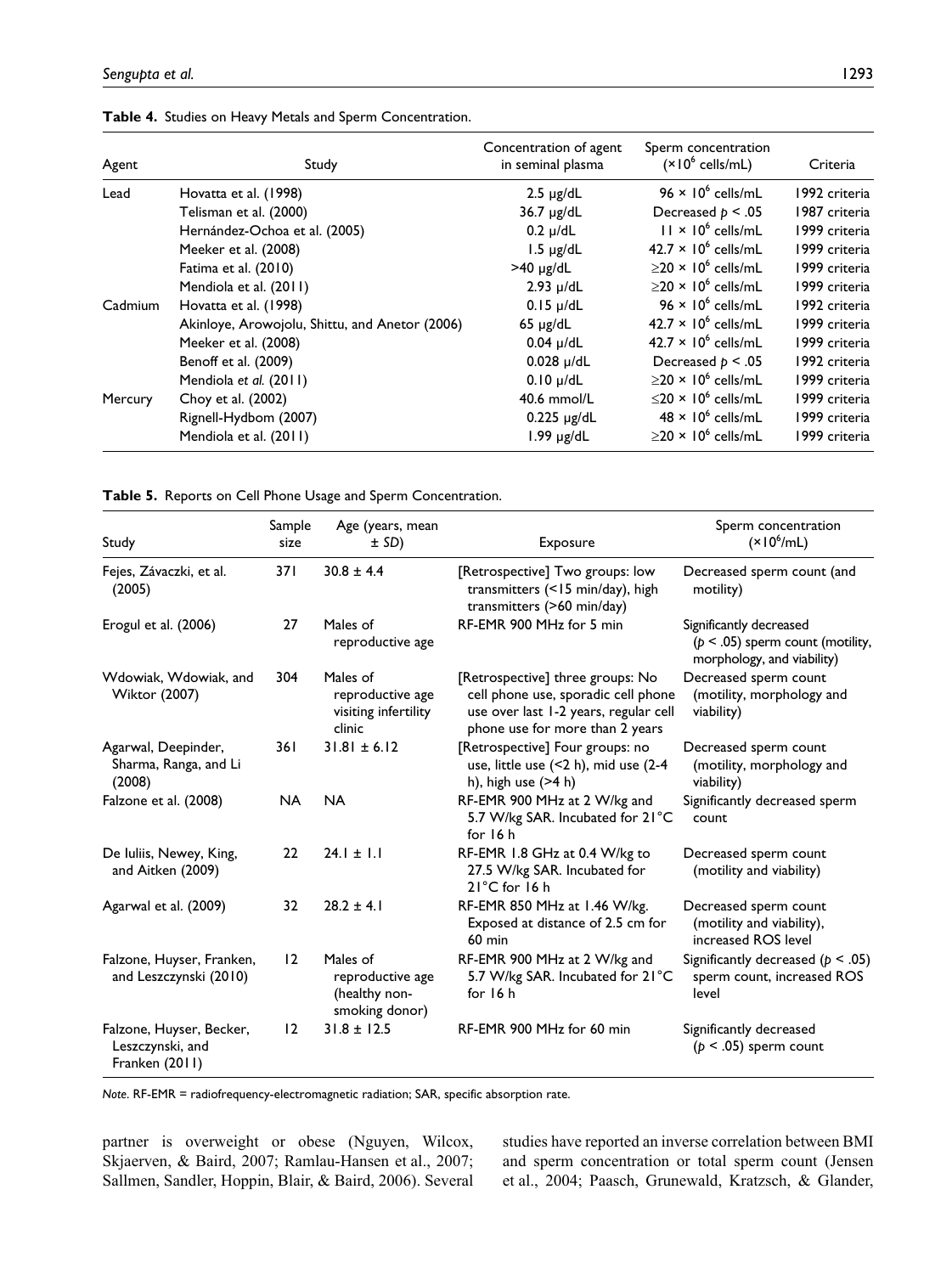2010), but other reports have failed to document this relationship (Aggerholm, Thulstrup, Toft, Ramlau-Hansen, & Bonde, 2008; Duits, van Wely, van der Veen, & Gianotten, 2010). The current report collected data from the past few decades regarding the association between BMI and sperm concentration and identified that overweight and obesity were associated with an increased risk of oligozoospermia or azoospermia (Table 6).

Regarding the correlation between obesity and alteration of sperm concentration, different hypotheses have been raised. First, alterations of the hypothalamo-

pituitary-gonadal axis have been reported to be involved in this process. Aromatization of steroids to estrogens in peripheral tissues leads to the hypogonadotropic hyperestrogenic hypogonadism previously described in obese men (Schneider, Kirschner, Berkowitz, & Ertel, 1979), with a significant decline in total and free testosterone levels (with increased leptin) and increase in estradiol  $(E_2)$ , both leading to deleterious effects on spermatogenesis. Moreover, reports have identified a decrease of sex hormone-binding globulin among obese men, notably mediated by hyperinsulinemia, emphasizing the negative feedback effect of elevated total  $E_2$  levels (Stellato, Feldman, Hamdy, Horton, & McKinlay, 2000). Obesity is also associated with an increase of endorphins, leading to a both lower LH pulse amplitude and GnRH production (Bhattarai, Chaudhuri, Bhattacharya, & Sengupta, 2014; Bhattarai, Bhattacharya, Chaudhuri & Sengupta, 2014; Blank, Clark, Heymsfield, Rudman, & Blank, 1994; Dutta et al., 2013; Krajewska-Kulak & Sengupta, 2013). In an earlier report, the authors described that the role of thyroid hormones in men can also contribute to decreased sperm count (Krajewska-Kulak & Sengupta, 2013). A decreased level of circulating triiodo-thyronine  $(T_3)$  may affect testicular production of testosterone, and thus affects spermatogenesis (Krajewska-Kulak & Sengupta, 2013). Some authors have also reported that obesity may directly alter spermatogenesis and Sertoli cell function (Winters et al., 2006) by the more severe diminution of inhibin B levels compared with the decrease of follicle-stimulating hormone. Another hypothesis is the increase of scrotal temperature caused by hip and abdominal fat tissue accumulation, or even scrotal fat deposition (Shafik & Olfat, 1981), would involve spermatogenesis disturbances. Preferential accumulation in fatty tissue of toxic substances and liposoluble EDCs would amplify those alterations, as indicated by serum organochlorine levels being correlated with BMI (Magnusdottir et al., 2005).

In 2007, Johnson et al. reported that obesity prevalence had increased tremendously in the second half of the 1900s, which can be correlated with the trend of declining sperm count in men. The WHO (2014) also reported the prevalence of obesity (BMI  $\geq$ 30 kg/m<sup>2</sup>) had increased remarkably worldwide by 2014, and notably in the United States, where a decline in sperm count is more significant than in the rest of the world. The WHO reported worldwide obesity had more than doubled since 1980. They also reported, in 2014, that more than 1.9 billion adults 18 years and older were overweight. Of these, over 600 million were obese. In 2014, 39% of adults aged 18 years and over (38% of men) were overweight (WHO, 2014), and the prevalence of obesity increases with age. This is reassuring the data of declining sperm counts in aging males presented in this report.

### **Conclusion**

The current study, with strong experimental evidences extracted by analyzing multitudinous studies, reports a declining trend in sperm concentration over the past 35 years with perceptions of the reasons of such deterioration in male reproductive health. These variations of sperm concentrations are observed by taking into account the different geographical regions. The outcome of this review is a systematic, concisely arranged scientific report on sperm concentration and the factors involved, from 1980 to 2015 from all over the world; statistical analysis of significant declining trend of sperm concentration over the said time period; and correlation of male health with the declining pattern of sperm count trend considering the age of an individual. With the development of more biomarkers to relate age with sperm concentrations and with upcoming studies investigating the causes of the decreasing quality of sperm parameters, greater knowledge could be developed to explore the possible remedies to overcome this expanding threat of infertility to the next generations.

#### **Acknowledgments**

The authors thank Dr. Sandeep Poddar, Research Manager, Lincoln University College, Malaysia, for his support in formulating this review. The authors are also thankful to him for his help in collecting information regarding data of sperm counts.

#### **Declaration of Conflicting Interests**

The author(s) declared no potential conflicts of interest with respect to the research, authorship, and/or publication of this article.

#### **Funding**

The author(s) received no financial support for the research, authorship, and/or publication of this article.

#### **References**

- Aabyholm, T. (1981). An andrological study of 51 fertile men. *International Journal of Andrology*, *4*, 646-656.
- Acacio, B. D., Gottfried, T., Israel, R., & Sokol, R. Z. (2000). Evaluation of a large cohort of men presenting for a screening semen analysis. *Fertility and Sterility*, *73*, 595-597.
- Adami, H. O., Bergström, R., Möhner, M., Zatoński, W., Storm, H., Ekbom, A., . . . Rahu, M. (1994). Testicular cancer in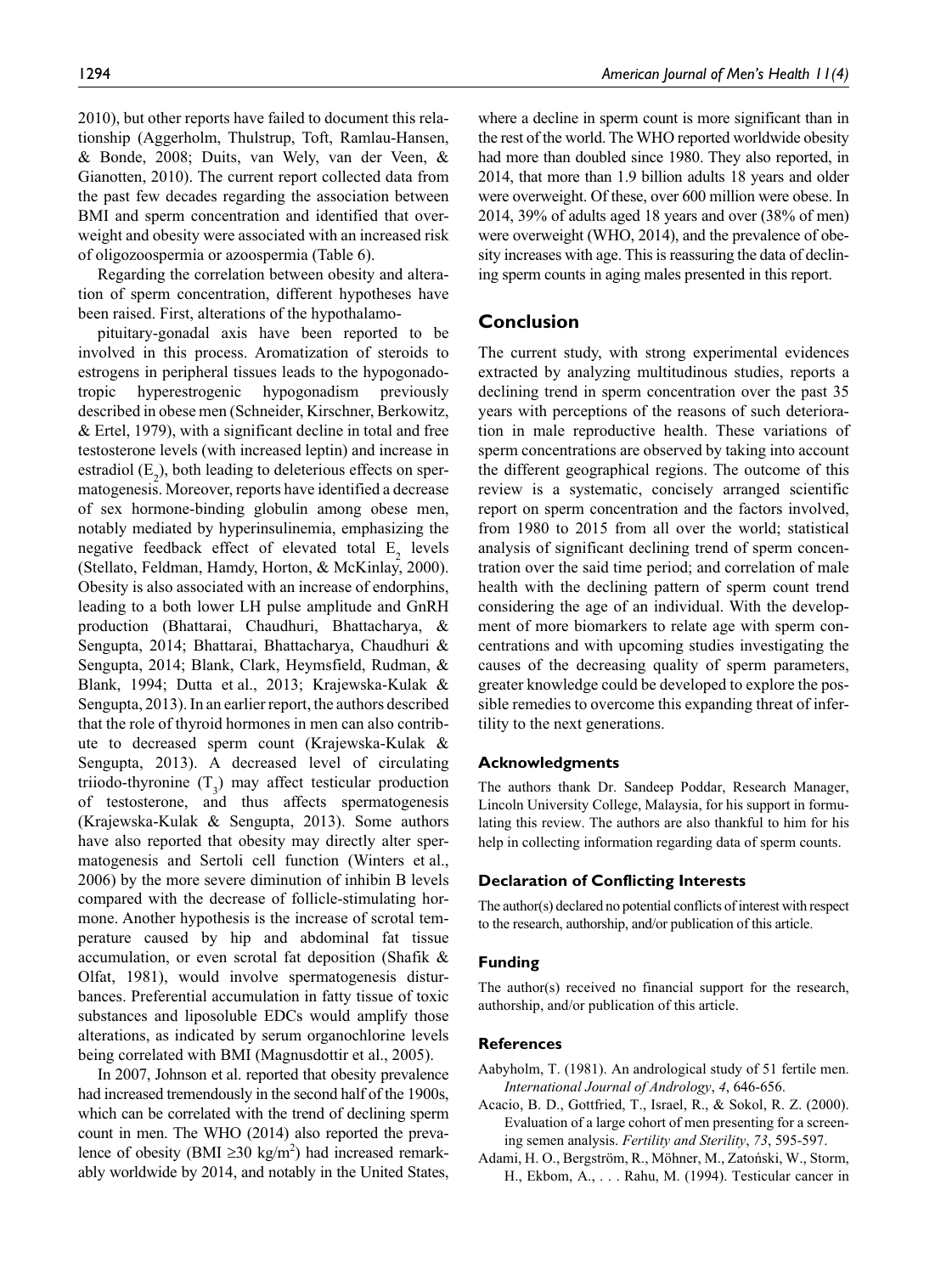|                                                                                                       |                      |                                                                                                              |                                |                   |               | Percentage by BMI category (kg/m <sup>2</sup> ) |                      |                    |                              | Percentage by total sperm count category |                                      |
|-------------------------------------------------------------------------------------------------------|----------------------|--------------------------------------------------------------------------------------------------------------|--------------------------------|-------------------|---------------|-------------------------------------------------|----------------------|--------------------|------------------------------|------------------------------------------|--------------------------------------|
| Study                                                                                                 | Country              | Population                                                                                                   | $mean \pm SD$ )<br>Age (years, | 18.5(%)           | 18.5-24.9 (%) | 25-29.9 (%)                                     | 30-39.9 (%)          | $>40$ (%)          | Azoospermia<br>$\mathcal{E}$ | 8                                        | Oligozoospermia Normozoospermia<br>8 |
| Eskenazi et al. (2003)                                                                                | <b>United States</b> | 97 Nonsmoking male volunteers without<br>known fertility problems                                            | $46.4 \pm 15.9$                | $\circ$           | 50.5          | 42.3                                            | 7.2                  | $\circ$            | $\overline{+}$               | 12.4                                     | S<br>ಙ                               |
| Jensen et al. (2004)                                                                                  | Denmark              | 1,558 Young military recruits                                                                                | $19.5 \pm 1.3$                 | $3.\overline{3}$  | 77.3          |                                                 | 27                   | $\overline{\circ}$ | $\mathbb{S}^3$               | 45.2                                     | 54.5                                 |
| Zavaczki, and Pal (2005);<br>Fejes, Koloszar, Szollosi<br>Koloszar et al. (2005);                     | Hungary              | 473 Male partners from subfertile couple<br>attending infertility center                                     | $29.5 \pm 3.6$                 |                   | 33.6          | $15.4$<br>32.4                                  | 22.0                 | $\overline{5}$     | 44.0                         | 30.0                                     | 65.6                                 |
| Magnusdottir, Thorsteinsson, Iceland<br>Fejes et al. (2006)<br>Heimisdottir, and<br>Thorsteinsdottir, |                      | 72 Male partners from subfertile couple<br>attending infertility center                                      | $37.4 \pm 5.4$                 | 0                 | 36.1          | 44.4                                            | 5.3                  | 4.2                | 2.8                          | 27.8                                     | 69.4                                 |
| Olafsdottir (2005)                                                                                    |                      |                                                                                                              |                                |                   |               |                                                 |                      |                    |                              |                                          |                                      |
| Vrtovec, and Majdic (2007)<br>Zorn, Osredkar, Meden-                                                  | Slovenia             | 189 Male partners from subfertile couple<br>attending infertility center                                     | $34.4 \pm 5.8$                 | 0                 | 43.9          | 41.8                                            | $\frac{43}{5}$       | 0                  | 22.2                         | $\frac{1}{2}$                            | $\frac{1}{6}$                        |
| Aggerholm et al. (2008)                                                                               | Denmark              | ,669 Male volunteers from general                                                                            | $33.9 \pm 8.8$                 | $\sim$            | 52.0          | 39.4                                            | ಹ                    | $\circ$            | $\overline{1}$ .             | Ξ                                        | 87.7                                 |
| Vujkovic et al. (2009) and                                                                            | Netherland           | 225 Male partners from subfertile couples<br>population                                                      | E<br>آسا<br>$37.5 \pm$         | $\ddot{\circ}$    | 45.3          | 45.3                                            | $\overline{8}$       | $\circ$            |                              | 40.9                                     | 59.1                                 |
| Hammiche et al. (2011)                                                                                |                      | during IVF or ICSI cycles                                                                                    |                                |                   |               |                                                 |                      |                    |                              |                                          |                                      |
| Duits et al. (2010)                                                                                   | Netherland           | 1,401 male partners from subfertile couple<br>attending infertility center                                   | $36.4 \pm 6.5$                 | $\overline{0}$ .4 | 47.3          | 41.9                                            | 5.6                  | $\overline{0}$     | 6.3                          | 17.5                                     | 76.2                                 |
| Martini et al. (2010)                                                                                 | Argentina            | 793 Male partners from subfertile couples                                                                    | $34.9 \pm 6.2$                 |                   | 31.0          | 49.4                                            | 8.5                  | Ξ                  | $\tilde{c}$                  | 52.7                                     | 45.4                                 |
| Ramlau-Hansen et al. (2010) Denmark                                                                   |                      | 259 Sons of mothers recruited during their<br>pregnancy in 1984-1987                                         | $20.1 \pm 0.8$                 | 3.9               | 72.2          | 17.8                                            | $\overline{\bullet}$ | $\circ$            | $\frac{8}{2}$                | 20.5                                     | 78.7                                 |
| Meeker, and Auser (2010)<br>Chavarro, Toth, Wright,                                                   |                      | United States 483 Male partners from subfertile couple<br>attending infertility center                       | $36.3 \pm 5.4$                 |                   | 25.5          | 48.2                                            | 23.8                 | 2.5                |                              | 10.8                                     | 89.2                                 |
| Relwani et al. (2011)<br>Keltz et al. (2010) and                                                      | United States        | 185 Male partners from sub-fertile couples<br>during IVF or ICSI cycles                                      | $37.5 \pm 8.0$                 | 0.5               | 22.2          | 47.0                                            | 29.2                 | Ξ                  |                              | 4.9                                      | 55.1                                 |
| Tunc, Bakos, and Tremellen Australia<br>(2011)                                                        |                      | 81 Male partners from subfertile couple<br>attending infertility center                                      | $36.8 \pm 5.2$                 | $\circ$           | 25.9          | 45.7                                            | 28.4                 | $\circ$            |                              | 28.4                                     | 71.6                                 |
| Shayeb, Harrild, Mathers,                                                                             | United               | 1,966 Male partners from subfertile couple                                                                   | $33.1 \pm 6.0$                 | $\ddot{\circ}$    | 40.8          | 44.9                                            | 12.5                 | $\frac{6}{2}$      |                              | 18.2                                     | $\frac{8}{8}$                        |
| and Bhattacharya (2011)<br>Lotti et al. (2011)                                                        | Kingdom<br>taly      | tile couple<br>222 Male partners from subfer<br>attending infertility center<br>attending infertility center | $35.8 \pm 7.0$                 | $\circ$           | 59.0          | 32.0                                            | 9.0                  | $\circ$            | 20.3                         | 37.8                                     | 41.9                                 |
| La Vignera, Condorelli, Vicari, Italy<br>and Calogero (2012)                                          |                      | 50 Nonsmoking male volunteers                                                                                | $31.4 \pm 2.3$                 | $\circ$           | 33.3          | 33.3                                            | 26.7                 | 5.7                | 2.7                          | 41.3                                     | 56.0                                 |
| Eskandar et al. (2012)                                                                                | Saudi Arabia         | 500 Male partners from subfertile couple<br>attending infertility center                                     | $34.8 \pm 7.7$                 | $\frac{1}{2}$     | 13.4          | 24.0                                            | 26.4                 | 25.2               | $\vec{=}$                    | 29.6                                     | 69.6                                 |
| Hammiche et al. (2012)                                                                                | Netherlands          | tile couple<br>449 Male partners from subfer<br>attending infertility center                                 | $35.4 \pm 6.5$                 | Ξ                 | 34.1          | 49.2                                            | 5.2                  | $\overline{0}$     | 5.8                          | 35.2                                     | 59.0                                 |
| Braga et al. (2012)                                                                                   | Brazil               | 250 Male partners from subfertile couples<br>during IVF or ICSI cycles                                       | $38.4 \pm 9.3$                 | 2.0               | 50.0          | 40.0                                            | 4.0                  | 4.0                | $\overline{\phantom{a}}$     | 34.4                                     | 65.6                                 |

Table 6. Body Mass Index (BMI), Obesity, and Sperm Concentration. **Table 6.** Body Mass Index (BMI), Obesity, and Sperm Concentration.

Note. IVF = in vitro fertilization; ICSI = intracytoplasmic sperm injection. *Note*. IVF = in vitro fertilization; ICSI = intracytoplasmic sperm injection.

 $\mathsf{I}$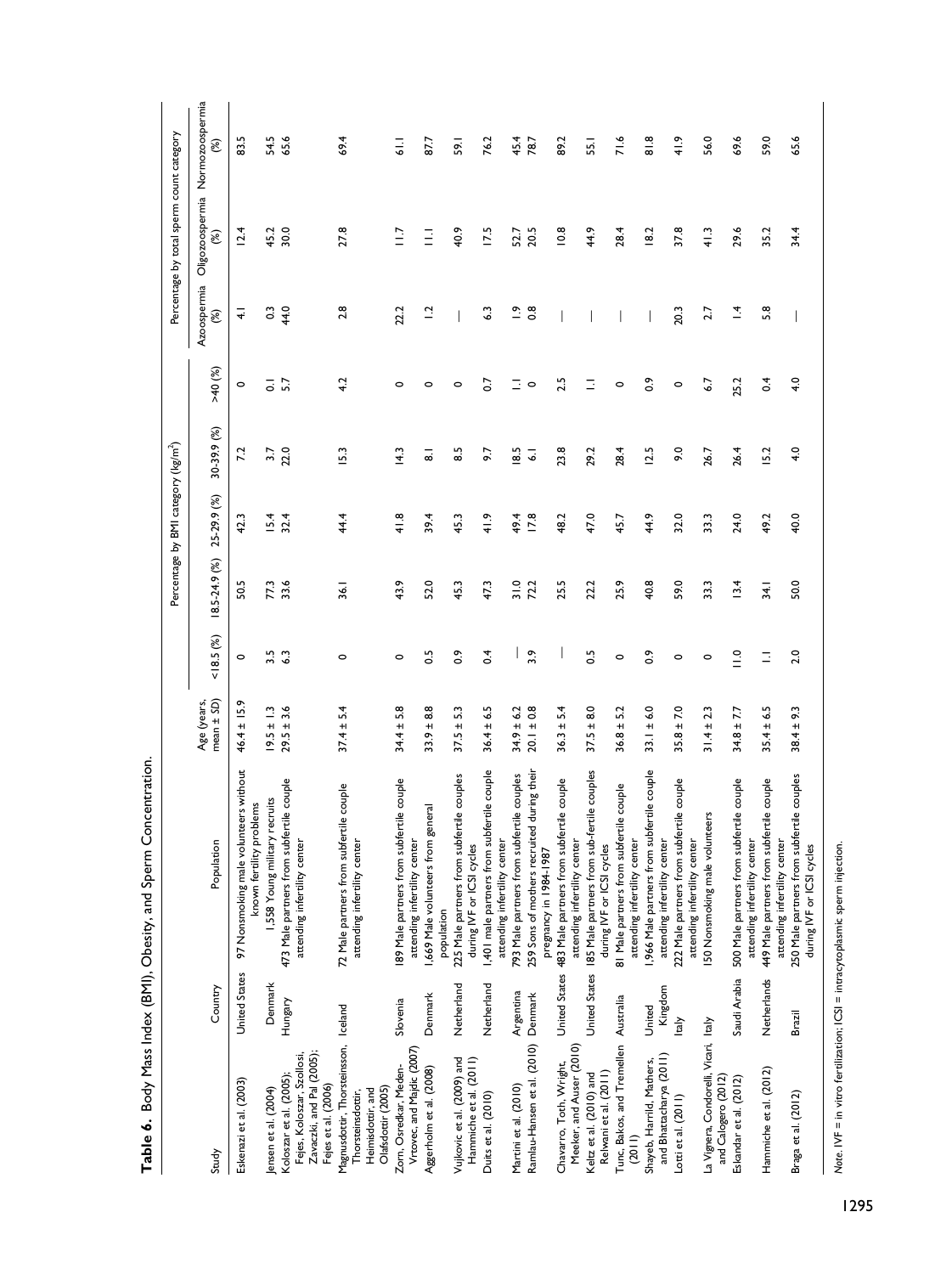nine Northern European countries. *International Journal of Cancer*, *59*, 33-38.

- Adiga, S. K., Jayaraman, V., Kalthur, G., Upadhya, D., & Kumar, P. (2008). Declining semen quality among south Indian infertile men: A retrospective study. *Journal of Human Reproductive Sciences*, *1*, 15-18.
- Agarwal, A., Deepinder, F., Sharma, R. K., Ranga, G., & Li, J. (2008). Effect of cell phone usage on semen analysis in men attending infertility clinic: An observational study. *Fertility and Sterility*, *89*, 124-128.
- Agarwal, A., Desai, N. R., Makker, K., Varghese, A., Mouradi, R., Sabanegh, E., & Sharma, R. (2009). Effects of radiofrequency electromagnetic waves (RF-EMW) from cellular phones on human ejaculated semen: An in vitro pilot study. *Fertility and Sterility*, *92*, 1318-1325.
- Aggerholm, A. S., Thulstrup, A. M., Toft, G., Ramlau-Hansen, C. H., & Bonde, J. P. (2008). Is overweight a risk factor for reduced semen quality and altered serum sex hormone profile? *Fertility and Sterility*, *90*, 619-626.
- Aitken, R. J., Best, F. S., Richardson, D. W., Djahanbakhch, O., & Lees, M. M. (1982). The correlates of fertilizing capacity in normal fertile men. *Fertility and Sterility*, *38*, 68-76.
- Akande, T., Isah, H. S., Sekoni, V. O., & Pam, I. C. (2011). The semen of fertile men in Jos, Nigeria. *Journal of Medical Laboratory Science*, *20*, 33-36.
- Akinloye, O., Arowojolu, A. O., Shittu, O. B., & Anetor, J. I. (2006). Cadmium toxicity: A possible cause of male infertility in Nigeria. *Reproductive Biology*, *6*, 17-30.
- Akinloye, O., Grommok, J., Nieschlag, E., & Simoni, M. (2009). Androgen receptor gene CAG and GGN polymorphisms in infertile Nigerian men. *Journal of Endocrinological Investigation*, *32*, 797-804.
- Almagor, M., Ivnitzki, I., Yaffe, H., & Baras M. (2003). Changes in semen quality in Jerusalem between 1990 and 2000: A cross-sectional and longitudinal study. *Archives of Andrology, 49*, 139-144.
- Andolz, P., Bielsa, M. A., & Vila, J. (1999). Evolution of semen quality in northeastern Spain: A study in 22,759 infertile men over a 36 year period. *Human Reproduction*, *14*, 731-735.
- Aribarg, A., Kenkeerati, W., Vorapaiboonsak, V., Leepipatpaiboon, S., & Farley, T. M. M. (1986). Testicular volume, semen profile and serum hormone levels in fertile Thai males. *International Journal of Andrology*, *9*, 170-180.
- Assennato, G., Paci, C., Baser, M. E., Molinini, R., Candela, R. G., Altamura, B. M., & Giorgino, R. (1987). Sperm count suppression without endocrine dysfunction in lead-exposed men. *Archives of Environmental Health*, *42*, 124-127.
- Auger, J., Kunstmann, J. M., Czyglik, F., & Jouannet, P. (1995). Decline in semen quality among fertile men in Paris during the past 20 years. *New England Journal of Medicine*, *332*, 281-285.
- Axelsson, J., Rylander, L., Rignell-Hydbom, A., & Giwercman, A. (2011). No secular trend over the last decade in sperm counts among Swedish men from the general population. *Human Reproduction*, *26*, 1012-1006.
- Ayotte, P., Giroux, S., Dewailly, E., Hernández Avila, M., Farias, P., Danis, R., & Villanueva Díaz, C. (2001). DDT spraying for malaria control and reproductive function in Mexican men. *Epidemiology*, *12*, 366-367.
- Badenoch, D. F., Evans, S. J. W., & McCloskey, D. J. (1989). Sperm density measurement: Should this be abandoned? *British Journal of Urology*, *64*, 521-523.
- Bahk, J. Y., Jung, J. H., Jin, L. M., & Min, S. K. (2010). Cutoff value of testes volume in young adults and correlation among testes volume, body mass index, hormonal level, and seminal profiles. *Urology*, *75*, 1318-1323.
- Barratt, C. L. R., Dunphy, B. C., Thomas, E. J., & Cooke, I. D. (1988). Semen characteristics of 49 fertile males. *Andrologia*, *20*, 264-269.
- Belloc, S., Cohen-Bacrie, M., Amar, E., Izard, V., Benkhalifa, M., Dalléac, A., & de Mouzon, J. (2014). High body mass index has a deleterious effect on semen parameters except morphology: Results from a large cohort study. *Fertility and Sterility*, *102*, 1268-1273.
- Benoff, S., Hauser, R., Marmar, J. L., Hurley, I. R., Napolitano, B., & Centola, G. M. (2009). Cadmium concentrations in blood and seminal plasma: Correlations with sperm number and motility in three male populations (infertility patients, artificial insemination donors, and unselected volunteers). *Molecular Medicine*, *15*, 248-262.
- Benshushan, A., Shoshani, O., Paltiel, O., Schenker, J. G., & Lewin, A. (1997). Is there really a decrease in sperm parameters among healthy young men? A survey of sperm donations during 15 years. *Journal of Assisted Reproduction and Genetics*, *14*, 347-353.
- Benzi, G., Pastoris, O., & Dossena, M. (1982). Relationships between gamma-aminobutyrate and succinate cycles during and after cerebral ischemia. *Journal of Neuroscience Research*, *7*, 193-201.
- Bergman, A., Brandt, I., & Brouwer, B. (1996). *European workshop on the impact of endocrine disrupters on human health and wildlife: Report of the proceedings*. Brussels, Belgium: European Commission.
- Berling, S., & Wolner-Hanssen, P. (1997). No evidence of deteriorating semen quality among men in infertile relationships during the last decade: A study of males from southern Sweden. *Human Reproduction*, *12*, 1002-1005.
- Bhattarai, T., Chaudhuri, P., Bhattacharya, K., & Sengupta, P. (2014). Effect of progesterone supplementation on postcoital unilaterally ovariectomized superovulated mice in relation to implantation and pregnancy. *Asian Journal of Pharmaceutical & Clinical Research*, *7*, 29-31.
- Bhattarai, T., Bhattacharya, K., Chaudhuri, P., & Sengupta P. (2014). Correlation of common biochemical markers for bone turnover, serum calcium and alkaline phosphatase, in postmenopausal women. *Malaysian Journal of Medical Sciences, 21*, 58-61.
- Bilotta, P., Guglielmo, R., & Steffe, M. (1999). Analysis of decline in seminal fluid in the Italian population during the past 15 years. *Minerva Ginecologica, 51*, 223-231.
- Bitman, J., Cecil, H., Harris, S., & Fries, G. (1968). Estrogenic activity of o,p′-DDT in the mammalian uterus and avian oviduct. *Science*, *162*, 371-372.
- Blank, D. M., Clark, R. V., Heymsfield, S. B., Rudman, D. R., & Blank, M. S. (1994). Endogenous opioids and hypogonadism in human obesity. *Brain Research Bulletin*, *34*, 571-574.
- Bonde, J. P. (1990). Semen quality and sex hormones among mild steel and stainless steel welders: A cross sectional study. *British Journal of Industrial Medicine*, *47*, 508-514.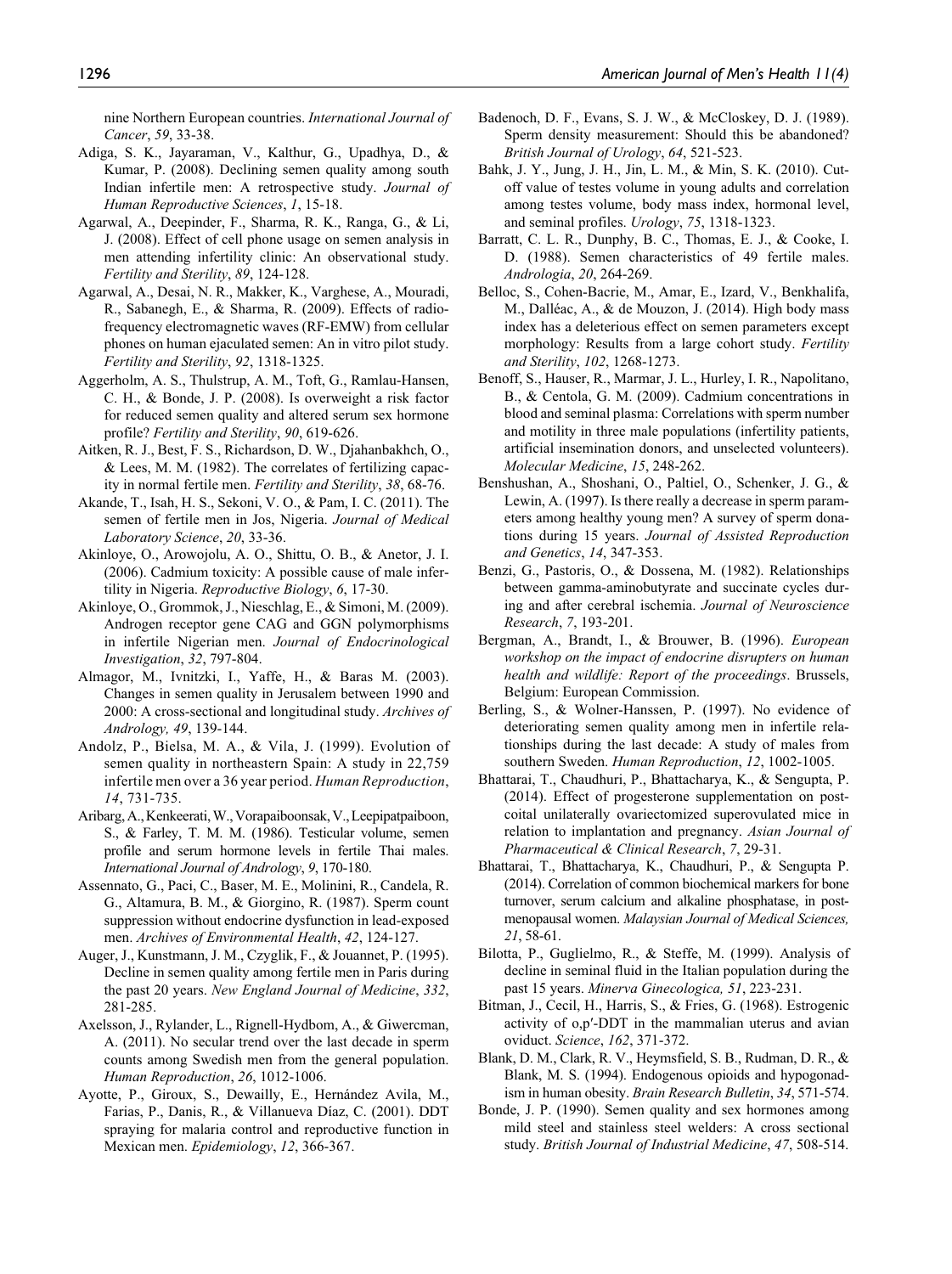- Bonde, J. P. (1996). Environmental factors. In F. H. Comhaire (Ed.), *Male infertility* (pp. 267-284). London, England: Chapman & Hall Medical.
- Bonde, J., Koldjensen, T., Brixenlarsen, S., Abell, A., Scheike, T., Hjollund, N., . . . Olsen, J. (1998). Year of birth and sperm count in 10 Danish occupational studies. *Scandinavian Journal of Work, Environment and Health, 24*, 407-413.
- Borges, E., Setti, A. S., Vingris, L., Figueira, R. S., Braga, D., & Iconelli, A. (2013). Decreasing sperm quality: Findings from a 1 year gap longitudinal analysis of 2300 sperm samples from Brazil. *JBRA Assisted Reproduction*, *17*, 89-92.
- Borghi, M. R., & Asch, R. H. (1983). Human sperm penetration in bovine cervical mucus. Clinical studies I. *Journal of Andrology*, *4*, 316-318.
- Braga, D. P., Halpern, G., Figueira Rde, C., Setti, A. S., Iaconelli, A., Jr., & Borges, E., Jr. (2012). Food intake and social habits in male patients and its relationship to intracytoplasmic sperm injection outcomes. *Fertility and Sterility*, *97*, 53-59.
- Carlsen, E., Giwercman, A., Keiding, N., & Skakkebaek, N. E. (1992). Evidence for decreasing quality of semen during past 50 years. *British Medical Journal*, *305*, 609-613.
- Carlsen, E., Swan, S. H., Petersen, J. H., & Skakkebæk, N. E. (2005). Longitudinal changes in semen parameters in young Danish men from the Copenhagen area. *Human Reproduction*, *20*, 942-949.
- Centola, G. M., & Eberly, S. (1999). Seasonal variations and age-related changes in human sperm count, motility, motion parameters, morphology, and white blood cell concentration. *Fertility and Sterility*, *72*, 803-808.
- Chan, S. Y. W., & Wang, C. (1987). Correlation between semen adenosine triphosphate and sperm fertilizing capacity. *Fertility and Sterility*, *47*, 717-719.
- Charlier, C. J., & Foidart, J. M. (2005). Comparative study of dichlorodiphenyl dichloroethylene in blood and semen of two young male populations: Lack of relationship to infertility, but evidence of high exposure of the mothers. *Reproductive Toxicology*, *20*, 215-220.
- Chavarro, J. E., Toth, T. L., Wright, D. L., Meeker, J. D., & Auser, R. (2010). Body mass index in relation to semen quality, sperm DNA integrity, and serum reproductive hormone levels among men attending an infertility clinic. *Fertility and Sterility*, *93*, 2222-2231.
- Chen, Z., Isaacson, K. B., Toth, T. L., Godfrey-Bailey, L., Schiff, I., & Hauser, R. (2003). Temporal trends in human semen parameters in New England in the United States, 1989-2000. *Archives of Andrology*, *49*, 369-374.
- Choy, C. M. Y., Lam, C. W. K., Cheung, L. T. F., Briton-Jones, C. M., Cheung, L. P., & Haines, C. J. (2002). Infertility, blood mercury concentrations and dietary seafood consumption: A case-control study. *BJOG: An International Journal of Obstetrics & Gynaecology*, *109*, 1121-1125.
- Colborn, T., Vomsaal, F., & Soto, A. (1993). Developmental effects of endocrine-disrupting chemicals in wildlife and humans. *Environmental Health Perspectives*, *101*, 378-384.
- Cooper, T. G., Jockenhövel, F., & Nieschlag, E. (1991). Variations in semen parameters from fathers. *Human Reproduction*, *6*, 859-866.
- Costello, M. F., Sjoblom, P., Haddad, Y., Steigrad, S. J., & Bosch, E. G. (2002). No decline in semen quality among potential sperm donors in Sydney, Australia, between 1983 and 2001. *Journal of Assisted Reproduction and Genetics*, *19*, 284-290.
- Cottell, E., & Harrison, R. F. (1995). The value of subcellular elemental analysis in the assessment of human spermatozoa. *Human Reproduction*, *10*, 3186-3189.
- Coutinho, E. M., & Melo, J. F. (1988). Clinical experience with gossypol in non-Chinese men: A follow-up. *Contraception*, *37*, 137-151.
- de Castro, M., Jeyendran, R. S., & Zaneveld, L. J. (1990). Hypoosmotic swelling test: Analysis of prevasectomy ejaculates. *Archives of Andrology*, *24*, 11-16.
- de Castro, M. P., & Mastrorocco, D. A. (1984). Reproductive history and semen analysis in prevasectomy fertile men with and without varicocele. *Journal of Andrology*, *5*, 17-20.
- De Iuliis, G. N., Newey, R. J., King, B. V., & Aitken, R. J. (2009). Mobile phone radiation induces reactive oxygen species production and DNA damage in human spermatozoa in vitro. *PLoS One*, *4*, e6446.
- De Mouzon, J., Thonneau, P., Spira, A., & Multigner, L. (1996). Declining sperm count. Semen quality has declined among men born in France since 1950. *BMJ, 313*, 43-45.
- Diao, R., Fok, K. L., Zhao, L., Chen, H., Tang, H., Chen, J., . . . Cai, Z. (2013). Decreased expression of cystic fibrosis transmembrane conductance regulator impairs sperm quality in aged men. *Reproduction*, *146*, 637-645.
- Dodds, E., & Lawson, W. (1938). Molecular structure in relation to oestrogenic activity. Compounds without a phenanthrene nucleus. *Proceedings of the Royal Society of London. Series B, Biological Sciences*, *118*, 222-232.
- Dougherty, R. C., Whitaker, M. J., Tang, S. Y., Bottcher, R., Keller, M., & Kuehl, D. W. (1981). Sperm density and toxic substances: A potential key to environmental health hazards. In J. D. McKinney (Ed.), *Environmental health chemistry: The chemistry of environmental agents of potential human hazards* (pp. 263-278). Ann Arbor, MI: Ann Arbor Science Publishers.
- Duits, F. H., van Wely, M., van der Veen, F., & Gianotten, J. (2010). Healthy overweight male partners of subfertile couples should not worry about their semen quality. *Fertility and Sterility*, *94*, 1356-1359.
- Dutta, S., Joshi, K. R., Sengupta, P., & Bhattacharya, K. (2013). Unilateral and bilateral cryptorchidism and its effect on the testicular morphology, histology, accessory sex organs and sperm count in laboratory mice. *Journal of Human Reproductive Sciences*, *6*, 106-110.
- Duty, S. M., Singh, N. P., Silva, M. J., Barr, D. B., Brock, J. W., Ryan, L., . . . Hauser, R. (2003). The relationship between environmental exposures to phthalates and DNA damage in human sperm using the neutral comet assay. *Environmental Health Perspectives*, *111*, 1164-1169.
- Eisenberg, M. L., Chen, Z., Ye, A., & Buck Louis, G. M. (2015). Relationship between physical occupational exposures and health on semen quality: Data from the Longitudinal Investigation of Fertility and the Environment (LIFE) Study. *Fertility and Sterility*, *103*, 1271-1277.
- Eisenberg, M. L., Li, S., Behr, B., Cullen, M. R., Galusha, D., Lamb, D. J., & Lipshultz, L. I. (2014). Semen quality,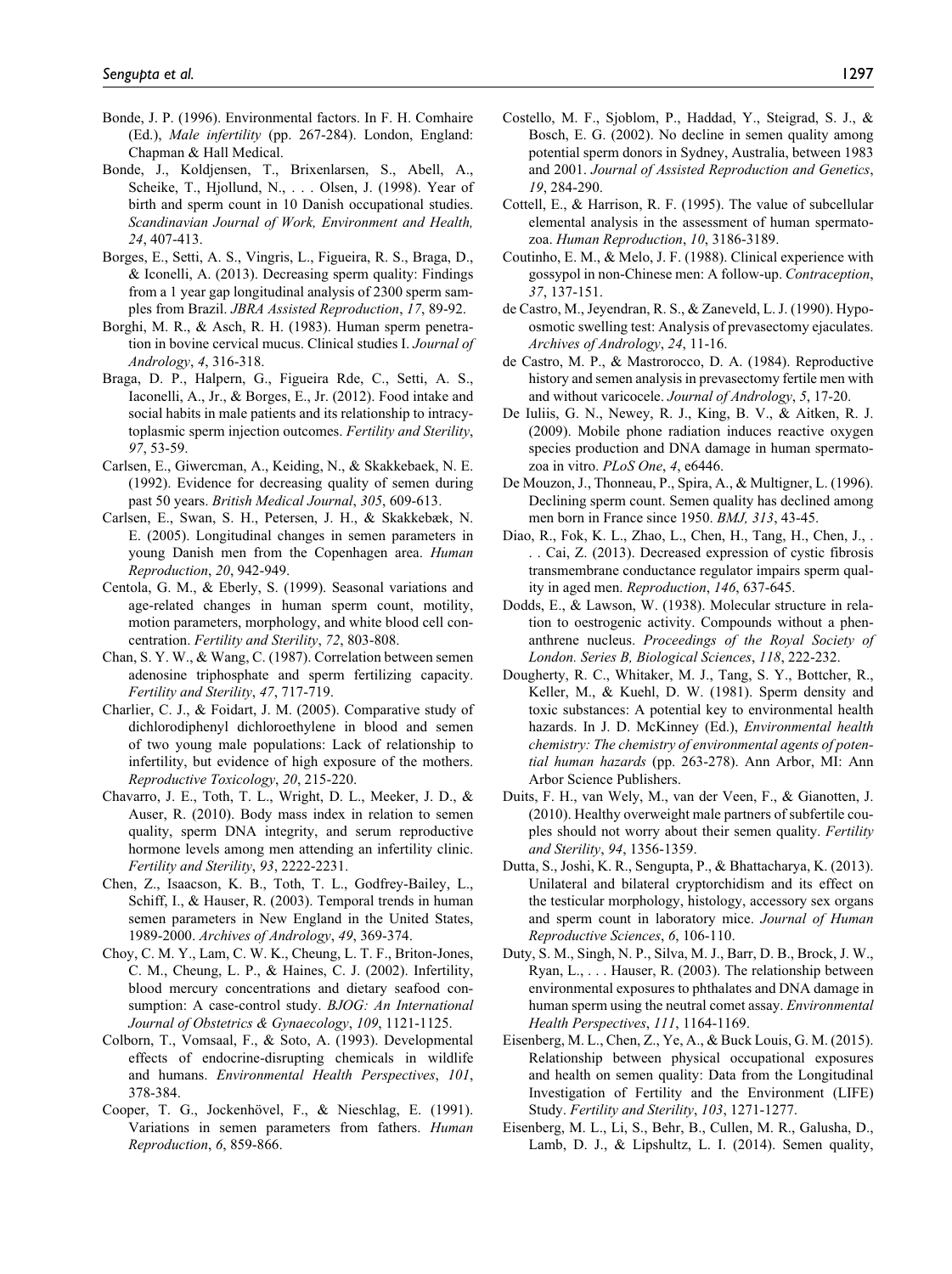infertility and mortality in the USA. *Human Reproduction*, *29*, 1567-1574.

- el Shoura, S. M., Abdel, A. M., Ali, M. E., el Said, M. M., Ali, K. Z., Kemeir, M. A., . . . Elmalik, E. M. (1995). Deleterious effects of khat addiction on semen parameters and sperm ultrastructure. *Human Reproduction*, *10*, 2295-2300.
- Emokpae, M. A., Uadia, P. O., Omale-Itodo, A., & Orok, T. N. (2007). Male infertility and endocrinopathies in Kano, Northern Nigeria. *Annals of African Medicine*, *6*, 61-67.
- Erogul, O., Oztas, E., Yildirim, I., Kir, T., Aydur, E., Komesli, G., . . . Peker, A. F. (2006). Effects of electromagnetic radiation from a cellular phone on human sperm motility: An in vitro study. *Archives of Medical Research*, *37*, 840-843.
- Eskandar, M., Al-Asmari, M., Babu Chaduvula, S., Al-Shahrani, M., Al-Sunaidi, M., Almushait, M., . . . Al-Fifi, S. (2012). Impact of male obesity on semen quality and serum sex hormones. *Advances in Urology*, *2012*, 407601.
- Eskenazi, B., Wyrobek, A. J., Fenster, L., Katz, D. F., Sadler, M., Lee, J., . . . Rempel, D. M. (1991). A study of the effect of perchloroethylene exposure on semen quality in dry cleaning workers. *American Journal of Industrial Medicine*, *20*, 575-591.
- Eskenazi, E., Bradman, A., Gladstone, E., Jaramillo, S., Birch, K., & Holland, N. (2003). The association of age and semen quality in healthy men. *Human Reproduction*, *18*, 447-454.
- Falzone, N., Huyser, C., Fourie, F., Toivo, T., Leszczynski, D., & Franken, D. (2008). In vitro effect of pulsed 900 MHz GSM radiation on mitochondrial membrane potential and motility of human spermatozoa. *Bioelectromagnetics*, *29*, 268-276.
- Falzone, N., Huyser, C., Becker, P., Leszczynski, D., & Franken, D. R. (2011). The effect of pulsed 900-MHz GSM mobile phone radiation on the acrosome reaction, head morphometry and zona binding of human spermatozoa. *International Journal of Andrology*, *34*, 20-26.
- Falzone, N., Huyser, C., Franken, D. R., & Leszczynski, D. (2010). Mobile phone radiation does not induce pro-apoptosis effects in human spermatozoa. *Radiation Research*, *174*, 169-176.
- Fariss, B. L., Fenner, D. K., Plymate, S. R., Brannen, G. E., Jacob, W. H., & Thomason, A. M. (1981). Seminal characteristics in the presence of a varicocele as compared with those of expectant fathers and prevasectomy men. *Fertility and Sterility*, *35*, 325-327.
- Fatima, P., Debnath, B. C., Hossain, M. M., Rahman, D., Banu, J., Begum, S. A., & Rahman, W. M. (2010). Relationship of blood and semen lead level with semen parameter. *Mymensingh Medical Journal*, *19*, 405-414.
- Fedder, J., Askjaer, S. A., & Hjort, T. (1993). Nonspermatozoal cells in semen: Relationship to other semen parameters and fertility status of the couple. *Archives of Andrology*, *31*, 95-103.
- Federal Survey. (2013). Federal survey data on tobacco: *Past month cigarette use among persons aged 12 or older, by age*. US Department of Health and Human Services, Substance Abuse and Mental Health Services Administration, Center for Behavioural Health Statistics and Quality.
- Fejes, I., Koloszar, S., Szollosi, J., Zavaczki, Z., & Pal, A. (2005). Is semen quality affected by male body fat distribution? *Andrologia*, *37*, 155-159.
- Fejes, I., Koloszar, S., Zavaczki, Z., Daru, J., Szollosi, J., & Pal, A. (2006). Effect of body weight on testosterone/estradiol

ratio in oligozoospermic patients. *Archives of Andrology*, *52*, 97-102.

- Fejes, I., Závaczki, Z., Szöllosi, J., Koloszár, S., Daru, J., Kovács, L., & Pál, A. (2005). Is there a relationship between cell phone use and semen quality? *Archives of Andrology*, *51*, 385-393.
- Feki, N. C., Abid, N., Rebai, A., Sellami, A., Ayed, B. B., Guermazi, M., . . . Ammar, L. K. (2009). Semen quality decline among men in infertile relationships: Experience over 12 years in the South of Tunisia. *Journal of Andrology*, *30*, 541-547.
- Fenster, L., Katz, D., Wyrobek, A., Pieper, C., Rempel, D., Oman, D., & Swan, S. H. (1997). Effects of psychological stress on human semen quality. *Journal of Andrology*, *18*, 194-202.
- Figa-Talamanca, I., Cini, C., Varricchio, G. C., Dondero, F., Gandini, L., Lenzi, A., . . . Patacchioli, F. R. (1996). Effects of prolonged autovehicle driving on male reproduction function: A study among taxi drivers. *American Journal of Industrial Medicine*, *30*, 750-758.
- Figa-Talamanca, I., Dell'Orco, V., Pupi, A., Dondero, F., Gandini, L., Lenzi, A., . . . Mancini, G. (1992). Fertility and semen quality of workers exposed to high temperature in the ceramics industry. *Reproductive Toxicology*, *6*, 517-523.
- Fisch, H., & Goluboff, E. T. (1996). Geographic variations in sperm counts: A potential cause of bias in studies of semen quality. *Fertility and Sterility*, *65*, 1044.
- Fisher, R. A., & Yates, R. (1974). *Statistical tables for biological, agricultural and medical research*. London, England: Longman Group.
- Forman, D., & Møller, H. (1994). Testicular cancer. *Cancer Surveys*, *19*, 323-341.
- Frick, J., Danner, C., Joos, H., Kunit, G., & Luukkainen, T. (1981). Spermatogenesis in men treated with subcutaneous application of levonorgestrel and estrone rods. *Journal of Andrology*, *2*, 331-338.
- Fukuda, M., Fukuda, K., Shimazu, T., Yomura, W., & Shimizu, S. (1996). Kobe earthquake and reduced sperm motility. *Human Reproduction*, *11*, 1244-1246.
- Gallardo, E., Simon, C., Levy, M., Guanes, P., Remohi, J., & Pellicer, A. (1996). Effect of age on sperm fertility potential: Oocyte donation as a model. *Fertility and Sterility*, *66*, 260-264.
- Geoffroy-Siraudin, C., Loundou, A. D., Romain, F., Achard, V., Courbière, B., Perrard, M., . . . Guichaoua, M. R. (2012). Decline of semen quality among 10,932 males consulting for couple infertility over a 20-year period in Marseille, France. *Asian Journal of Andrology*, *14*, 584-590.
- Giblin, P. T., Poland, M. L., Moghissi, K. S., Ager, J. W., & Olson, J. M. (1988). Effects of stress and characteristic adaptability on semen quality in healthy men. *Fertility and Sterility*, *49*, 127-132.
- Giles, M. L., Barak, S., Baker, G., Perna, S., Tabrizi, S., Greengrass, V., . . . Knight, R. L. (2011). Outcomes from the first assisted reproduction program for HIV-serodiscordant couples in Australia. *Medical Journal of Australia*, *195*, 599-601.
- Gray, L. (1982). Neonatal chlordecone exposure alters behavioral sex differentiation in female hamsters. *Neurotoxicology*, *3*, 67-80.
- Gui-Yuan, Z., Meng-Chun, J., Jin-Lai, C., & Wen-Qing, Y. (1989). The effect of long-term treatment with crude cot-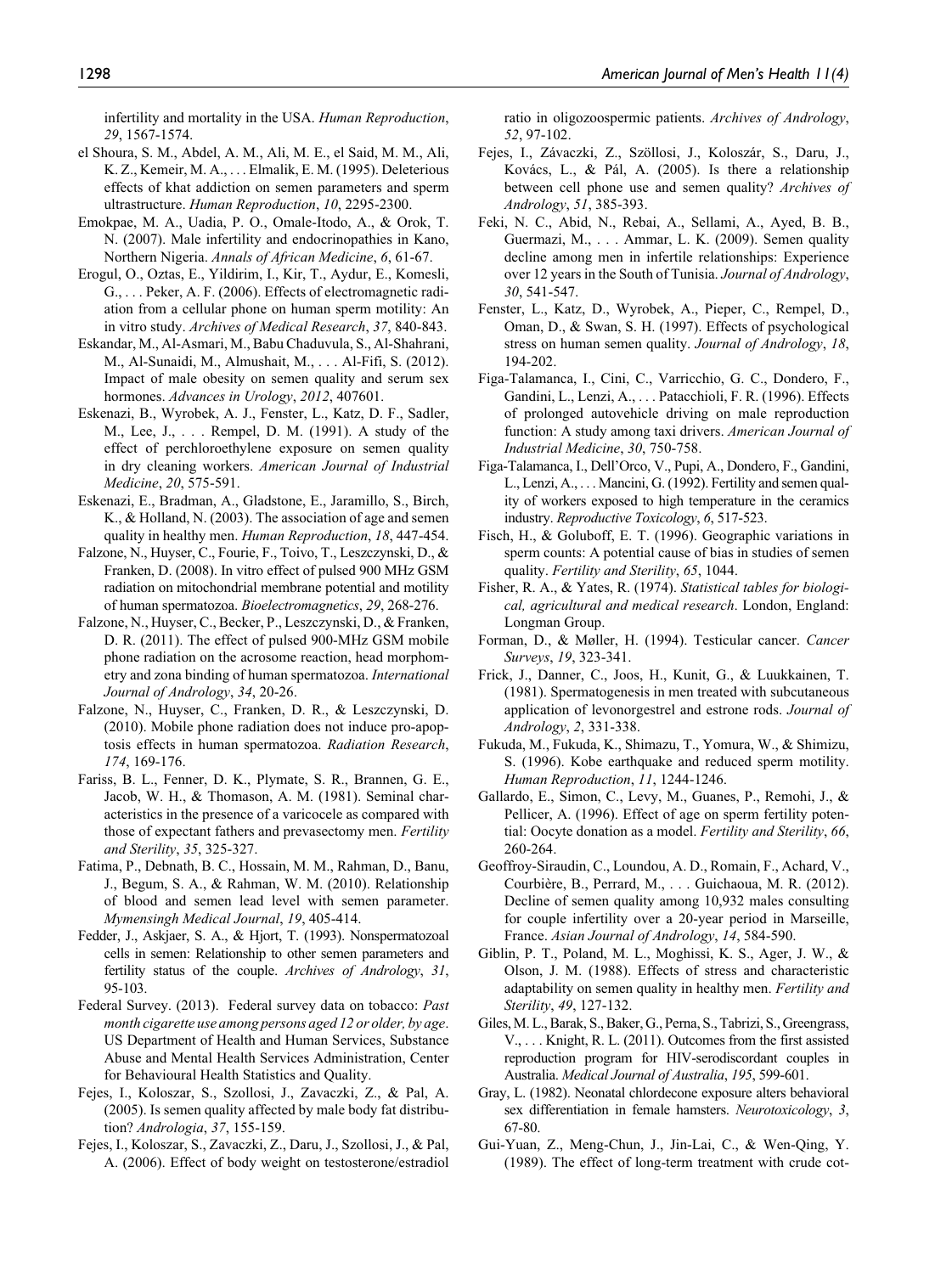ton seed oil on pituitary and testicular function in men. *International Journal of Andrology*, *12*, 404-410.

- Gyllenborg, J., Skakkebæk, N. E., Nielsen, N. C., Keiding, N., & Giwercman, A. (1999). Secular and seasonal changes in semen quality among young Danish men: A statistical analysis of semen samples from 1927 donor candidates during 1977-1995. *International Journal of Andrology*, *22*, 28-36.
- Hadjkacem Loukil, L., Hadjkacem, H., Bahloul, A., & Ayadi, H. (2015). Relation between male obesity and male infertility in a Tunisian population. *Andrologia*, *47*, 282-285.
- Haidl, G., Jung, A., & Schill, W. B. (1996). Aging and sperm function. *Human Reproduction*, *11*, 558-560.
- Haimov-Kochman, R., Har-Nir, R., Ein-Mor, E., Ben-Shoshan, V., Greenfield, C., Eldar, I., . . . Hurwitz, A. (2012). Is the quality of donated semen deteriorating? Findings from a 15 year longitudinal analysis of weekly sperm samples. *Israel Medical Association Journal, 14*, 372-377.
- Hamill, P. V., Steinberger, E., Levine, R. J., Rodriguez-Rigau, L. J., Lemeshow, S., & Avrunin, J. S. (1982). The epidemiologic assessment of male reproductive hazard from occupational exposure to TDA and DNT. *Journal of Occupational Medicine*, *24*, 985-993.
- Hammiche, F., Laven, J. S., Boxmeer, J. C., Dohle, G. R., Steegers, E. A. P., & Steegers-Theunissen, R. P. M. (2011). Sperm quality decline among men below 60 years of age undergoing IVF or ICSI treatment. *Journal of Andrology*, *32*, 70-76.
- Hammiche, F., Laven, J. S., Twigt, J. M., Boellaard, W. P., Steegers, E. A., & Steegers-Theunissen, R. P. (2012). Body mass index and central adiposity are associated with sperm quality in men of subfertile couples. *Human Reproduction*, *27*, 2365-2372.
- Handelsman, D. J. (1997). Sperm output of healthy men in Australia: Magnitude of bias due to self-selected volunteers. *Human Reproduction*, *12*, 2701-2705.
- Handelsman, D. J., Conway, A. J., Boylan, L. M., & Turtle, J. R. (1984). Testicular function in potential sperm donors: Normal ranges and the effects of smoking and varicocele. *International Journal of Andrology*, *7*, 369-382.
- Hauser, R., Williams, P., Altshul, L., & Calafat, A. M. (2005). Evidence of interaction between polychlorinated biphenyls and phthalates in relation to human sperm motility. *Environmental Health Perspectives*, *113*, 425-430.
- Hellstrom, W. J., Overstreet, J. W., Sikka, S. C., Denne, J., Ahuja, S., Hoover, A. M., . . . Whitaker, J. S. (2006). Semen and sperm reference ranges for men 45 years of age and older. *Journal of Andrology*, *27*, 421-428.
- Hernández-Ochoa, I., García-Vargas, G., López-Carrillo, L., Rubio-Andrade, M., Morán-Martínez, J., Cebrián, M. E., & Quintanilla-Vega, B. (2005). Low lead environmental exposure alters semen quality and sperm chromatin condensation in northern Mexico. *Reproductive Toxicology*, *20*, 221-228.
- Heussner, J. C., Ward, J. B., Jr., & Legator, M. S. (1985). Genetic monitoring of aluminum workers exposed to coal tar pitch volatiles. *Mutation Research*, *155*, 143-155.
- Homonnai, Z. T., Fainman, N., David, M. P., & Paz, G. F. (1982). Semen quality and sex hormone pattern of 29 middle aged men. *Andrologia*, *14*, 164-170.
- Hovatta, O., Venalainen, E. R., Kuusimaki, L., Heikkila, J., Hirvi, T., & Reima, I. (1998). Aluminium, lead and

cadmium concentrations in seminal plasma and spermatozoa, and semen quality in Finnish men. *Human Reproduction*, *13*, 115-119.

- Ibrahim, M. E., Moussa, M. A. A., & Pedersen, H. (1988). Sperm chromatin heterogeneity as an infertility factor. *Archives of Andrology*, *21*, 129-133.
- Ikechebula, J. I., Adinma, J. I., Orie, E. F., & Ikegwuonu, S. O. (2003). High prevalence of male infertility in South Eastern Nigeria. *Journal of Obstetrics and Gynaecology*, *23*, 657-659.
- Irvine, S., Carwood, E., Richardson, D., MacDonald, E., & Aitken, J. (1996). Evidence of deteriorating semen quality in the United Kingdom: Birth cohort study in 577 men in Scotland over 11 years. *British Medical Journal*, *312*, 467-471.
- Iwamoto, T., Nozawa, S., Yoshiike, M., Hoshino, T., Baba, K., Matsushita, T., . . . Jorgensen, N. (2006). Semen quality of 324 fertile Japanese men. *Human Reproduction*, *21*, 760-765.
- Iwamoto, T., Nozawa, S., Yoshiike, M., Namiki, M., Koh, E., Kanaya, J., . . . Jorgensen, N. (2013). Semen quality of fertile Japanese men: A cross-sectional population-based study of 792 men. *BMJ Open*, *3*, e002223.
- Jager, C., Aneck-Hahn, N. H., Bornman, M. S., Farias, P., & Spanò, M. (2012). DDT exposure levels and semen quality of young men from a malaria area in South Africa. *Malaria Journal*, *11*, 21.
- Jajoo, S., & Kalyani, K. R. (2013). Prevalence of abnormal semen analysis in patients of infertility at a rural setup in Central India. *International Journal of Reproduction, Contraception, Obstetrics and Gynecology*, *2*, 161-164.
- Jelnes, J. E. (1988). Semen quality in workers producing reinforced plastic. *Reproductive Toxicology*, *2*, 209-212.
- Jensen, T. K., Andersson, A. M., Jorgensen, N., Andersen, A. G., Carlsen, E., Petersen, J. H., & Skakkabaek, N. E. (2004). Body mass index in relation to semen quality and reproductive hormones among 1,558 Danish men. *Fertility and Sterility*, *82*, 863-870.
- Jensen, T. K., Giwercman, A., Carlsen, E., Scheike, T., & Skakkebaek, N. E. (1996). Semen quality among members of organic food associations in Zealand, Denmark. *Lancet*, *347*, 1844.
- Jensen, T. K., Vierula, M., Hjollund, N. H. I., Saaranen, M., Scheike, T., Saarikoski, S., . . . Skakkabaek, N. E. (2000). Semen quality among Danish and Finnish men attempting to conceive. *European Journal of Endocrinology*, *142*, 47-52.
- Jimoh, A. A. G., Olawui, T. S., & Olaiya Omotoso, G. O. (2012). Semen parameters and hormone profile of men investigated for infertility at Midland Fertility Centre, Ilorin, Nigeria. *Journal of Basic and Applied Sciences*, *8*, 16-19.
- Johnson, R. J., Segal, M. S., Sautin, Y., Nakagawa, T., Feig, D. I., Kang, D. H., . . . Sanchez-Lozada, L. G. (2007). Potential role of sugar (fructose) in the epidemic of hypertension, obesity and metabolic syndrome, diabetes, kidney disease, and cardiovascular disease. *American Journal of Clinical Nutrition*, *86*, 899-906.
- Jorgensen, N., Joensen, U. N., Jensen, T. K., Jensen, M. B., Almstrup, K., Olesen, I. A., . . . Skakkebaek, N. E. (2012). Human semen quality in the new millennium: A prospective cross sectional population-based study of 4867 men. *BMJ Open*, *2*, e000990-e001003.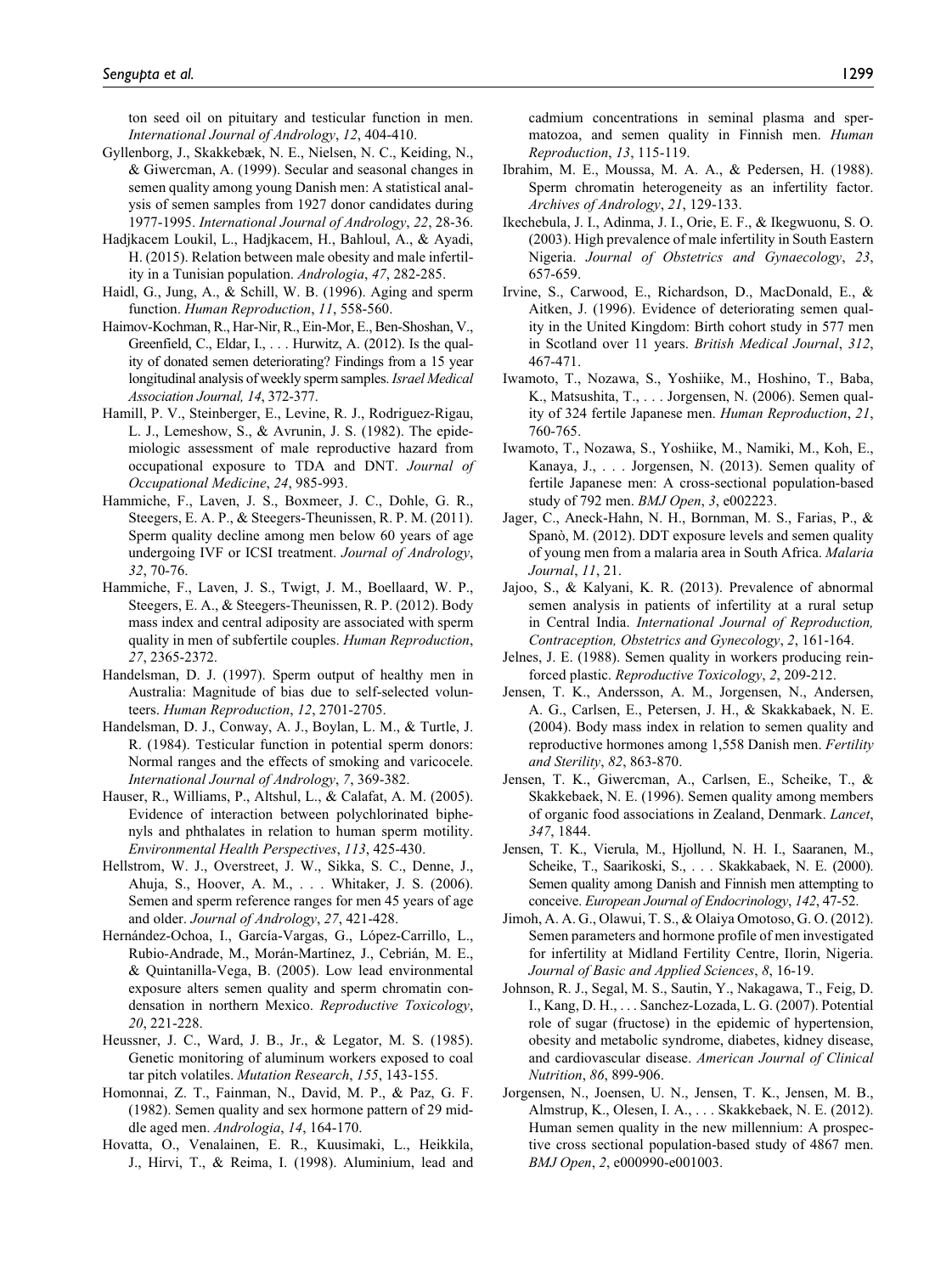- Jorgensen, N., Vierula, M., Jacobsen, R., Pukkala, E., Perheentupa, A., Virtanen, H. E., . . . Toppari, J. (2011). Recent adverse trends in semen quality and testis cancer incidence among Finnish men. *International Journal of Andrology*, *34*, e37-e48.
- Jung, A., Schuppe, H. C., & Schill, W. B. (2002). Comparison of semen quality in older and younger men attending an andrology clinic. *Andrologia*, *34*, 116-122.
- Jurewicz, J., Radwan, M., Sobala, W., Ligocka, D., Radwan, P., Bochenek, M., . . . Hanke, W. (2013). Human urinary phthalate metabolites level and main semen parameters, sperm chromatin structure, sperm aneuploidy and reproductive hormones. *Reproductive Toxicology*, *42*, 232-241.
- Keltz, J., Zapantis, A., Jindal, S. K., Lieman, H. J., Santoro, N., & Polotsky, A. J. (2010). Overweight men: Clinical pregnancy after ART is decreased in IVF but not in ICSI cycles. *Journal of Assisted Reproduction and Genetics*, *27*, 539-544.
- Kidd, S. A., Eskenazi, B., & Wyrobek, A. J. (2001). Effects of male age on semen quality and fertility: A review of the literature. *Fertility and Sterility*, *75*, 237-248.
- Kim, Y., Jung, K., Hwang, T., Jung, G., Kim, H., & Park, J. (1996). Haematopoietic and reproductive hazards of Korean electronic workers exposed to solvents containing 2-bromopropane. *Scandinavian Journal of Work, Environment & Health*, *22*, 387-391.
- Kirei, B. R. (1987). Semen characteristics in 120 fertile Tanzanian men. *East African Medical Journal*, *64*, 453-457.
- Knez, J., Kranvog, L. R., Breznik, B. P., Voncina, E., & Vlaisavljevic, V. (2013). Are urinary bisphenol-A levels in men related to semen quality and embryo development after medically assisted reproduction? *Fertility and Sterility*, *101*, 215e-221e.
- Kolon, T. F., Philips, K. A., & Buch, J. P. (1992) Custom cryopreservation of human semen. *Fertility and Sterility*, *58*, 1020-1023.
- Koloszar, S., Fejes, I., Zavaczki, Z., Daru, J., Szollosi, J., & Pal, A. (2005). Effect of body weight on sperm concentration in normozoospermic males. *Archives of Andrology*, *51*, 299-304.
- Krajewska-Kulak, E., & Sengupta, P. (2013). Thyroid function in male infertility. *Frontiers in Endocrinology*, *4*, 1-2.
- Lackner, J., Schatzl, G., Waldhör, T., Resch, K., Kratzik, C., & Marberger, M. (2005). Constant decline in sperm concentration in infertile males in an urban population: Experience over 18 years. *Fertility and Sterility, 84*, 1657-1661.
- La Vignera, S., Condorelli, R. A., Vicari, E., & Calogero, A. E. (2012). Negative effect of increased body weight on sperm conventional and nonconventional flow cytometric sperm parameters. *Journal of Andrology*, *33*, 53-58.
- Lancranjan, I. (1972). Alterations of spermatic liquid in patients chronically poisoned by carbon disulphide. *Medicina del Lavoro*, *63*, 29-33.
- Lancranjan, I., Popescu, H., Gavanescu, O., Klepsch, I., & Serbanescu, M. (1975). Reproductive ability of workmen occupationally exposed to lead. *Archives of Environmental Health*, *30*, 396-401.
- Lapido, O. A. (1980). Seminal analysis in fertile and infertile Nigerian men. *Journal of the National Medical Association*, *72*, 785-789.
- Laufer, N., Margalioth, E. J., Navot, D., Shemesh, A., & Schenker, J. G. (1985). Reduced penetration of zona-

free hamster ova by cryopreserved human spermatozoa. *Archives of Andrology*, *14*, 217-222.

- Lenhart, A., Purcell, K., Smith, A., & Zickuhr, K. (2010). *Social media and mobile Internet use among teens and young adults*. Washington, DC: Pew Research Centre.
- Łepecka-Klusek, C., Wdowiak, A., Pilewska-Kozak, A. B., Syty, K., & Jakiel, G. (2011). The role of age, environmental and occupational factors on semen density. *Annals of Agricultural and Environmental Medicine*, *18*, 437-440.
- Levin, R. M., Latimore, J., Wein, A. J., & Van Arsdalen, K. N. (1986). Correlation of sperm count with frequency of ejaculation. *Fertility and Sterility*, *45*, 732-734.
- Levine, R. J., Brown, M. H., Bell, M., Shue, F., Greenberg, G. N., & Bordson, B. L. (1992). Air-conditioned environments do not prevent deterioration of human semen quality during the summer. *Fertility and Sterility*, *57*, 1075-1083.
- Lewis, E. L., Brazil, C. K., & Overstreet, J. W. (1984). Human sperm function in the ejaculate following vasectomy. *Fertility and Sterility*, *42*, 895-898.
- Li, D. K., Zhou, Z., Miao, M., He, Y., Wang, J., Ferber, J., . . . Yuan, W. (2011). Urine bisphenol-A (BPA) level in relation to semen quality. *Fertility and Sterility*, *95*, 625-630.
- Liang, X. W., Lu, W. H., Chen, Z. W., Wang, X. H., Zhao, H., Zhang, G. Y., & Gu, Y. Q. (2008). Changes of semen parameters in Chinese fertile men in the past 25 years. *Zhonghua Nan Ke Xue, 14*, 775-778.
- Lotti, F., Corona, G., Colpi, G. M., Filimberti, E., Degli Innocenti, S., Mancini, M., . . . Maggi, M. (2011). Elevated body mass index correlates with higher seminal plasma interleukin 8 levels and ultrasonographic abnormalities of the prostate in men attending an andrology clinic for infertility. *Journal of Endocrinological Investigation*, *34*, e336-e342.
- Luetjens, C. M., Rolf, C., Gassner, P., Werny, J. E., & Nieschlag, E. (2002). Sperm aneuploidy rates in younger and older men. *Human Reproduction*, *17*, 1826-1832.
- Mably, T., Bjerke, D., Moore, R., Gendron-Fitzpatrick, A., & Peterson, R. (1992). In utero and lactational exposure of male rats to 2,3,7,8-tetrachlorodibenzo-p-dioxin: 3. Effects on spermatogenesis and reproductive capability. *Toxicology and Applied Pharmacology*, *114*, 118-126.
- Magnusdottir, E. V., Thorsteinsson, T., Thorsteinsdottir, S., Heimisdottir, M., & Olafsdottir, K. (2005). Persistent organochlorines, sedentary occupation, obesity and human male subfertility. *Human Reproduction*, *20*, 208-215.
- Mahmoud, A. M., Goemaere, S., El-Garem, Y., Van Pottelbergh, I., Comhaire, F. H., & Kaufman, J. M. (2003). Testicular volume in relation to hormonal indices of gonadal function in community-dwelling elderly men. *Journal of Clinical Endocrinology and Metabolism*, *88*, 179-184.
- Maier, D. B., Newbold, R. R., & McLachlan, J. A. (1985). Prenatal diethylstilbestrol exposure alters murine uterine responses to prepubertal estrogen stimulation. *Endocrinology*, *116*, 1878-1886.
- Mallidis, C., Howard, E. J., & Baker, H. W. G. (1991). Variation of semen quality in normal men. *International Journal of Andrology*, *14*, 99-107.
- Marimuthu, P., Kapilashrami, M. C., Misro, M. M., & Singh, G. (2003). Evaluation of trend in semen analysis for 11 years in subjects attending a fertility clinic in India. *Asian Journal of Andrology*, *5*, 221-225.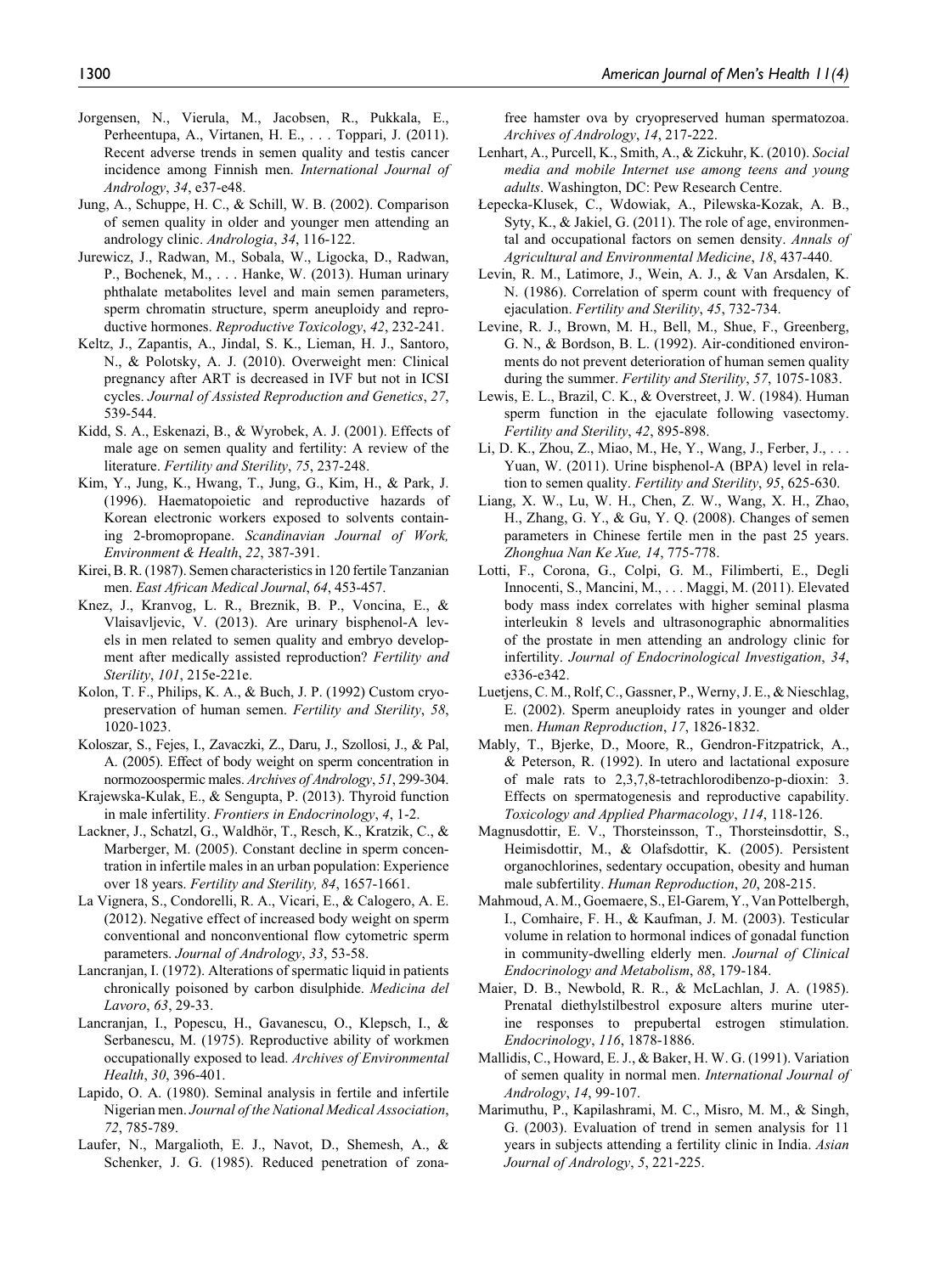- Martini, A. C., Tissera, A., Estofan, D., Molina, R. I., Mangeaud, A., de Cuneo, M. F., & Ruiz, R. D. (2010). Overweight and seminal quality: A study of 794 patients. *Fertility and Sterility*, *94*, 1739-1743.
- Meeker, J. D., Ehrlich, S., Toth, T. L., Wright, D. L., Calafat, A. M., Trisini, A. T., . . . Hauser, R. (2010). Semen quality and sperm DNA damage in relation to urinary bisphenol A among men from an infertility clinic. *Reproductive Toxicology*, *30*, 532-539.
- Meeker, J. D., Rossano, M. G., Protas, B., Diamond, M. P., Puscheck, E., Daly, D., . . . Wirth, J. J. (2008). Cadmium, lead, and other metals in relation to semen quality: Human evidence for molybdenum as a male reproductive toxicant. *Environmental Health Perspectives*, *116*, 1473-1479.
- Mehta, R. H., Makwana, S., Ranga, G. M., Srinivasan, R. J., & Virk, S. S. (2006). Prevalences of oligozoospermia and azoospermia in male partners of infertile couples from different parts of India. *Asian Journal of Andrology*, *8*, 89-93.
- Mendiola, J., Jørgensen, N., Andersson, A. M., Calafat, A. M., Ye, X., Redmon, J. B., . . . Swan, S. H. (2010). Are environmental levels of bisphenol A associated with reproductive function infertile men? *Environmental Health Perspectives*, *118*, 1286-1291.
- Mendiola, J., Jørgensen, N., Mínguez-Alarcón, L., Sarabia-Cos, L., López-Espín, J. J., Vivero-Salmerón, G., . . . Torres-Cantero, A. M. (2013). Sperm counts may have declined in young university students in Southern Spain. *Andrology, 1*, 408-413.
- Meyer, C. (1981) Semen quality in workers exposed to carbon disulphide compared to a control group from the same plant. *Journal of Occupational Medicine*, *23*, 435-439.
- Mieusset, R., Bujan, L., Mansat, A., Grandjean, H., & Pontonnier, F. (1991). Heat induced inhibition of spermatogenesis in man. *Advances in Experimental Medicine and Biology*, *286*, 233-237.
- Milby, T. H., & Whorton, D. (1980). Epidemiological assessment of occupationally related, chemically induced sperm count suppression. *Journal of Occupational Medicine*, *22*, 77-82.
- Molina, R. I., Martini, A. C., Tissera, A., Olmedo, J., Senestrari, D., de Cuneo, M. F., & Ruiz, R. D. (2010). Semen quality and aging: Analysis of 9,168 samples in Cordoba, Argentina. *Archivos Espanoles de Urologia*, *63*, 214-222.
- Møller, H., & Skakkebæk, N. E. (1999). Risk of testicular cancer in subfertile men: Case-control study. *British Medical Journal*, *318*, 559-562.
- Mori, M. M., Cedenho, A. P., Koifman, S., & Srougi, M. (2002). Sperm characteristics in a sample of healthy adolescents in São Paulo, Brazil. *Cad Saúde Pública Rio de Janeiro*, *18*, 525-530.
- Mukhopadhyay, D., Varghese, A. C., Pal, M., Banerjee, S. K., Bhattacharyya, A. K., & Sharma, R. K. (2010). Semen quality and age-specific changes: A study between two decades on 3729 male partners of couples with normal sperm count and attending an andrology laboratory for infertility-related problems in an Indian city. *Fertility and Sterility*, *93*, 2247-2254.
- Multigner, L., & Spira, A. (1997). The epidemiology of male reproduction. In C. Barrat, C. De Jonge, D. Mortimer, & J. Parinaud (Eds.), *Genetics of human male fertility* (pp. 43-65). Paris, France: EDK.
- Negro-Vilar, A. (1993). Stress and other environmental factors affecting fertility in men and women: Overview. *Environmental Health Perspectives*, *101*, 59-64.
- Nelson, C. M. K., & Bunge, R. G. (1974). Semen analysisevidence of changing parameters of male fertility potential. *Fertility and Sterility*, *25*, 503-507.
- Ng, K. K., Donat, R., Chan, L., Lalak, A., Pierro, I. D., & Handelsman, D. J. (2004). Sperm output of older men. *Human Reproduction*, *19*, 1811-1815.
- Nguyen, R. H., Wilcox, A. J., Skjaerven, R., & Baird, D. D. (2007). Men's body mass index and infertility. *Human Reproduction*, *22*, 2488-2493.
- Nie, Z. Y., Wu, H. F., Zhang, N., Guo, L. N., Zhao, S. Y., Zhen, X. L., & Lu, C. T. (2012). Effects of males' age on sperm apoptosis and DNA integrity. *Zhonghua Nan Ke Xue*, *18*, 1004-1008.
- Nieschlag, E., Lammers, U., Freischem, C., Langer, K., & Wickings, E. (1982). Reproductive functions in young fathers and grandfathers. *Journal of Clinical Endocrinology and Metabolism*, *55*, 676-681.
- Nirupa, S., Kalaiselvi, V. S., Saraswathi, V., Prabhu, K., Sivaram, E., & Prashanth Krishna, G. (2014). Analysis of semen parameters with age of infertile male subjects: A pilot study in an urban population, Chennai. *Research Journal of Pharmaceutical, Biological and Chemical Sciences*, *5*, 407-410.
- Nnatu, S. N., Giwa-Osagie, O. F., & Essien, E. E. (1991). Effect of repeated semen ejaculation on sperm quality. *Clinical and Experimental Obstetrics & Gynecology*, *18*, 39-42.
- Noack-Fuller, G., De Beer, C., & Seibert, H. (1993). Cadmium, lead, selenium, and zinc in semen of occupationally unexposed men. *Andrologia*, *25*, 7-12.
- Okonofua, F., Menakaya, U., Onemu, S. O., Omo-Aghaja, L. O., & Bergstrom, S. (2005). A case-control study of risk factors for male infertility in Nigeria. *Asian Journal of Andrology*, *7*, 351-361.
- Oliva, A., Spira, A., & Multigner, L. (2001). Contribution of environmental factors to the risk of male infertility. *Human Reproduction*, *16*, 1768-1776.
- Osegbe, D. N., Amaku, E. O., & Nnatu, S. N. (1986). Are changing semen parameters a universal phenomenon? *European Urology*, *12*, 164-168.
- Osser, S., Gennser, G., Liedholm, P., & Ranstam, J. (1983). Variation of semen parameters in fertile men. *Archives of Andrology*, *10*, 127-133.
- Paasch, U., Grunewald, S., Kratzsch, J., & Glander, H. J. (2010). Obesity and age affect male fertility potential. *Fertility and Sterility*, *94*, 2898-2901.
- Pal, P. C., Rajalakshmi, M., Manocha, M., Sharma, R. S., Mittal, S., & Rao, D. N. (2006). Semen quality and sperm functional parameters in fertile Indian men. *Andrologia*, *38*, 20-25.
- Panidis, D. K., Asseo, P. P., & Papaloucas, A. C. (1984). Semen parameters in 114 fertile men. *European Journal of Obstetrics, Gynecology, and Reproductive Biology*, *16*, 411-420.
- Pant, N., Manju, S., Patel, D. K., Shukla, Y., Mathur, N., Gupta, Y. K., & Saxena, D. K. (2008). Correlation of phthalate exposures with semen quality. *Toxicology and Applied Pharmacology*, *231*, 112-116.
- Pasqualotto, F. F., Sobreiro, B. P., Hallak, J., Pasqualotto, E. B., & Lucon, A. M. (2005). Sperm concentration and normal sperm morphology decrease and follicle-stimulating hormone level increases with age. *BJU International*, *96*, 1087-1091.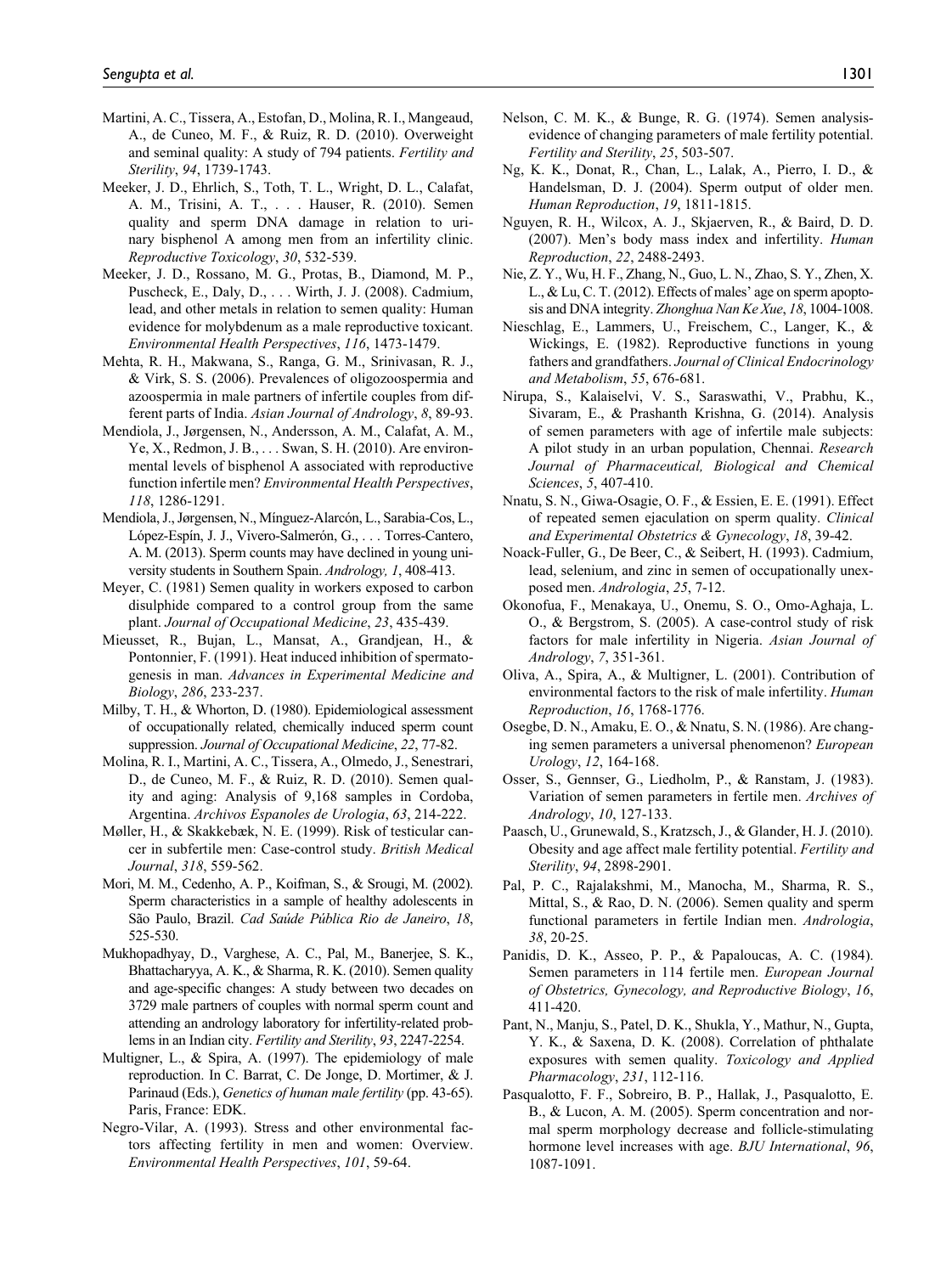- Pol, P. S., Beuscart, R., Leroy-Martin, B., Hermand, E., & Jablonski, W. (1989). Circannual rhythm of sperm parameters of fertile men. *Fertility and Sterility*, *51*, 1030-1033.
- Ramlau-Hansen, C. H., Hansen, M., Jensen, C. R., Olsen, J., Bonde, J. P., & Thulstrup, A. M. (2010). Semen quality and reproductive hormones according to birthweight and body mass index in childhood and adult life: Two decades of follow-up. *Fertility and Sterility*, *94*, 610-618.
- Ramlau-Hansen, C. H., Thulstrup, A. M., Nohr, E. A., Bonde, J. P., Sorensen, T. I., & Olsen, J. (2007). Subfecundity in overweight and obese couples. *Human Reproduction*, *22*, 1634-1637.
- Rasmussen, K., Sabroe, S., Wohlert, M., Ingerslev, H. J., Kappel, B., & Nielson, J. (1988). A genotoxic study of metal workers exposed to trichlorethylene. *International Archives of Occupational and Environmental Health*, *60*, 419-423.
- Rasmussen, P. E., Erb, K., Westergaard, L. G., & Laursen, S. B. (1997). No evidence for decreasing semen quality in four birth cohorts of 1,055 Danish men born between 1950 and 1970. *Fertility and Sterility*, *68*, 1059-1064.
- Ratcliffe, J., Schrader, S., Steenland, K., Clapp, D., Turner, T., & Hornung, R. (1987). Semen quality in papaya workers with long term exposure to ethylene dibromide. *British Journal of Industrial Medicine*, *44*, 317-332.
- Relwani, R., Berger, D., Santoro, N., Hickmon, C., Nihsen, M., Zapantis, A., . . . Jindal, S. (2011). Semen parameters are unrelated to BMI but vary with SSRI use and prior urological surgery. *Reproductive Sciences*, *18*, 391-397.
- Richardson, D. W., Aitken, R. J., & Loudon, N. B. (1984). The functional competence of human spermatozoa recovered after vasectomy. *Journal of Reproduction and Fertility*, *70*, 575- 579.
- Rignell-Hydbom, A., Rylander, L., Giwercman, A., Jönsson, B. A., Lindh, C., Eleuteri, P., . . . Hagmar, L. (2005). Exposure to PCBs and p,p¢-DDE and human sperm chromatin integrity. Environmental *Health Perspectives, 113*, 175-179.
- Robins, T. G., Bornman, M. S., Ehrlich, R. I., Cantrell, A. C., Pienaar, E., Vallabh, J., & Miller, S. (1997). Semen quality and fertility of men employed in a South African lead acid battery plant. *American Journal of Industrial Medicine*, *32*, 369-376.
- Rolf, C., Behre, H., & Nieschlag, E. (1996). Reproductive parameters of older compared to younger men of infertile couples. *International Journal of Andrology*, *19*, 135-142.
- Rolland, M., Le Moal, J., Wagner, V., Royère, D., & De Mouzon, J. (2013). Decline in semen concentration and morphology in a sample of 26609 men close to general population between 1989 and 2005 in France. *Human Reproduction*, *28*, 462-470.
- Romero-Otero, J., Medina-Polo, J., García-Gómez, B., Lora-Pablos, D., Duarte-Ojeda, J. M., García-González, L., . . . Rodríguez-Antolín, A. (2015). Semen quality assessment in fertile men in Madrid during the last 3 decades. *Urology*, *85*, 1333-1338.
- Rosenberg, M. J., Wyrobek, A. J., Ratcliffe, J., Gordon, L. A., Watchmaker, G., Fox, S. H., . . . Hornung, R. W. (1985). Sperm as an indicator of reproductive risk among petroleum refinery workers. *British Journal of Industrial Medicine*, *42*, 123-127.
- Rosenstock, T. S., Liptzin, D., Six, J., & Tomich, T. P. (2013). Nitrogen fertilizer use in California: Assessing the data, trends and way forward. *California Agriculture*, *67*, 68-79.
- Royal College of Physicians. (2012). *Fifty years since smoking and health. Progress, lessons and priorities for a smokefree UK*. Regent's Park, London: Author.
- Rui, H., Thomassen, Y., Oldereid, N. B., & Purvis, K. (1986). Accessory sex gland function in normal young (20-25 years) and middle-aged (50-55 years) men. *Journal of Andrology*, *7*, 93-99.
- Saaranen, M., Suonio, S., Kauhanen, O., & Saarikoski, S. (1987). Cigarette smoking and semen quality in men of reproductive age. *Andrologia*, *19*, 670-676.
- Saidi, J. A., Chang, D. T., Goluboff, E. T., Bagiella, E., Olsen, G., & Fisch, H. (1999). Declining sperm counts in the United States? A critical review. *Journal of Urology*, *161*, 460-462.
- Sallmen, M., Sandler, D. P., Hoppin, J. A., Blair, A., & Baird, D. D. (2006). Reduced fertility among overweight and obese men. *Epidemiology*, *17*, 520-523.
- Schneider, G., Kirschner, M. A., Berkowitz, R., & Ertel, N. H. (1979). Increased estrogen production in obese men. *Journal of Clinical Endocrinology and Metabolism*, *48*, 633-638.
- Schrader, S. M., Turner, T. W., Breitenstein, M. J., & Simon, S. D. (1988). Longitudinal study of semen quality of unexposed workers. I. Study overview. *Reproductive Toxicology*, *2*, 183-190.
- Schwartz, D., Mayaux, M.-J., Spira, A., Moscato, M.-L., Jouannet, P., Czyglik, F., & David, G. (1983). Semen characteristics as a function of age in 833 fertile men. *Fertility and Sterility*, *39*, 530-535.
- Sengupta, P. (2013). Potential health impacts of hard water. *International Journal of Preventive Medicine*, *4*, 866-875.
- Sengupta, P. (2014a). Current trends of male reproductive health disorders and the changing semen quality. *International Journal of Preventive Medicine*, *5*, 1-5.
- Sengupta, P. (2014b). Recent trends in male reproductive health problems. *Asian Journal of Pharmaceutical and Clinical Research*, *7*, 1-5.
- Sengupta, P. (2015). Reviewing reports of semen volume and male ageing in last 33 years: From 1980 through 2013. *Asian Pacific Journal of Reproduction*, *4*, 242-246.
- Sengupta, P., & Banerjee, R. (2014). Environmental toxins: Alarming impacts of pesticides on male fertility. *Human & Experimental Toxicology*, *33*, 1017-1039.
- Sengupta, P., Banerjee, R., Nath, S., Das, S., & Banerjee, S. (2015). Metals and female reproductive toxicity. *Human & Experimental Toxicology*, *34*, 679-697.
- Shaarawy, M., & Mahmoud, K. Z. (1982). Endocrine profile and semen characteristics in male smokers. *Fertility and Sterility*, *38*, 255-257.
- Shafik, A., & Olfat, S. (1981). Scrotal lipomatosis. *British Journal of Urology*, *53*, 50-54.
- Sharpe, R. (1993). Falling sperm counts in men—Is there an endocrine cause? *Journal of Endocrinology*, *137*, 357-360.
- Sharpe, R., Fisher, J., Millar, M., Jobling, S., & Sumpter, J. (1995). Gestational and lactational exposure of rats to xenoestrogens results in reduced testicular size and sperm production. *Environmental Health Perspectives*, *103*, 1136-1143.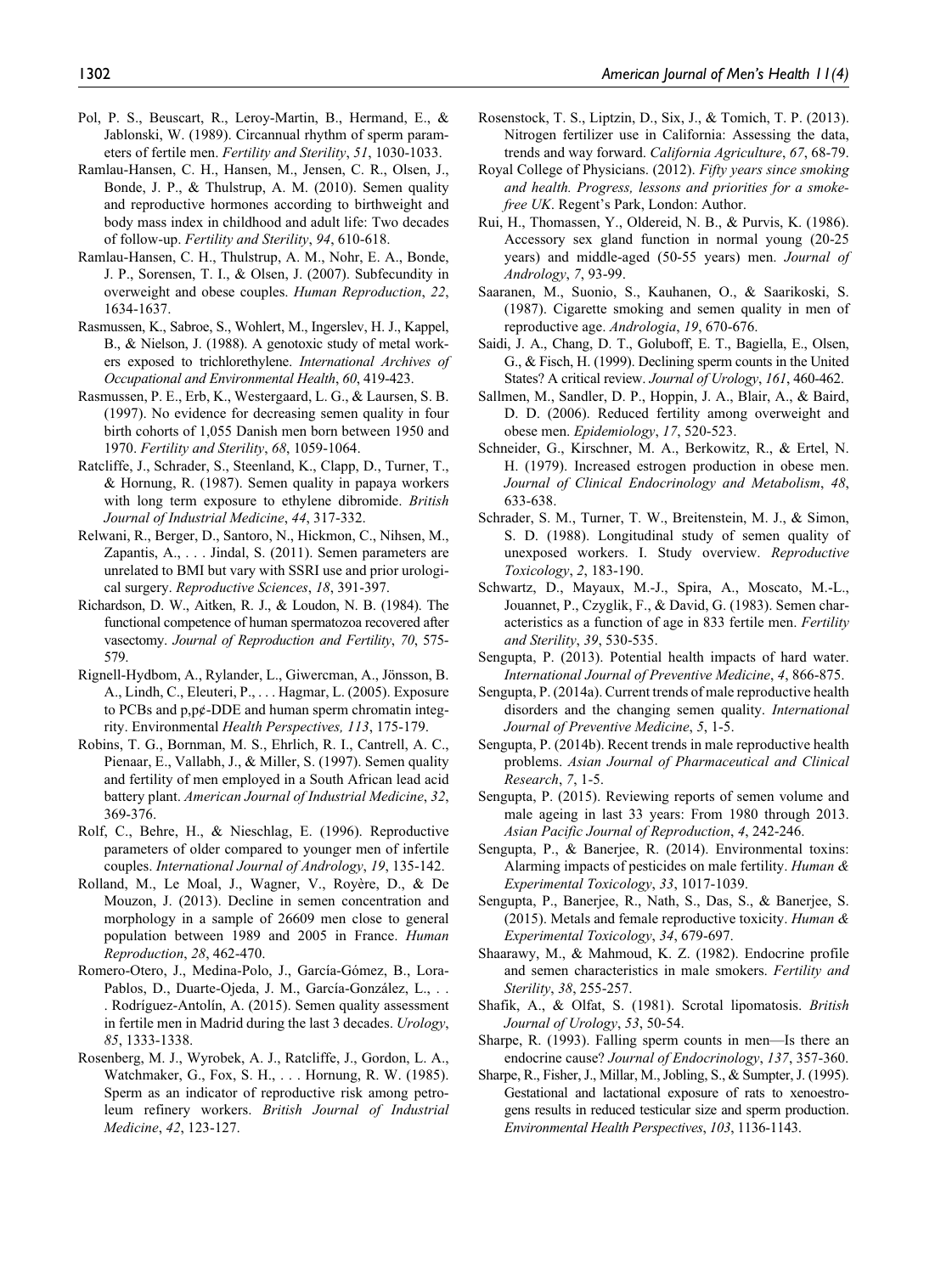- Sharpe, R. M., & Skakkebæk, N. E. (1993). Are oestrogens involved in falling sperm counts and disorders of the male reproductive tract? *Lancet*, *341*, 1392-1395.
- Shayeb, A. G., Harrild, K., Mathers, E., & Bhattacharya, S. (2011). An exploration of the association between male body mass index and semen quality. *Reproductive Biomedicine Online*, *23*, 717-723.
- Sheriff, D. S. (1983). Setting standards of male fertility. I. Semen analyses in 1500 patients-a report. *Andrologia*, *15*, 687-692.
- Sheriff, D. S. (1987). Semen analyses in Hansen's disease. *Transactions of the Royal Society of Tropical Medicine and Hygiene*, *81*, 113-114.
- Sheriff, D. S., & Legnain, M. (1992). Evaluation of semen quality in a local Libyan population. *Indian Journal of Physiology and Pharmacology*, *36*, 83-87.
- Shrivastav, P., Swann, J., Jeremy, J. Y., Thompson, C., Shaw, R. W., & Dandona, P. (1989). Sperm function and structure and seminal plasma prostanoid concentrations in men with IDDM. *Diabetes Care*, *12*, 742-744.
- Singer, R., Sagiv, M., Levinsky, H., & Allalouf, D. (1990). Andrological parameters in men with high sperm counts and possible correlation with age. *Archives of Andrology*, *24*, 107- 111.
- Skakkebæk, N. E., Rajpert-De Meyts, E., Jørgensen, N., Carlsen, E., Petersen, P. M., Giwercman, A., . . . Muller, J. (1998). Germ cell cancer and disorders of spermatogenesis: An environmental connection? *APMIS*, *106*, 3-12.
- Sobowale, O. B., & Akiwumi, O. (1989). Testicular voltnie and seminal fluid profile in fertile and infertile males in Ilorin, Nigeria. *International Journal of Gynaecology and Obstetrics*, *28*, 155-161.
- Spandorfer, S. D., Avrech, O. M., Colombero, L. T., Palermo, G. D., & Rosenwaks, Z. (1998). Effect of parental age on fertilization and pregnancy characteristics in couples treated by intracytoplasmic sperm injection. *Human Reproduction*, *13*, 334-338.
- Spira, A. (1984). Seasonal variations of sperm characteristics. *Archives of Andrology*, *12*, 23-28.
- Sripada, S., Fonseca, S., Lee, A., Harrild, K., Giannaris, D., Mathers, E., & Bhattacharya, S. (2007). Trends in semen parameters in the northeast of Scotland. *Journal of Andrology, 28*, 313-319.
- Stanwell-Smith, R., Thompson, S. G., Haines, A. P., Ward, R. J., Cashmore, G., Stedronska, J., & Hendry, W. F. (1983). A comparative study of zinc, copper, cadmium, and lead levels in fertile and infertile men. *Fertility and Sterility*, *40*, 670-677.
- Stellato, R. K., Feldman, H. A., Hamdy, O., Horton, E. S., & McKinlay, J. B. (2000). Testosterone, sex hormone-binding globulin, and the development of type 2 diabetes in middleaged men: Prospective results from the Massachusetts male aging study. *Diabetes Care*, *23*, 490-494.
- Stewart, T. M., Liu, D. Y., Garrett, C., Jørgensen, N., Brown, E. H., & Baker, H. W. (2009). Associations between andrological measures, hormones and semen quality in fertile Australian men: Inverse relationship between obesity and sperm output. *Human Reproduction*, *24*, 1561-1568.
- Stone, B. A., Alex, A., Werlin, L. B., & Marrs, R. P. (2013). Age thresholds for changes in semen parameters in men. *Fertility and Sterility*, *100*, 952-958.
- Sugkraroek, P., Kates, M., Leader, A., & Tanphaichitr, N. (1991). Levels of cholesterol and phospholipids in freshly ejaculated sperm and Percoll-gradient-pelletted sperm from fertile and unexplained infertile men. *Fertility and Sterility*, *55*, 820-827.
- Sundaram, K., & Witorsch, R. (1995). Toxic effects on the testes. In R. Witorsch (Ed.) *Reproductive toxicology* (pp. 99-122). London, England: Taylor & Francis.
- Swan, S. H., Elkin, E. P., & Fenster, L. (1997). Have sperm densities declined? A reanalysis of global trend data. *Environmental Health Perspectives*, *105*, 1228-1232.
- Swanson, R. J., Mayer, J. F., Jones, K. H., Lanzendorf, S. E., & McDowell, J. (1984). Hamster ova/human sperm penetration: Correlation with count, motility, and morphology for in vitro fertilization. *Archives of Andrology*, *12*, 69-77.
- Telisman, S., Cvitković, P., Jurasović, J., Pizent, A., Gavella, M., & Rocić, B. (2000). Semen quality and reproductive endocrine function in relation to biomarkers of lead, cadmium, zinc, and copper in men. *Environmental Health Perspectives*, *108*, 45-53.
- Tang, L. X., Wang, Q. L., Tang, Y. G., Jiang, F., Wang, L. L., & Huang, J. T. (2013). Semen quality of normal fertile men. *Zhonghua Nan Ke Xue*, *19*, 789-793.
- Tang, Y. G., Tang, L. X., Wang, Q. L., Song, G., Jiang, Y. J., Deng, S. M., . . . Qin, W. B. (2015). The reference values for semen parameters of 1213 fertile men in Guangdong Province in China. *Asian Journal of Andrology*, *17*, 298-303.
- Thonneau, P., Bujan, L., Multigner, L., & Mieusset, R. (1998). Occupational heat exposure and male fertility. *Human Reproduction*, *13*, 2122-2125.
- Tjoa, W. S., Smolensky, M. H., His, B. P., Steinberger, E., & Smith, K. D. (1982). Circannual rhythm in human sperm count revealed by serially independent sampling. *Fertility and Sterility*, *38*, 454-459.
- Toft, G., Pedersen, H. S., & Bonde, J. P. (2004). Semen quality in Greenland. *International Journal of Circumpolar Health*, *63*, 174-178.
- Toppari, J., Larsen, J. C., Christiansen, P., Giwercman, A., Grandjean, P., Guillette, L. J., Jr., . . . Skakkebaek, N. E. (1996). Male reproductive health and environmental xenoestrogens. *Environmental Health Perspectives*, *104*, 741-803.
- Torkelson, T. (1961). Toxicological investigations of 1,2-dibromo-3-chloropropane. *Toxicology and Applied Pharmacology*, *3*, 545.
- Tortolero, I., Bellabarbaarata, G., Lozano, R., Bellabarba, C., Cruz, I., & Osuna, J. (1999). Semen analysis in men from Merida, Venezuela over a 15-year period. *Archives of Andrology*, *42*, 29-34.
- Tullner, W. (1961). Uterotrophic action of the insecticide methoxychlor. *Science*, *133*, 647-648.
- Tunc, O., Bakos, H. W., & Tremellen, K. (2011). Impact of body mass index on seminal oxidative stress. *Andrologia*, *43*, 121-128.
- Ugwuja, E. I., Ugwu, N. C., & Ejikeme, B. N. (2008). Prevalence of low sperm count and abnormal semen parameters in male partners of women consulting at infertility clinic in Abakaliki, Nigeria. *African Journal of Reproductive Health*, *12*, 67-73.